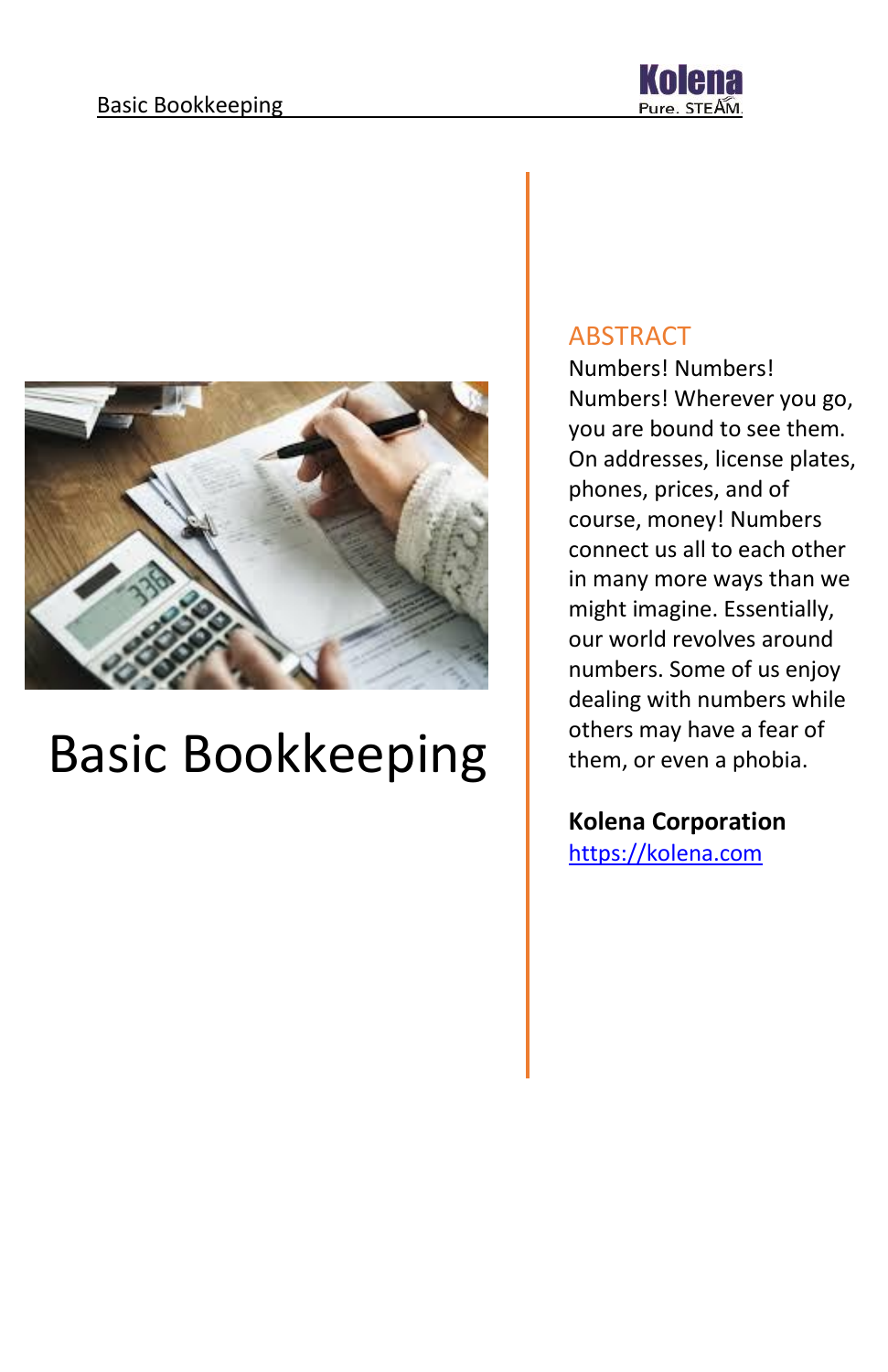

# **Copyright Notice**

Copyright © 2020 by Kolena Corporation.

All rights reserved. No part of this publication may be reproduced, distributed, or transmitted in any form or by any means, including photocopying, recording, or other electronic or mechanical methods, without the prior written permission of the publisher, except in the case of brief quotations embodied in critical reviews and certain other non-commercial uses permitted by copyright law. Permission requests should be submitted to the publisher in writing at one of the addresses below:

13110 NE 177<sup>th</sup> Place #1008 Woodinville, WA 98072 United States of America

Web: [https://Kolena.com](https://kolena.com/) Phone: 425.276.2523 Email: info@kolena.com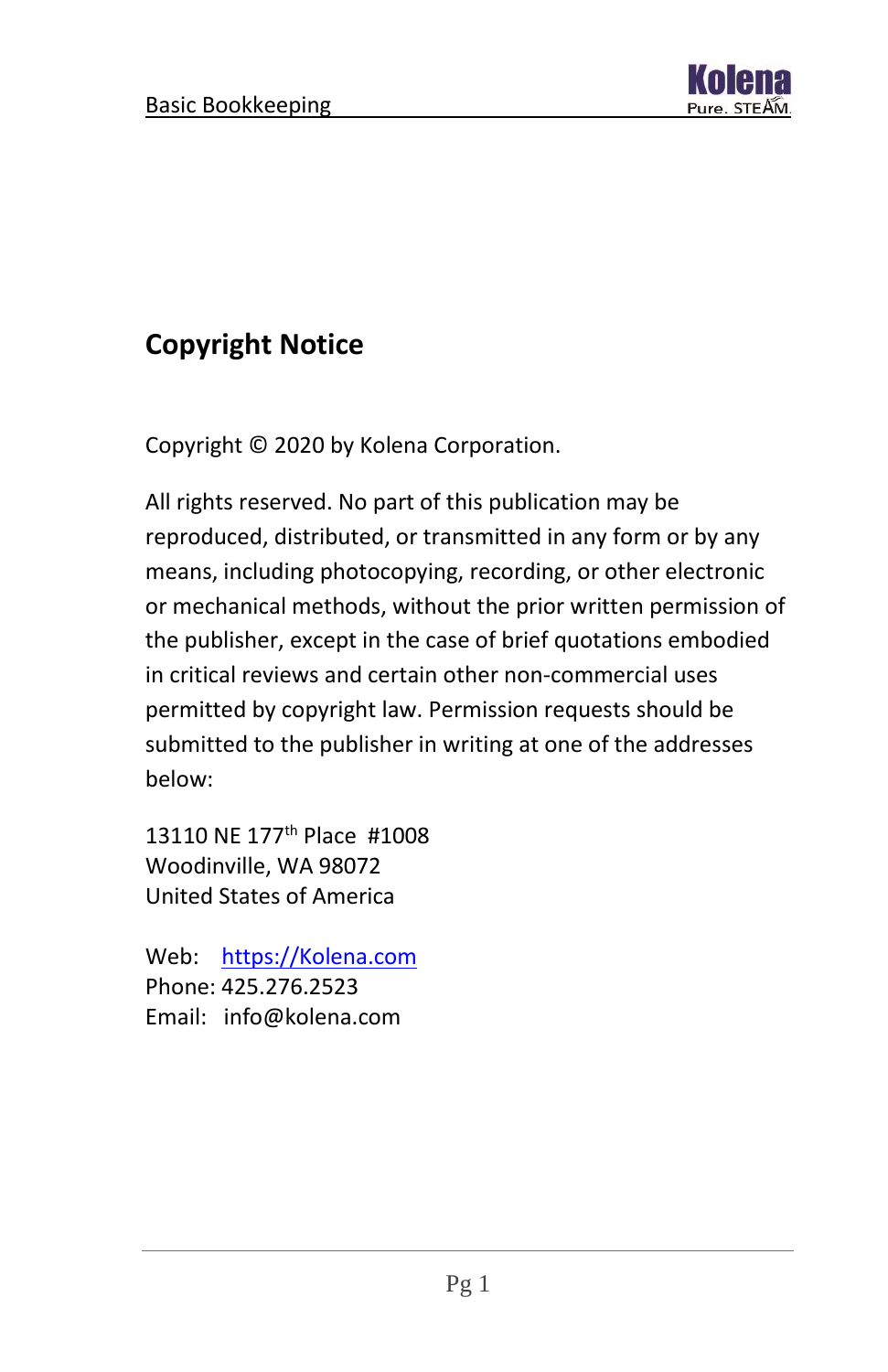

# **Table of Contents**

| Chapter Four: Keeping Track of Your Business  23           |
|------------------------------------------------------------|
| Chapter Five: Understanding the Balance Sheet 32           |
| Chapter Six: Other Financial Statements  41                |
| Chapter Seven: Payroll Accounting / Terminology  47        |
| Chapter Eight: End of Period Procedures  52                |
| Chapter Nine: Financial Planning, Budgeting and Control 56 |
|                                                            |
|                                                            |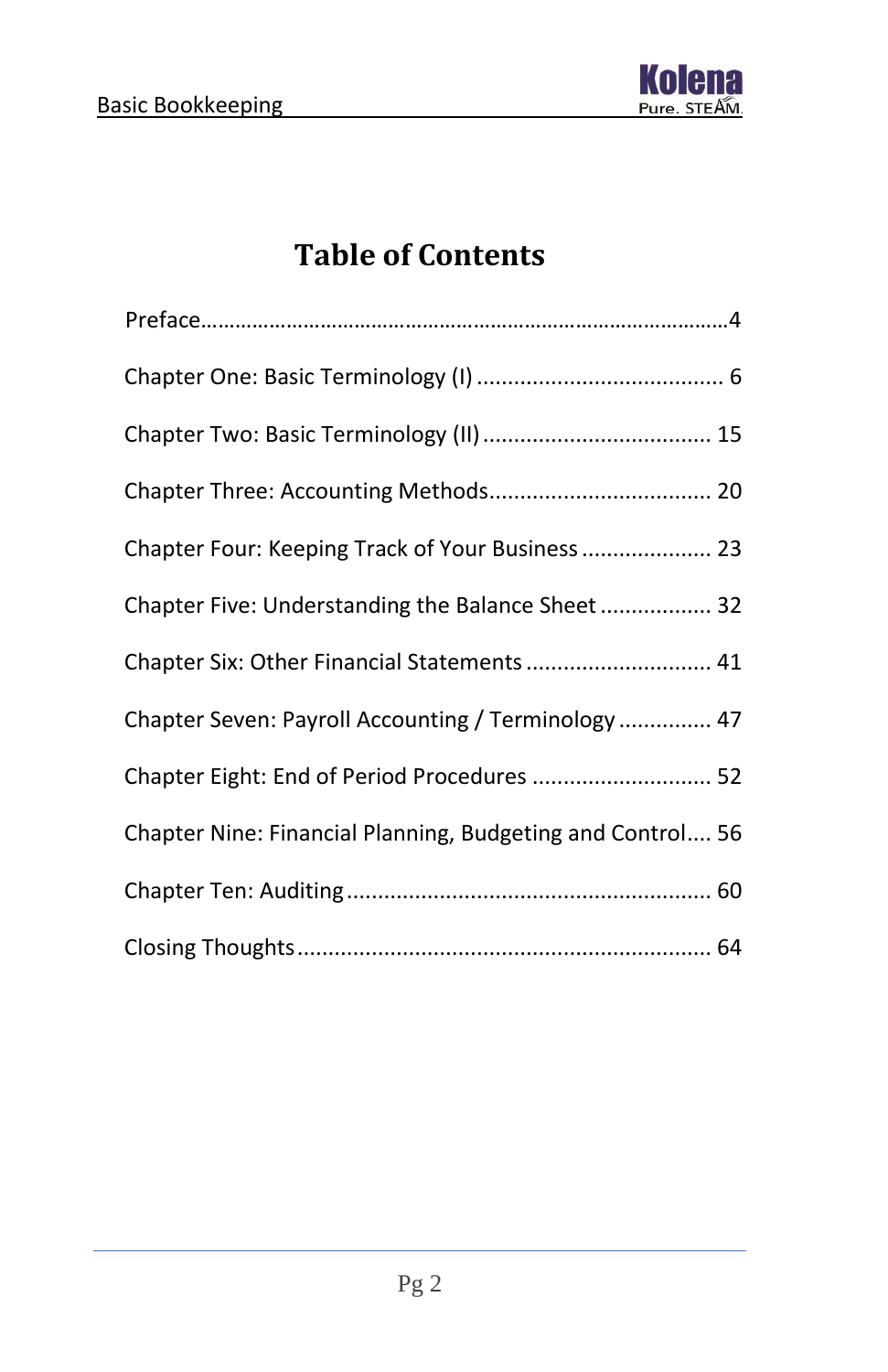

### *The company accountant is shy and retiring. He's shy a couple of million bucks, that's why he's retiring!*

*Milton Berle*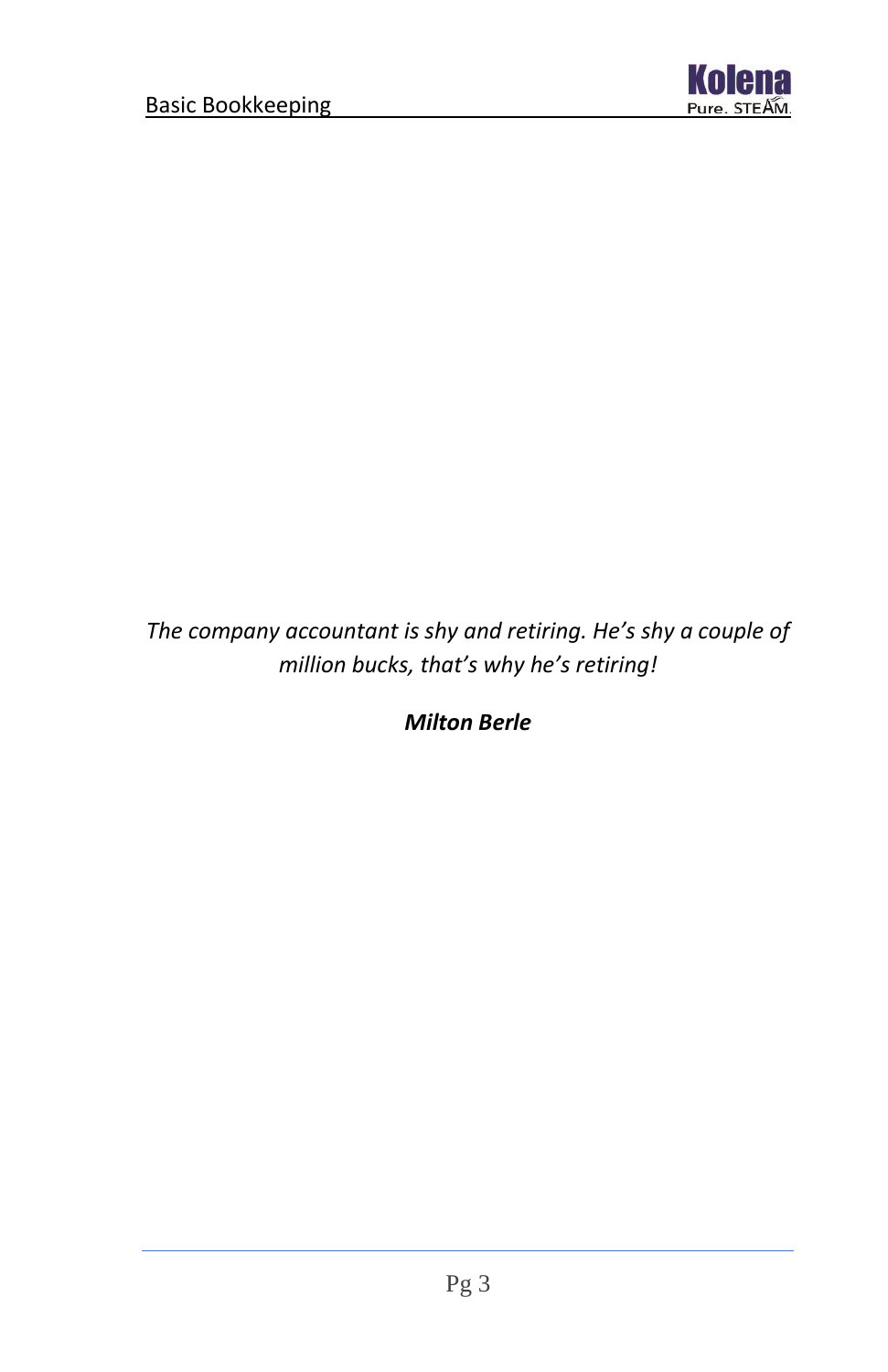

### **Preface**

Numbers! Numbers! Numbers! Wherever you go, you are bound to see them. On addresses, license plates, phones, prices, and of course, money! Numbers connect us all to each other in many more ways than we might imagine. Essentially, our world revolves around numbers. Some of us enjoy dealing with numbers while others may have a fear of them, or even a phobia. For those of you who have already recognized and appreciate the impact that numbers actually have on just about everything, you deserve a cookie.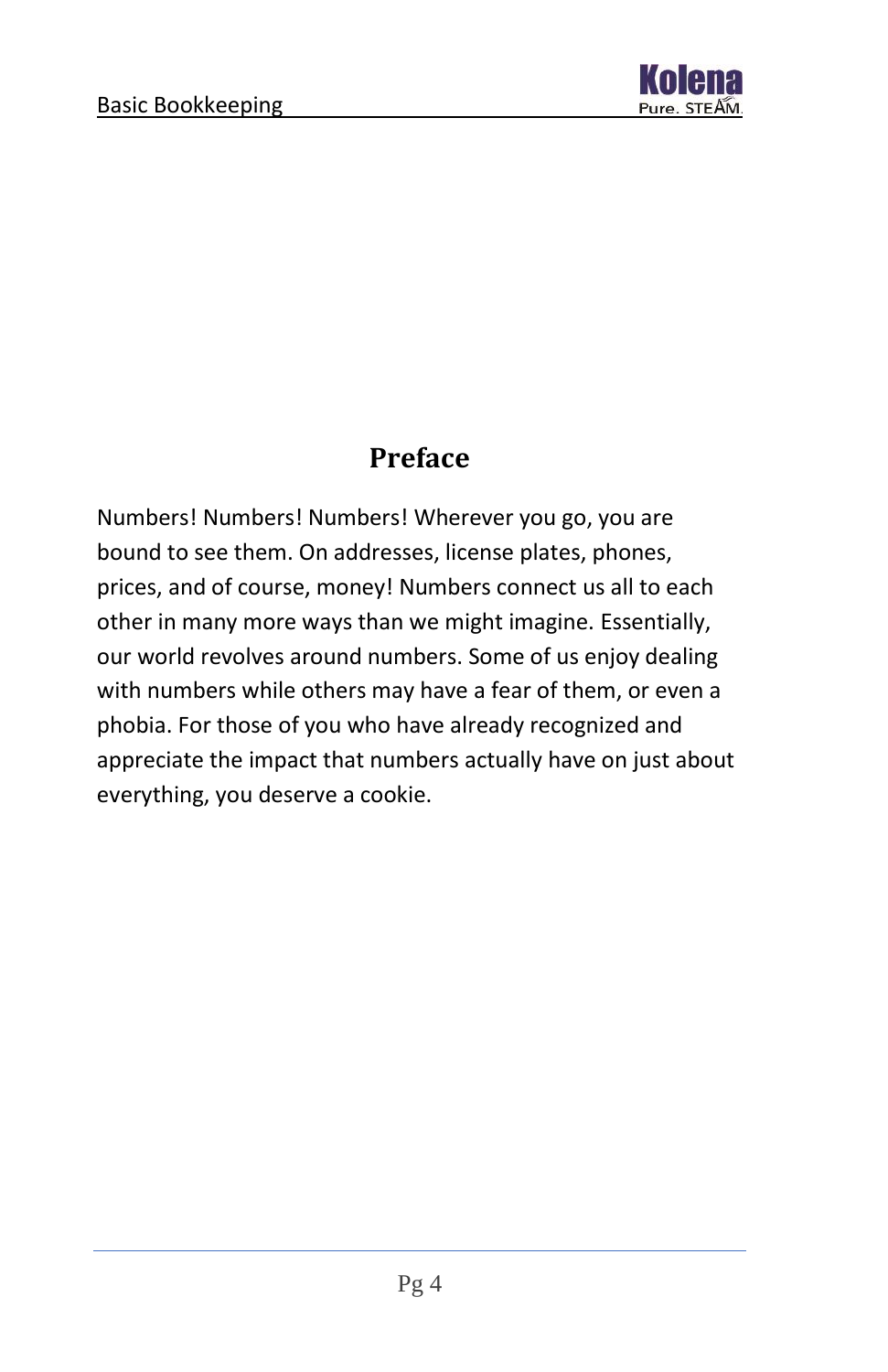

*A bank is a place that will lend you money if you can prove that you don't need it.*

*Bob Hope*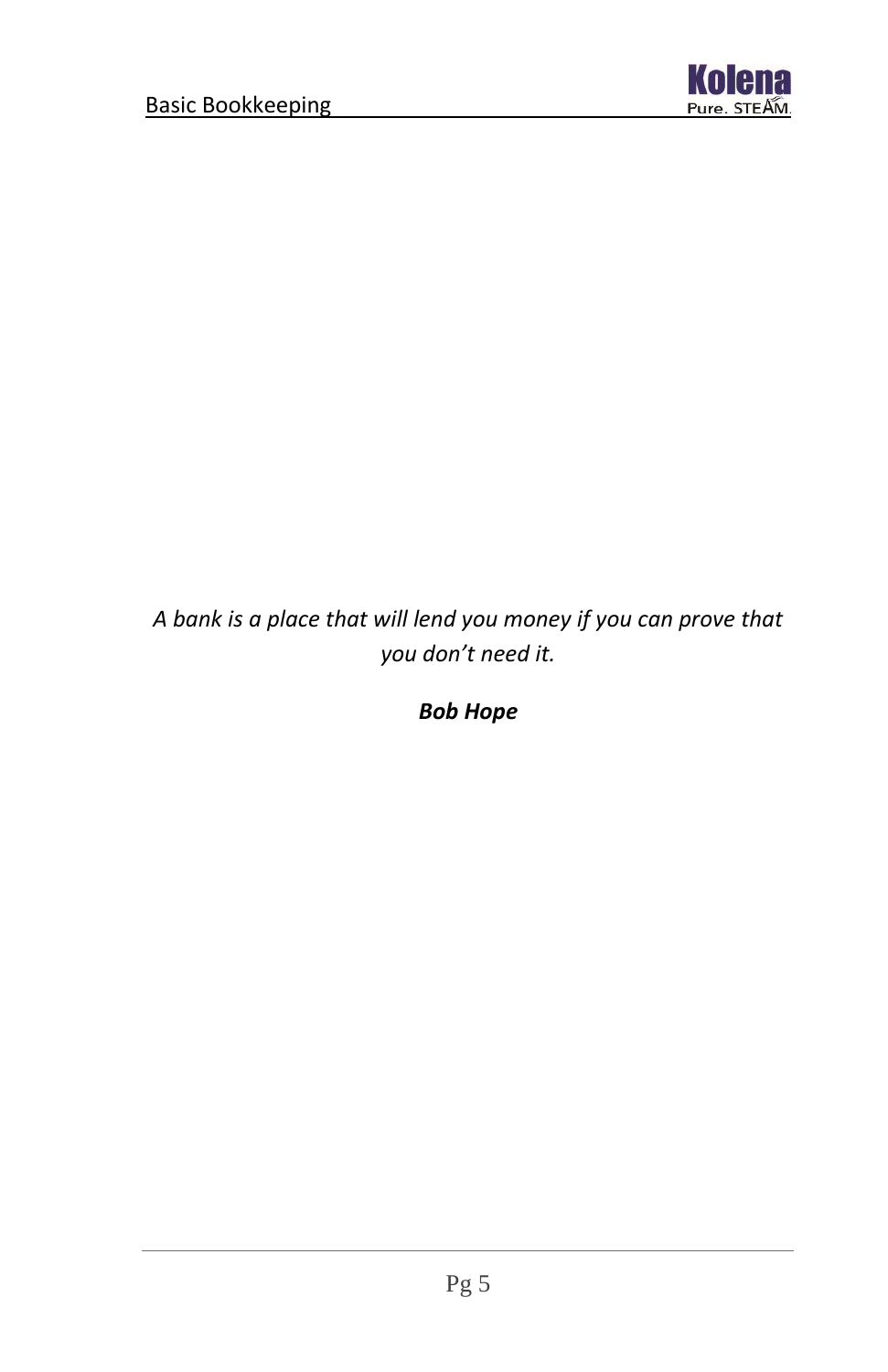

# <span id="page-6-0"></span>**Chapter One: Basic Terminology (I)**

The good thing about accounting is that you can start out wherever you want, at the beginning, the middle, or the end and you will still wind up at the same place, nowhere. You really have to start at the beginning, or you will get lost. Some of this stuff may ring a bell for those of you who took accounting previously, were hired to keep the books at the corner Mom & Pop's shop, or, were too cheap to hire a "real Accountant" and tried to do your own books. Either way, when we are done here, you are bound to be familiar with a lot of these basic bookkeeping and accounting terms.

#### **Balance Sheet**

A balance sheet is a financial statement that shows the assets, liabilities, and owner's equity at a specific point in time. Assets and liabilities are usually listed first, followed by the equity which is the difference between the assets and the liabilities. The balance sheet will ultimately provide a snapshot of the company's current financial condition.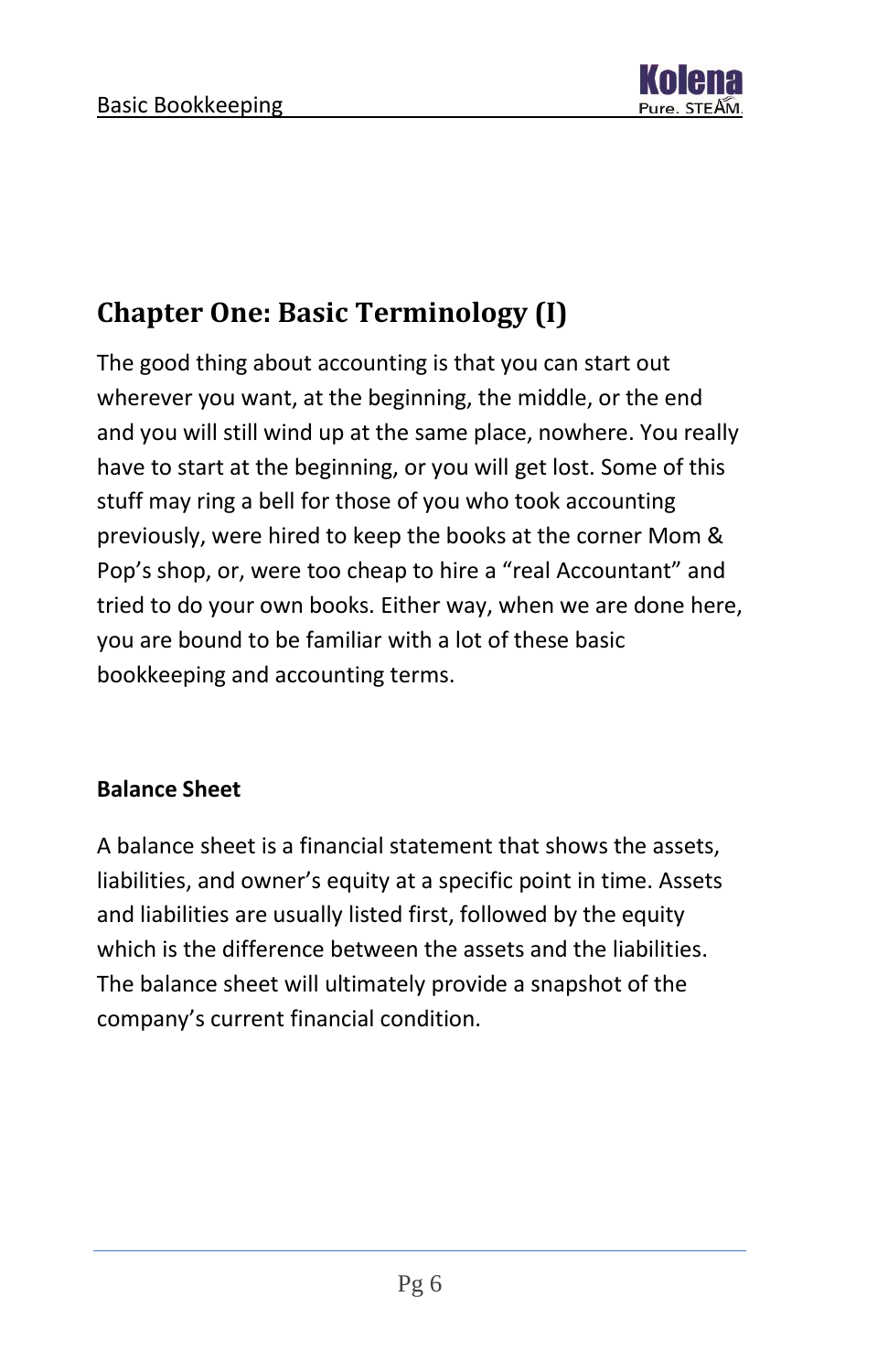#### Balance Sheet

Business Title: Bob & Tom's Crunchy Cookie Co. Date:

| <b>Assets</b>             | <b>Liabilities</b>                                                 |
|---------------------------|--------------------------------------------------------------------|
| Current<br><b>Assets</b>  | \$<br><b>Current Liabilities</b>                                   |
| Cash                      | \$<br><b>Accounts Payable</b><br>$\frac{1}{2}$<br>Notes Payable \$ |
| Petty Cash                | \$<br>Interest<br>Payable\$________________                        |
| Accounts<br>Receivable    | \$<br><b>Taxes Payable</b><br><b>Federal Income Tax</b>            |
| Inventory                 | \$<br>$\frac{1}{2}$<br>Self-Employment Tax                         |
| Short-term<br>Investments | \$<br><b>State Income Tax</b>                                      |
| Prepaid<br>Expenses       | \$<br><b>Sales Tax Accrual</b><br>$\frac{1}{2}$                    |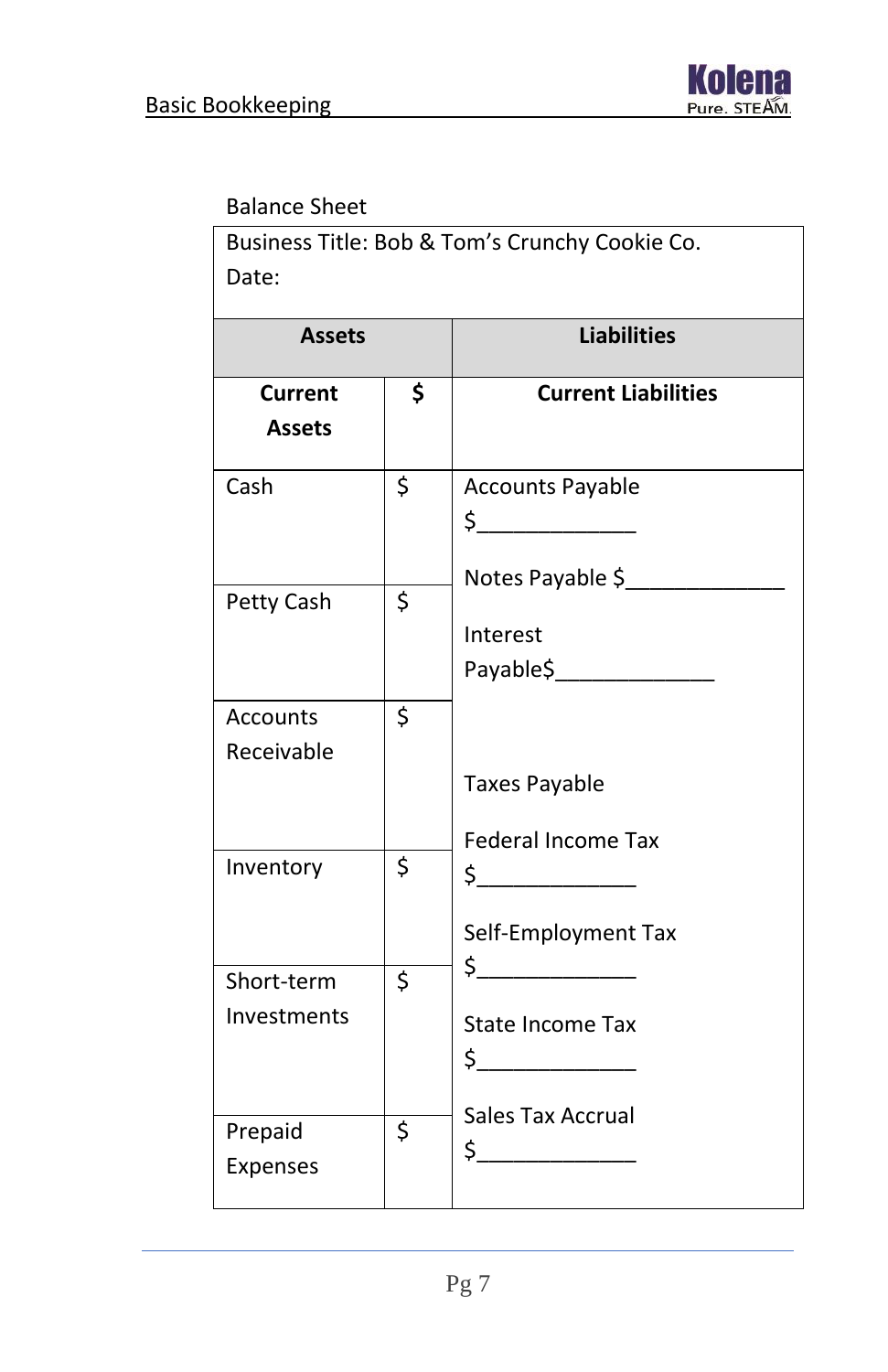

|                                 | Property Tax \$                                                                                                                                                                                                                                                                                                                                                            |
|---------------------------------|----------------------------------------------------------------------------------------------------------------------------------------------------------------------------------------------------------------------------------------------------------------------------------------------------------------------------------------------------------------------------|
| Long-term<br><b>Investments</b> | \$<br>Payroll Accrual \$                                                                                                                                                                                                                                                                                                                                                   |
|                                 |                                                                                                                                                                                                                                                                                                                                                                            |
| <b>Fixed Assets</b>             | \$<br><b>Long-term Liabilities</b>                                                                                                                                                                                                                                                                                                                                         |
| Land (Valued<br>at Cost)        | \$<br>Notes Payable<br>$\begin{picture}(20,20) \put(0,0){\line(1,0){10}} \put(15,0){\line(1,0){10}} \put(15,0){\line(1,0){10}} \put(15,0){\line(1,0){10}} \put(15,0){\line(1,0){10}} \put(15,0){\line(1,0){10}} \put(15,0){\line(1,0){10}} \put(15,0){\line(1,0){10}} \put(15,0){\line(1,0){10}} \put(15,0){\line(1,0){10}} \put(15,0){\line(1,0){10}} \put(15,0){\line(1$ |
| <b>Buildings</b>                | \$                                                                                                                                                                                                                                                                                                                                                                         |
| 1. Cost                         |                                                                                                                                                                                                                                                                                                                                                                            |
| 2. Less acc.                    |                                                                                                                                                                                                                                                                                                                                                                            |
| Depr.                           |                                                                                                                                                                                                                                                                                                                                                                            |
| Improvements                    | \$<br><b>Total Liabilities</b>                                                                                                                                                                                                                                                                                                                                             |
| 1. Cost                         | $\begin{picture}(20,20) \put(0,0){\line(1,0){10}} \put(15,0){\line(1,0){10}} \put(15,0){\line(1,0){10}} \put(15,0){\line(1,0){10}} \put(15,0){\line(1,0){10}} \put(15,0){\line(1,0){10}} \put(15,0){\line(1,0){10}} \put(15,0){\line(1,0){10}} \put(15,0){\line(1,0){10}} \put(15,0){\line(1,0){10}} \put(15,0){\line(1,0){10}} \put(15,0){\line(1$                        |
| 2. Less acc.                    | <b>Net Worth (Equity)</b>                                                                                                                                                                                                                                                                                                                                                  |
| Depr.                           | Proprietorship                                                                                                                                                                                                                                                                                                                                                             |
| Equipment                       | \$                                                                                                                                                                                                                                                                                                                                                                         |
| 1. Cost                         | Or                                                                                                                                                                                                                                                                                                                                                                         |
| 2. Less acc.                    | Partnership                                                                                                                                                                                                                                                                                                                                                                |
| Depr.                           | (Name) _________, _____% equity                                                                                                                                                                                                                                                                                                                                            |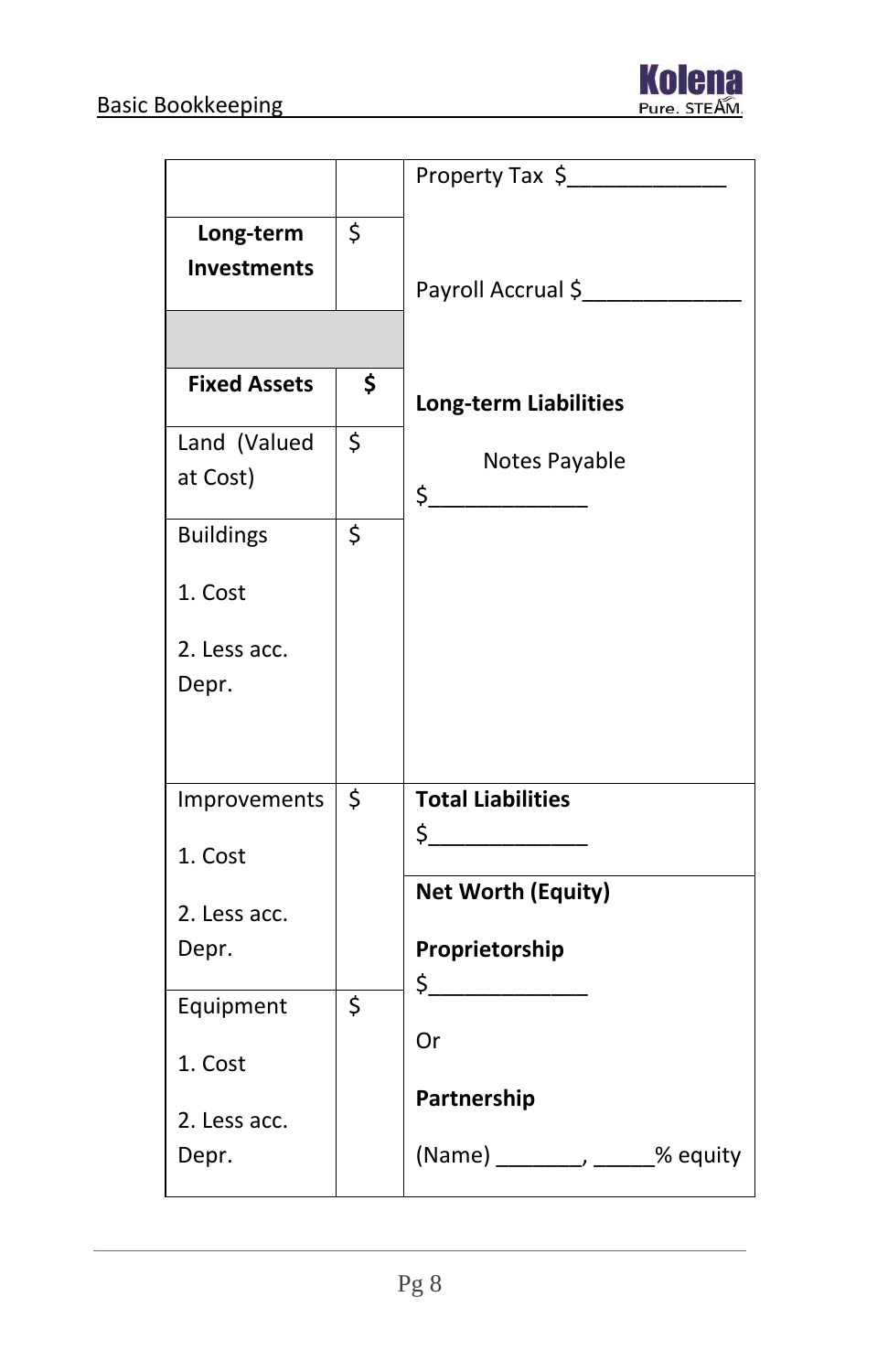

| Furniture           | \$<br>$\frac{1}{2}$                                                                                                                                                                                                                                                                                                                                                                         |
|---------------------|---------------------------------------------------------------------------------------------------------------------------------------------------------------------------------------------------------------------------------------------------------------------------------------------------------------------------------------------------------------------------------------------|
| 1. Cost             | (Name) ________, _____% equity                                                                                                                                                                                                                                                                                                                                                              |
| 2. Less acc.        | $\begin{array}{c c} \n5 & \phantom{1000} & \phantom{1000} & \phantom{1000} & \phantom{1000} & \phantom{1000} & \phantom{1000} & \phantom{1000} & \phantom{1000} & \phantom{1000} & \phantom{1000} & \phantom{1000} & \phantom{1000} & \phantom{1000} & \phantom{1000} & \phantom{1000} & \phantom{1000} & \phantom{1000} & \phantom{1000} & \phantom{1000} & \phantom{1000} & \phantom{100$ |
| Depr.               | Or                                                                                                                                                                                                                                                                                                                                                                                          |
| Automobiles         | \$<br>Corporation                                                                                                                                                                                                                                                                                                                                                                           |
| 1. Cost             | Capitol Stock                                                                                                                                                                                                                                                                                                                                                                               |
| 2. Less acc.        | $\frac{1}{2}$                                                                                                                                                                                                                                                                                                                                                                               |
| Depr.               | Surplus Paid in                                                                                                                                                                                                                                                                                                                                                                             |
|                     | $\begin{picture}(20,20) \put(0,0){\line(1,0){10}} \put(15,0){\line(1,0){10}} \put(15,0){\line(1,0){10}} \put(15,0){\line(1,0){10}} \put(15,0){\line(1,0){10}} \put(15,0){\line(1,0){10}} \put(15,0){\line(1,0){10}} \put(15,0){\line(1,0){10}} \put(15,0){\line(1,0){10}} \put(15,0){\line(1,0){10}} \put(15,0){\line(1,0){10}} \put(15,0){\line(1$                                         |
|                     | <b>Retained Earnings</b>                                                                                                                                                                                                                                                                                                                                                                    |
|                     | $\begin{picture}(20,20) \put(0,0){\line(1,0){10}} \put(15,0){\line(1,0){10}} \put(15,0){\line(1,0){10}} \put(15,0){\line(1,0){10}} \put(15,0){\line(1,0){10}} \put(15,0){\line(1,0){10}} \put(15,0){\line(1,0){10}} \put(15,0){\line(1,0){10}} \put(15,0){\line(1,0){10}} \put(15,0){\line(1,0){10}} \put(15,0){\line(1,0){10}} \put(15,0){\line(1$                                         |
| <b>Other Assets</b> | \$<br><b>Total Net Worth</b>                                                                                                                                                                                                                                                                                                                                                                |
| 1.                  | \$                                                                                                                                                                                                                                                                                                                                                                                          |
| 2.                  | Assets - Liabilities = Net Worth                                                                                                                                                                                                                                                                                                                                                            |
|                     | &                                                                                                                                                                                                                                                                                                                                                                                           |
| Total Assets \$     |                                                                                                                                                                                                                                                                                                                                                                                             |
|                     | Liabilities + Equity = Total Assets                                                                                                                                                                                                                                                                                                                                                         |

#### **Assets**

Assets are probable future economic benefits obtained or controlled by a particular entity as a result of past transactions or events. Anything that has an economic value and can be owned or controlled to produce value has the potential to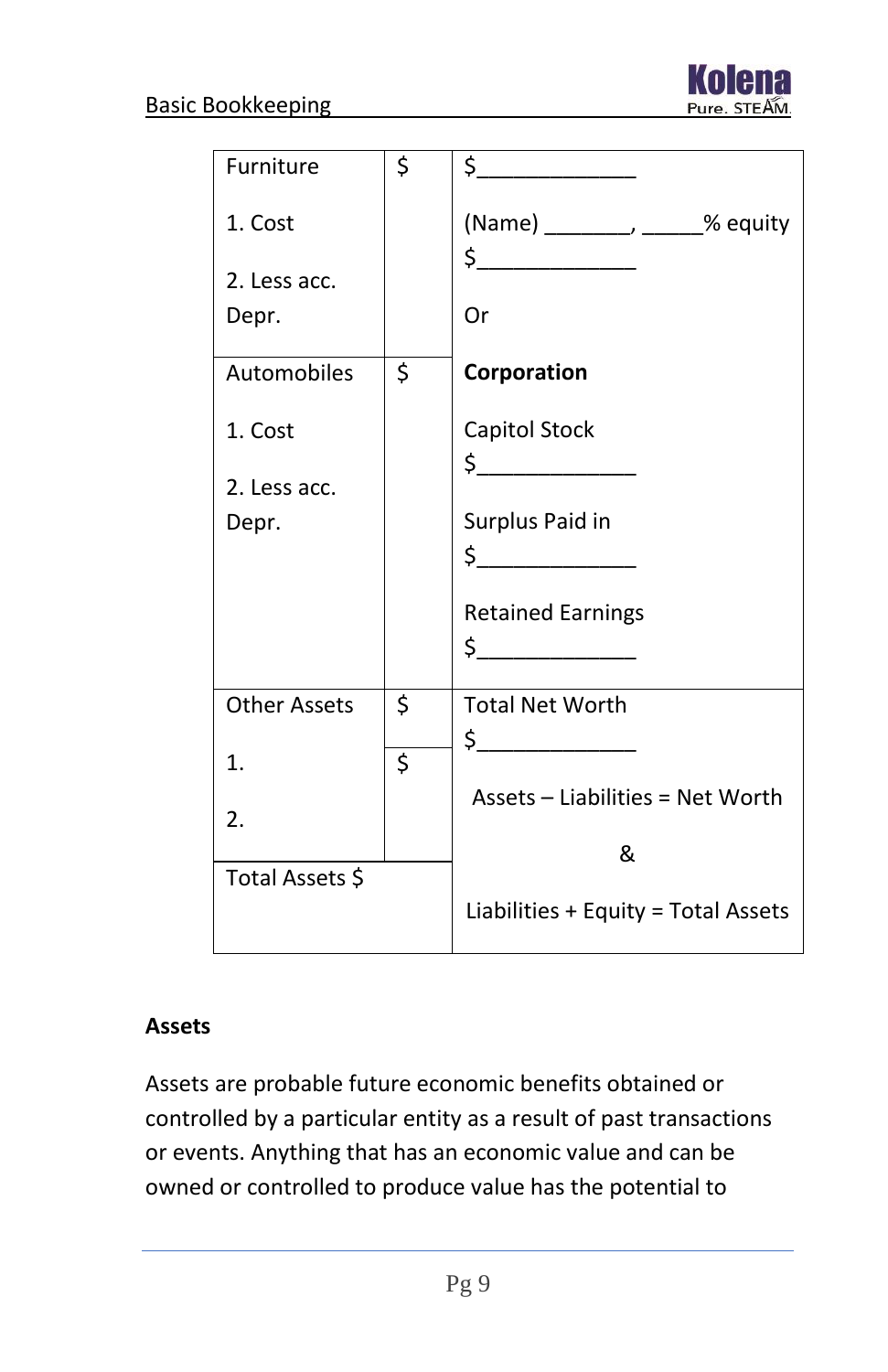

produce such future economic benefits. Whether tangible or intangible, ownership of any form of value such as cash money or stock is considered to be an asset.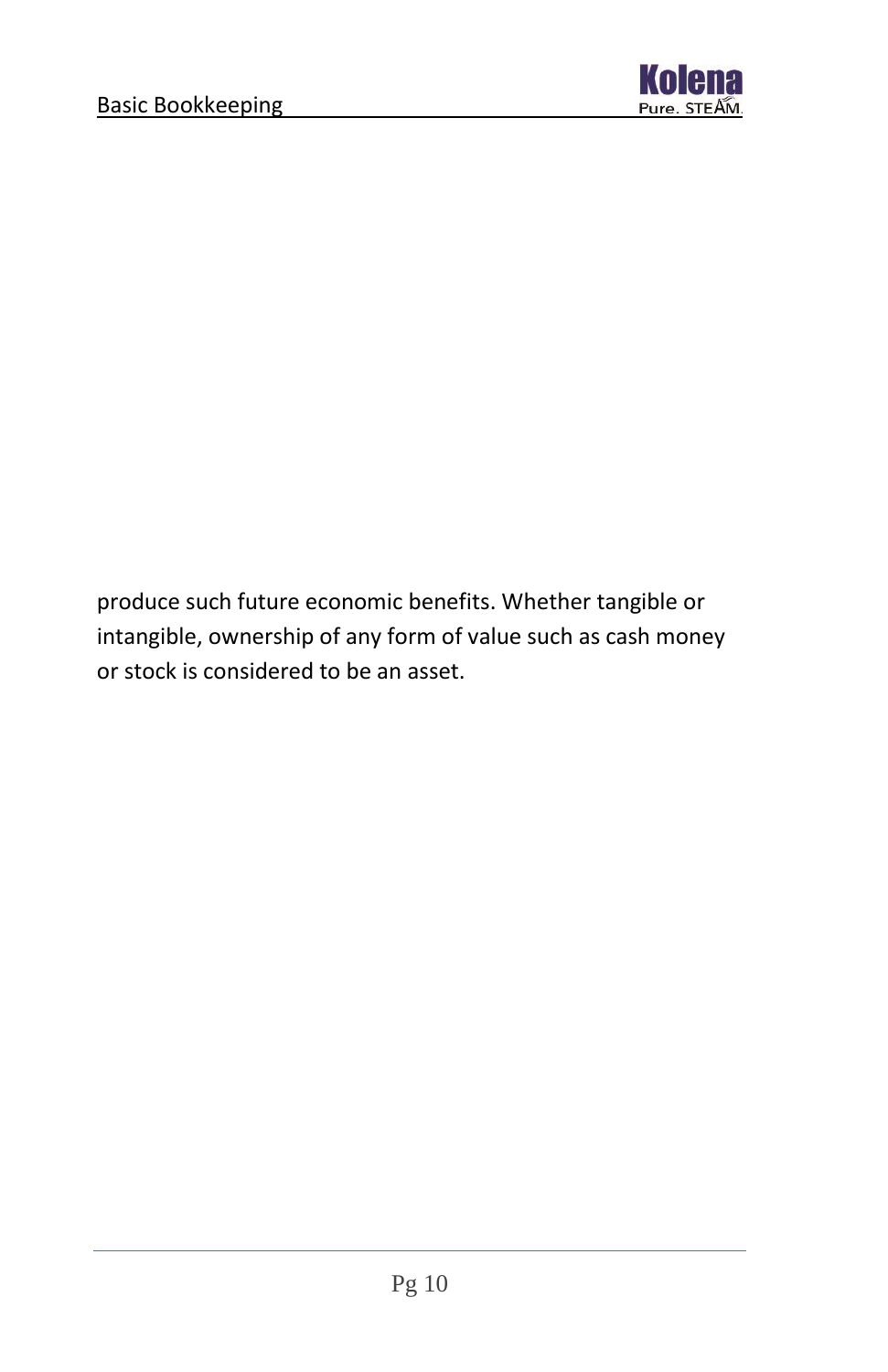

#### **Liabilities**

Probable future sacrifices of income or assets, arising from present obligation to a particular entity. If liabilities are settled, they may become transferred assets or provide services to other entities in the future as a result of past transactions or events. A liability is a duty or responsibility to another in return for some form of debt such as a business loan which would entail the settlement of that loan.

#### **Equity**

Ownership in assets after all debts owed for that asset has been paid off. Assets such as stock and home ownership can be considered equity if no associated debts remain. Once a house or automobile is paid off, the asset is now the owner's equity. Equity is any asset that can be sold for monetary gain without any attached debts being owed. The owner should gain 100% of the revenue from the sale of an asset if that asset is his or her own equity.

#### **Income Statement**

A financial statement is used to summarize the amounts of revenues earned, and the expenses incurred by a business or entity over a period of time. It is used to measure a business's financial performance. This statement includes a summary of how a business typically incurs its revenues and expenses over a fiscal quarter or year.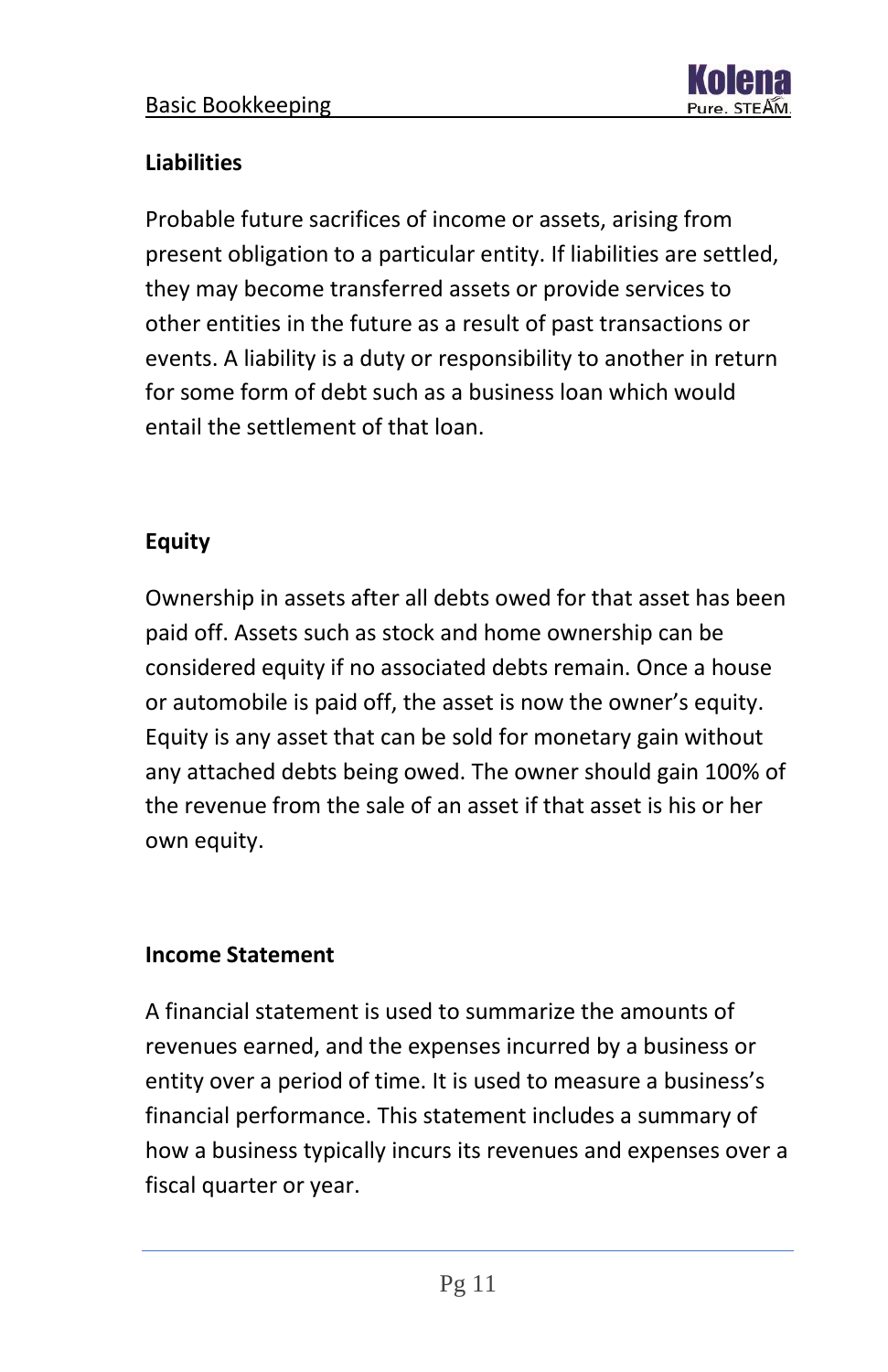

#### **Revenue**

The fee paid to a lender for a loan or all transactions for which monies are received. It can be the income from products and services sold and the use of investments. Revenue can also be a transaction and the resulting income for which monies are received, however, loan funds and equity deposits are not considered revenue.

#### **Cost of Goods Sold**

The cost of producing products that are delivered to customers to create revenue or the cost of inventory sold during an accounting period. This includes the cost of purchases made during an inventory period minus the ending inventory for that period. This term is often abbreviated as COGS.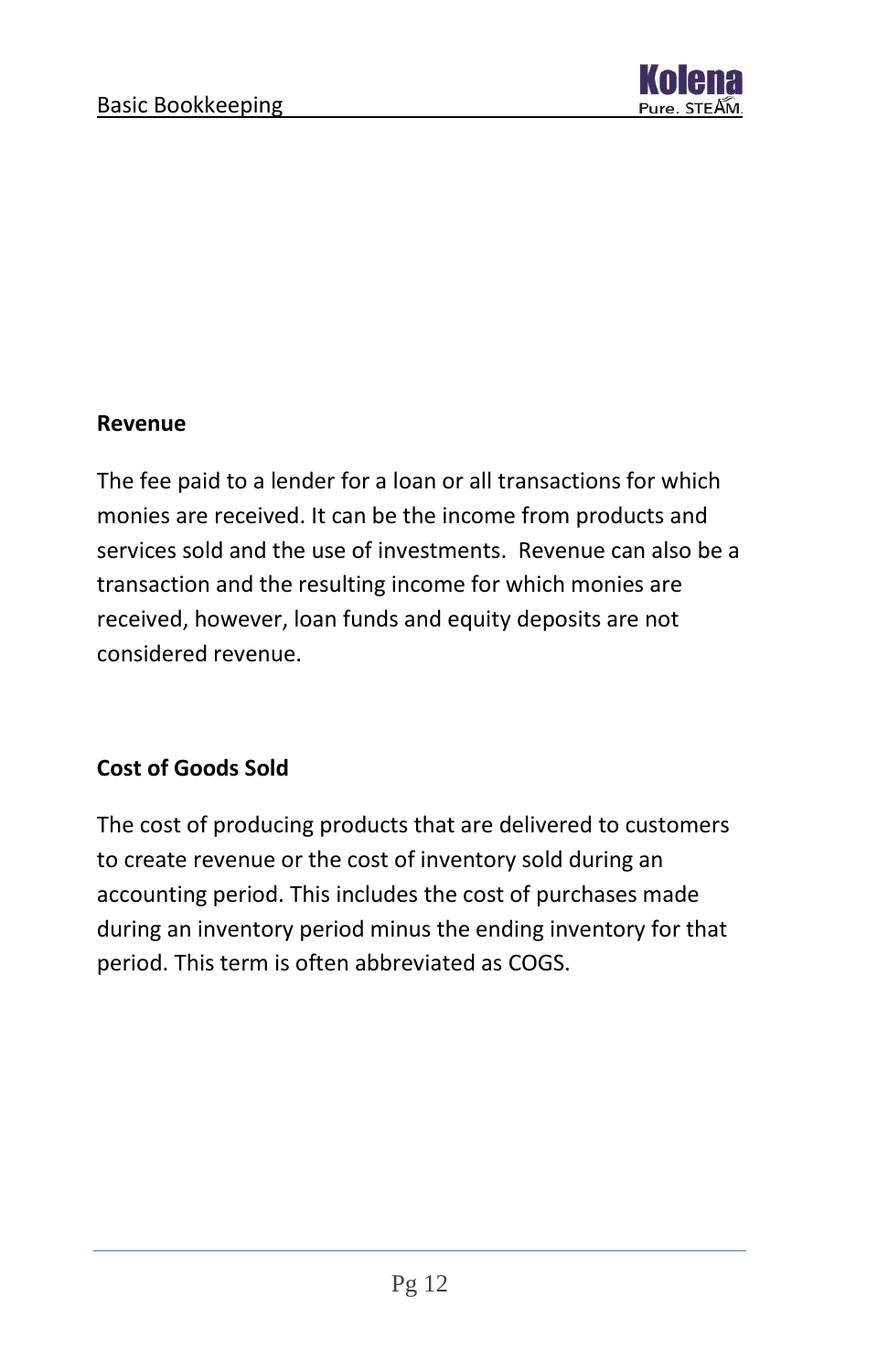

#### **Expenses**

Expenses are the cost of producing revenue through the sale of goods or services. They can come in many forms such as salaries or wages, and depreciation of assets. An expense can be almost anything that is incurred when doing business.

#### **Accounting Period**

The Accounting period is the amount of time in which income statements and other financial statements are utilized to track and report operating results. They usually run for twelve months between January to December, but can begin and end anytime depending on the businesses needs or wants.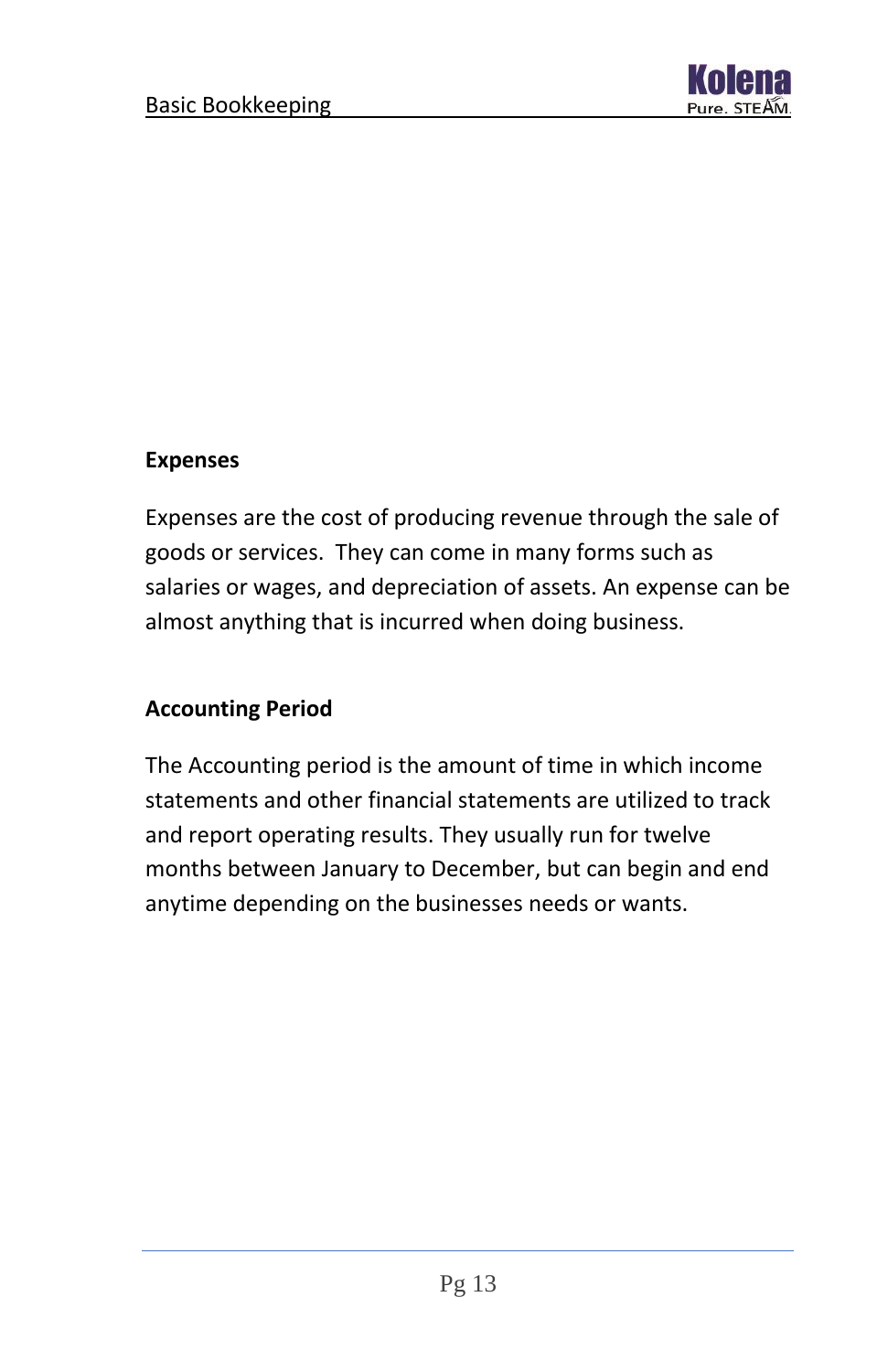

*Knowledge is like money: the more he gets the more he craves.*

*Josh Billings*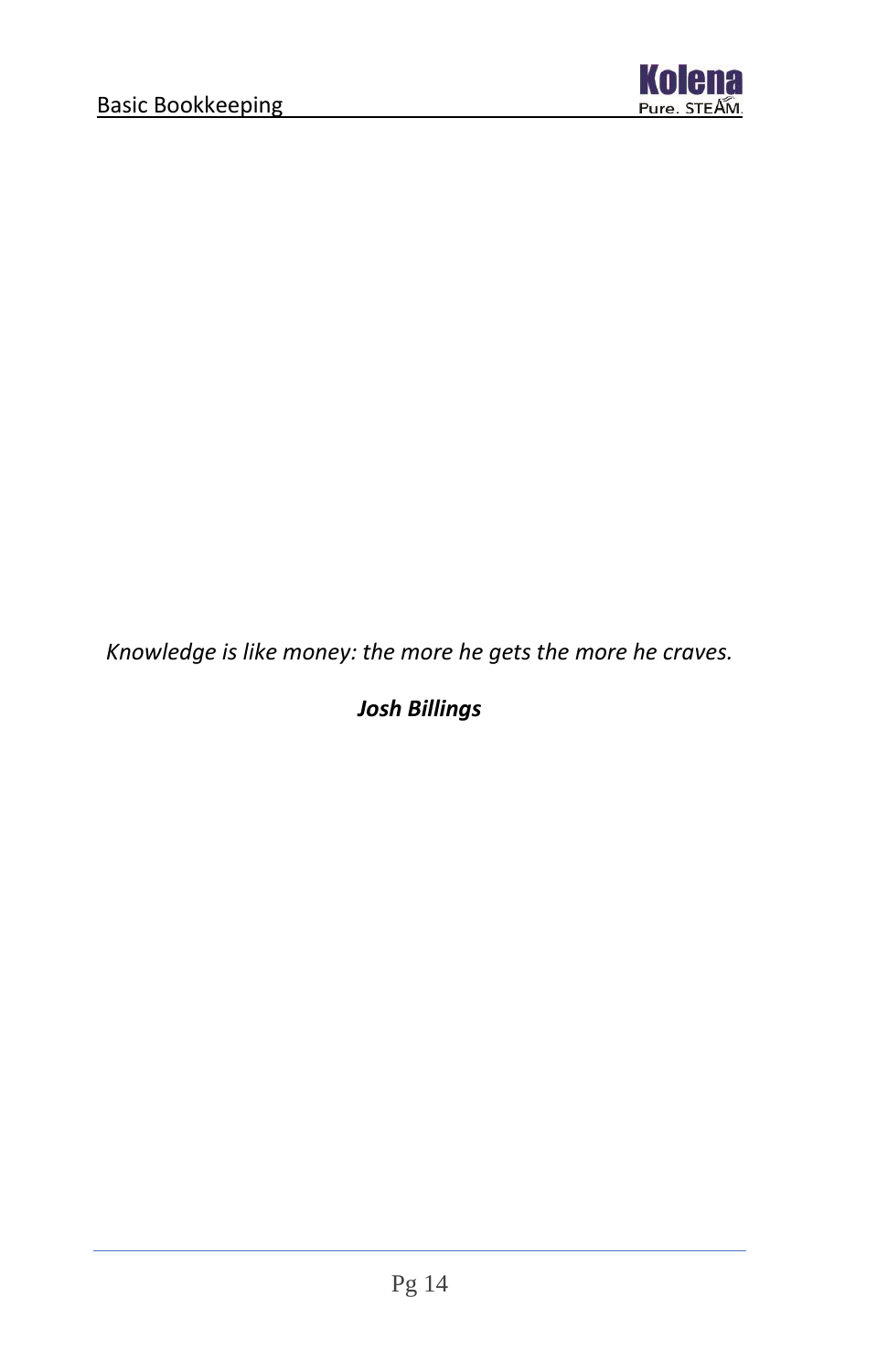

### <span id="page-15-0"></span>**Chapter Two: Basic Terminology (II)**

In this chapter, we will finish up with the basic accounting terms that are bound to impress at the next corporate fundraiser for the IRS. I know what you're thinking. There is no such thing as a corporate fundraiser for the IRS because the only funds the IRS will be raising are those out of our wallets. Below are the next few terms you will need to know!

#### **Accounts Receivable**

This type of record is used to keep track of money that is owed to a business. Such money can come from extending credit to a customer who purchases the businesses products or services. The best way to keep track of these figures is to set up a separate accounts receivable record for each customer.

#### Accounts Payable

This type of record is used to keep track of debts owed by a business to creditors for purchased goods or services. Though the business will likely be billed regularly by its creditors for the balance on the account, having its own records will allow the business to be aware of their financial standing with the creditors at any given time.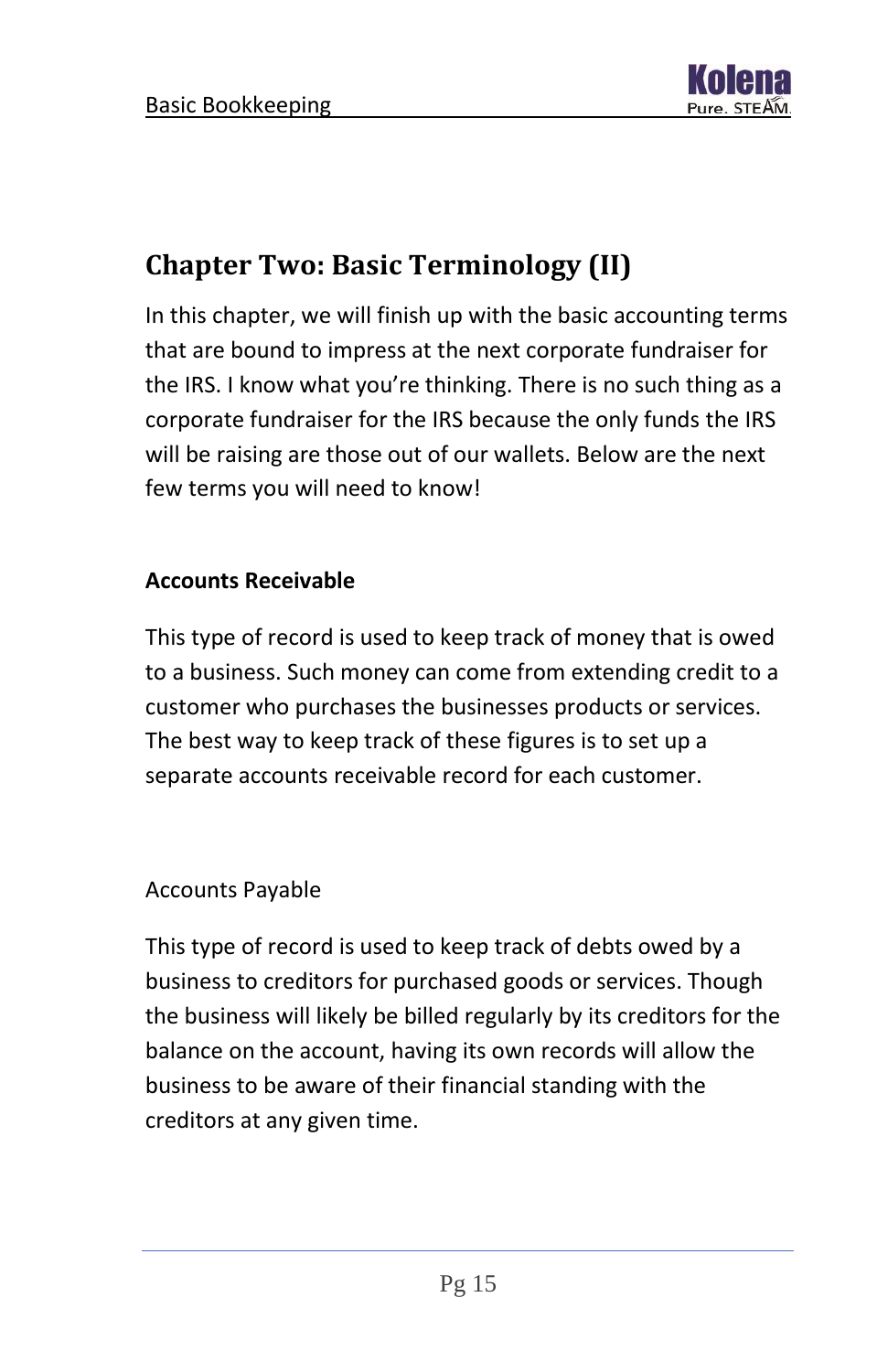

#### **Depreciation**

Involves both the decline in value of assets, usually due to unfavorable market conditions as well as the allocation of the costs of tangible assets over their useful lifetime to the periods in which the assets are actually used. The decline in value will have an effect on the value of business and entities while the allocation of cost effects net income.

#### **General Ledger**

In double-entry accounting, these are forms used for the accounts on separate sheets, in a book or binder and are called the general ledger. This is considered to be a permanent, classified record for each business account.

#### **Interest**

Interest is a sort of compensation to a lender for taking a risk of principal loss when money or another asset is loaned. When money is borrowed the, borrower usually pays a percentage of the total amount owed also known as the principal, as a fee, along with a certain amount of the original balance for each billing period. It is a sum amount charged for borrowing.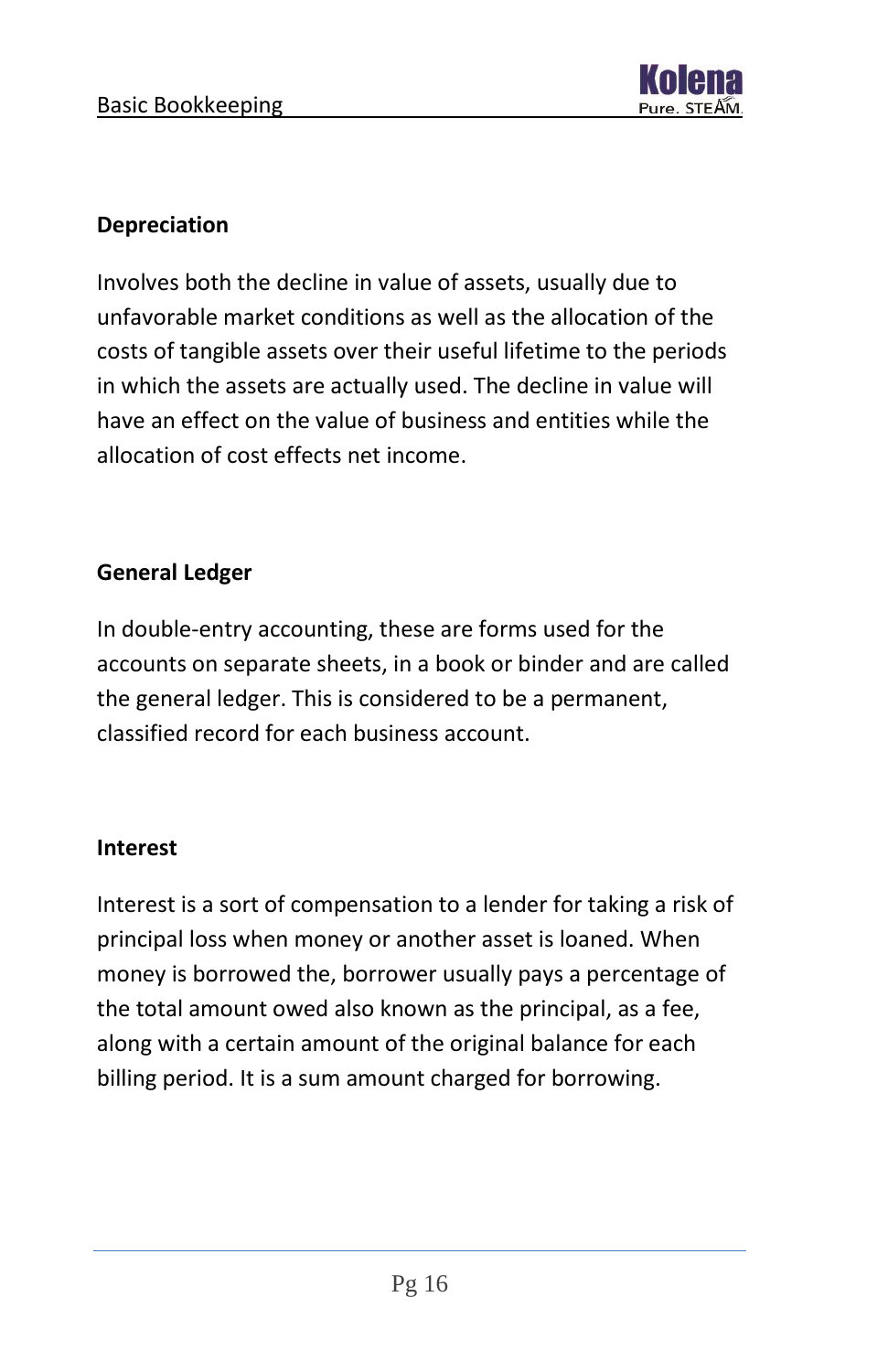

#### **Inventory**

Inventory can be described as either a list of goods and materials or the goods and materials themselves. It is considered an asset and usually refers to materials held in stock by a business. Inventory is one of the most important assets that a business possesses because they are ready or will be ready to be sold thus; inventory is often a primary source for revenue.

#### **Journals**

A journal is used to record the financial transactions made by a business. Whether the transactions are credits or debits, they should be input into a journal at the time and date which they occur. These recordings can then be used for future reference and reconciling and can be transferred to other official records such as the general ledger. All journal entries should include the transaction date, type, and amount.

#### **Payroll**

Payroll can refer to either the total sum in compensation that a business owes to its employees for a set period of time, or the actual list of employees the business must pay along with the amount owed. It is usually a major expense for businesses but will likely differ from time to time depending on the business' need of its employees at the time, amongst other things.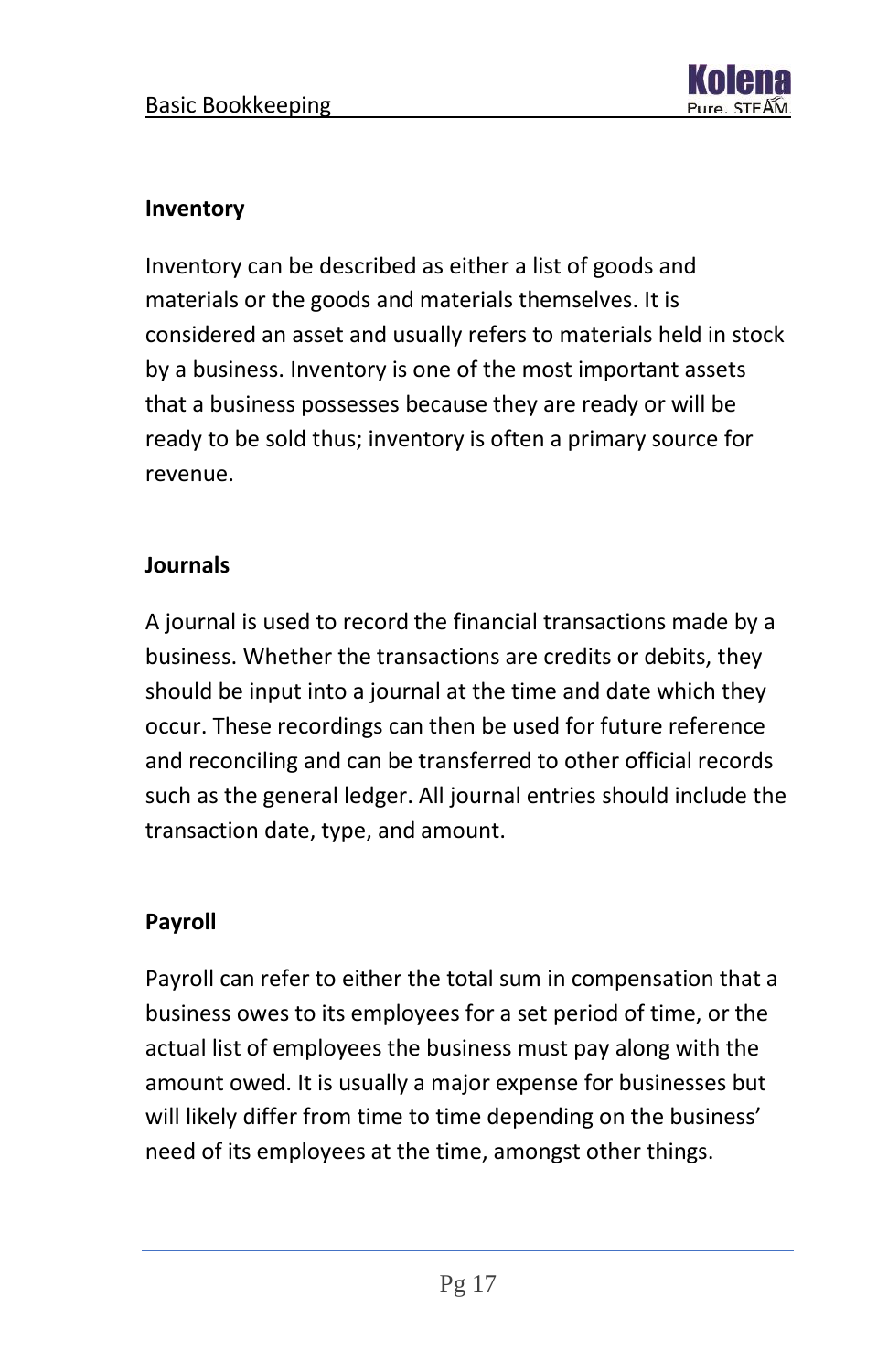

#### **Trial Balance**

A worksheet usually prepared at the end of each recording period. The balances of all ledgers are recorded into two columns labeled "debits" and "credits". This worksheet helps to ensure that all numerical data entered into the business' bookkeeping system is correct. If the total debits are in fact equal to the total credits, the trial balance is balanced. This worksheet method is also referred to as a T-Account due to the shape the data takes on with the two column format.

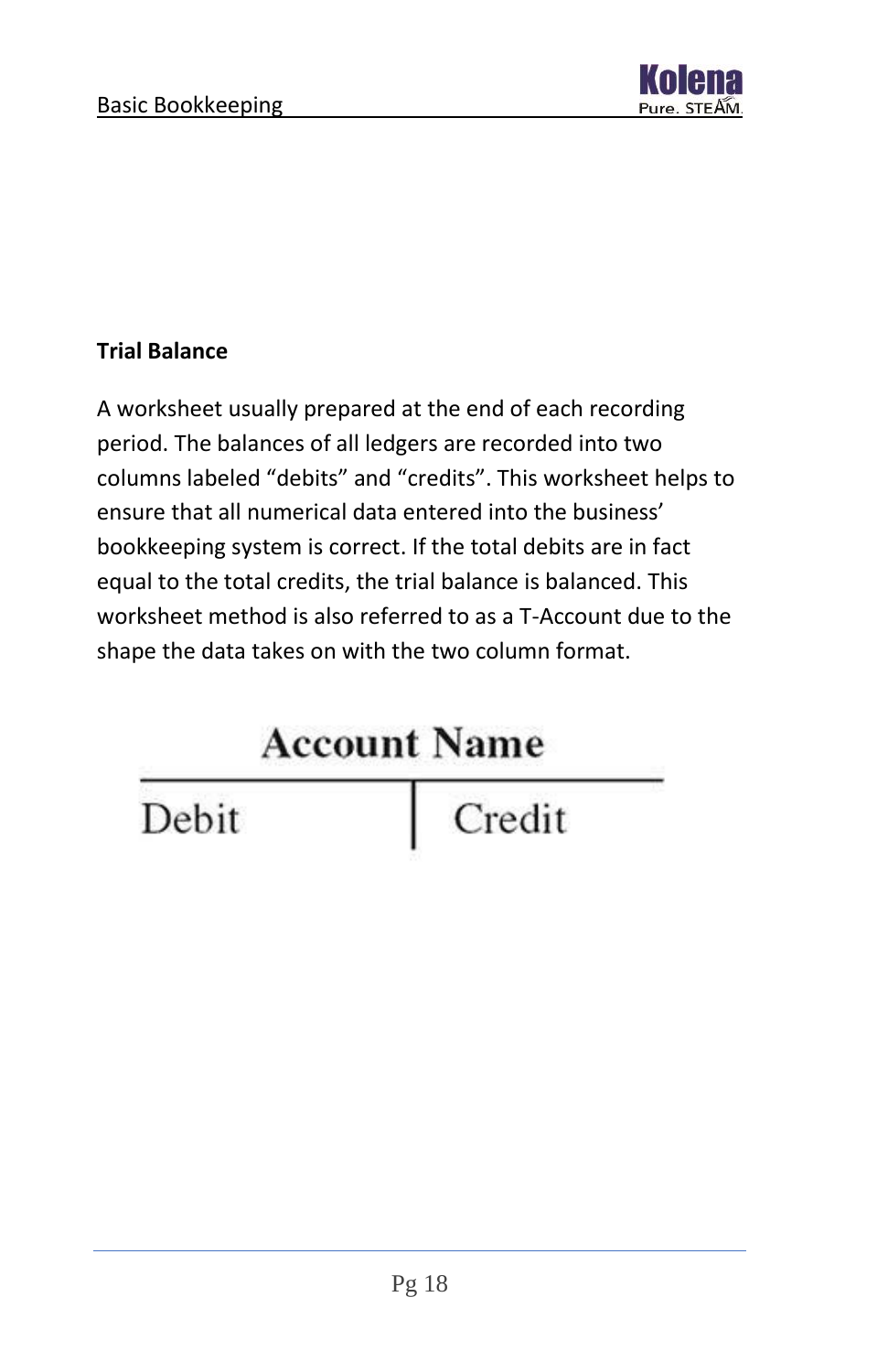

*You can't do today's job with yesterday's methods and be in business tomorrow.*

*Anonymous*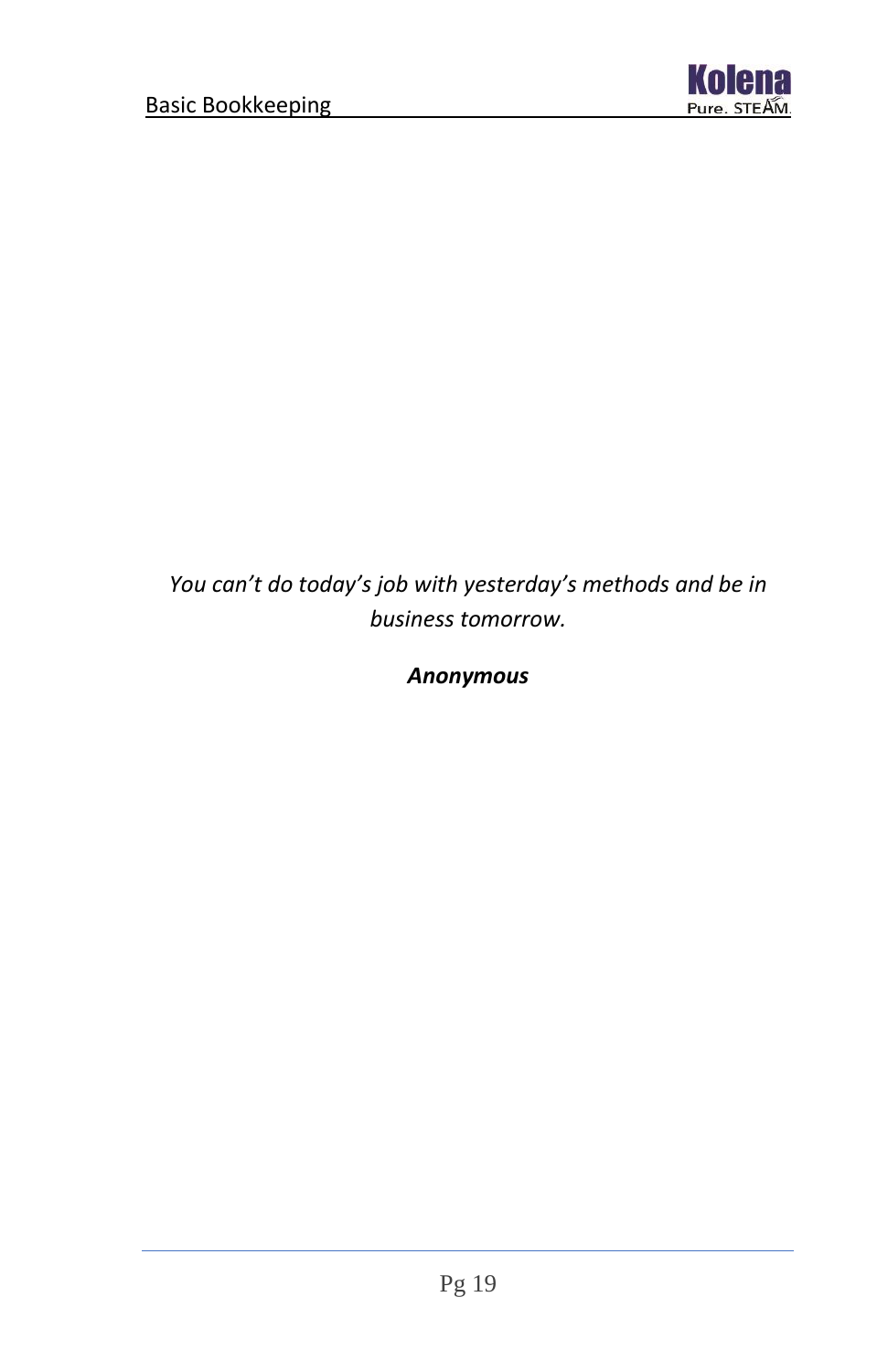

### <span id="page-20-0"></span>**Chapter Three: Accounting Methods**

Since the preceding chapters of this course were a piece of cake, now let's talk about accounting methods, starting with the topics of cash and accrual. When you were a child, if your parents allowed you to go door to door selling items for your school's fundraiser, you have used cash and accrual methods. It's a simple concept that allows you to record the sale or purchase of an item even if you have not yet received payment.

#### **Cash Method**

This means that you will record the money once you receive it. The receipts for such transactions are recorded during the periods they are received. An example of this method is when you are making a cash deposit in the bank and they record it into your account as receiving cash. If you present the teller with a check, then she would not be able to document it as cash. If the teller does not record the cash as she receives it, she would not be able to properly account for the cash later.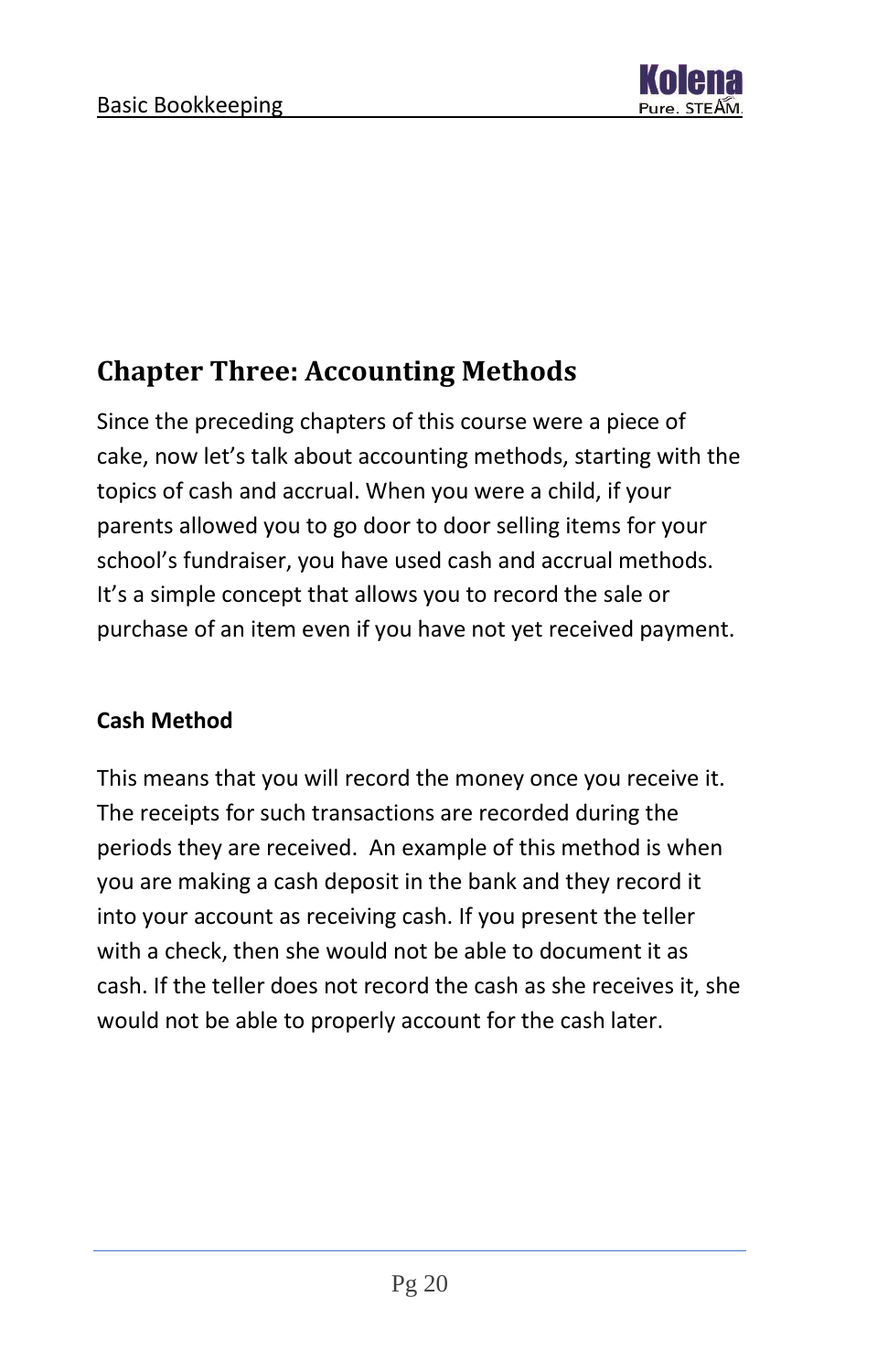

#### **Accrual Method**

Accrual is the method of accounting in which all income and expenses are recognized on the income statement at the time when they are earned and incurred, regardless of when the cash for that transaction is received or paid. An example of this method would be, when you work, your hours are documented, and although you are earning a salary, you won't receive the money you have accumulated until you get a pay check, and it is cashed. The accounting department still has to recognize that those funds are going to be paid in the future.

#### **Differences between Cash and Accrual**

The differences between the two are that the cash method is recorded when you receive the actual cash whereas with the accrual method, you will record it even if you have not received it or paid for it. For example, you are selling candy bars for your child's school, when you receive the cash; you mark it down in the paid section. This is considered the cash method. If you were using the accrual method, you would want to record the transaction with anticipation of receiving the funds at a later date. This method will help you keep track of anticipated funds so that you can better manage your business. With the cash method, you receive the revenue at the time of the transaction like when you go into a store and purchase something vs. putting something on a "pay later" plan.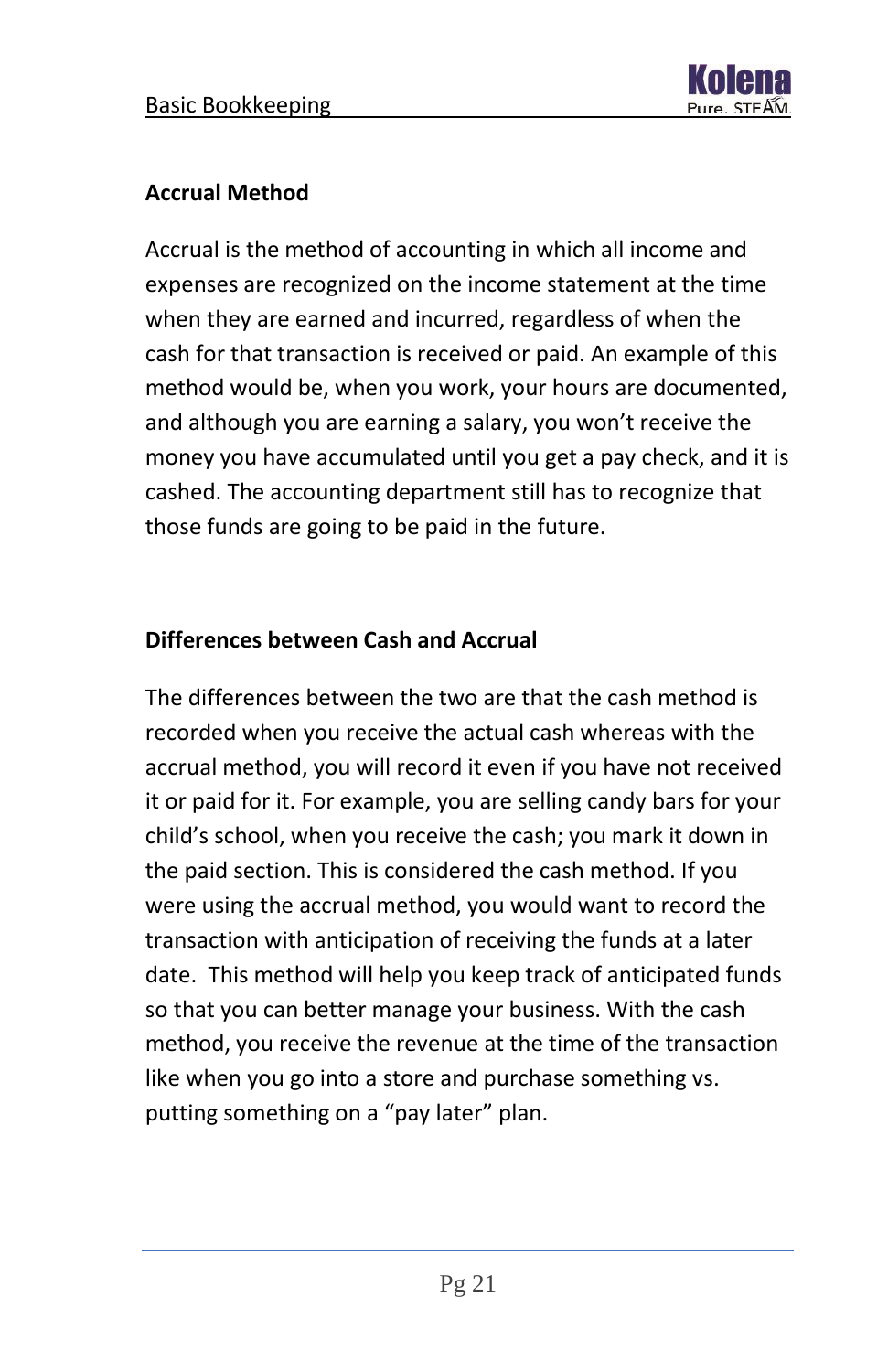

*Never ask of money spent, where the spender thinks it went, nobody was ever meant, to remember or invent, what he did with every cent.*

*Robert Frost*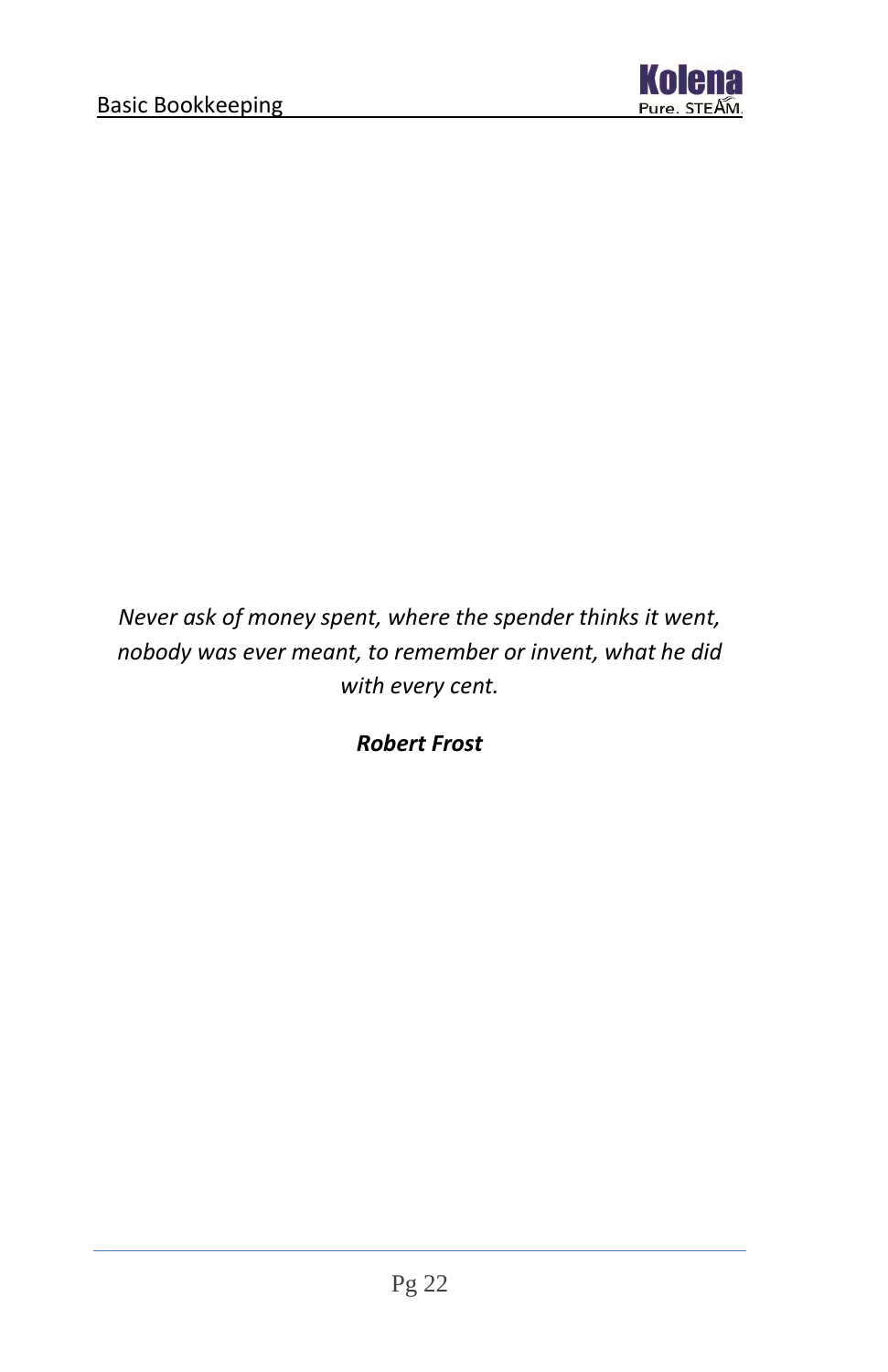

### <span id="page-23-0"></span>**Chapter Four: Keeping Track of Your Business**

Knowing how to keep track of your business will prove to be very valuable in the short run and long run. There are a number of different aspects involved in keeping track of any business the right way. Many businesses go out of business within the first year or two if things are not handled properly. Have you ever been up late at night, just craving one of those good old roast beef sandwiches from the local 24 hour deli? You find that the craving gets so bad, you get up, leave (in your plaid jammies) and take a ride over there, with your mouth watering the whole way. You pull up, and hop out of the car (very excited), only to find that your favorite business is no longer "in business." One could assume they did not keep very good track of their business or, they moved.

Knowing how to keep track will hopefully help keep you in business, not to mention having customers, capital, and all those other things that keep a business afloat. In this section, we will discuss the ins and outs of accounts payable, accounts receivable, the journal, the general ledger, and cash management.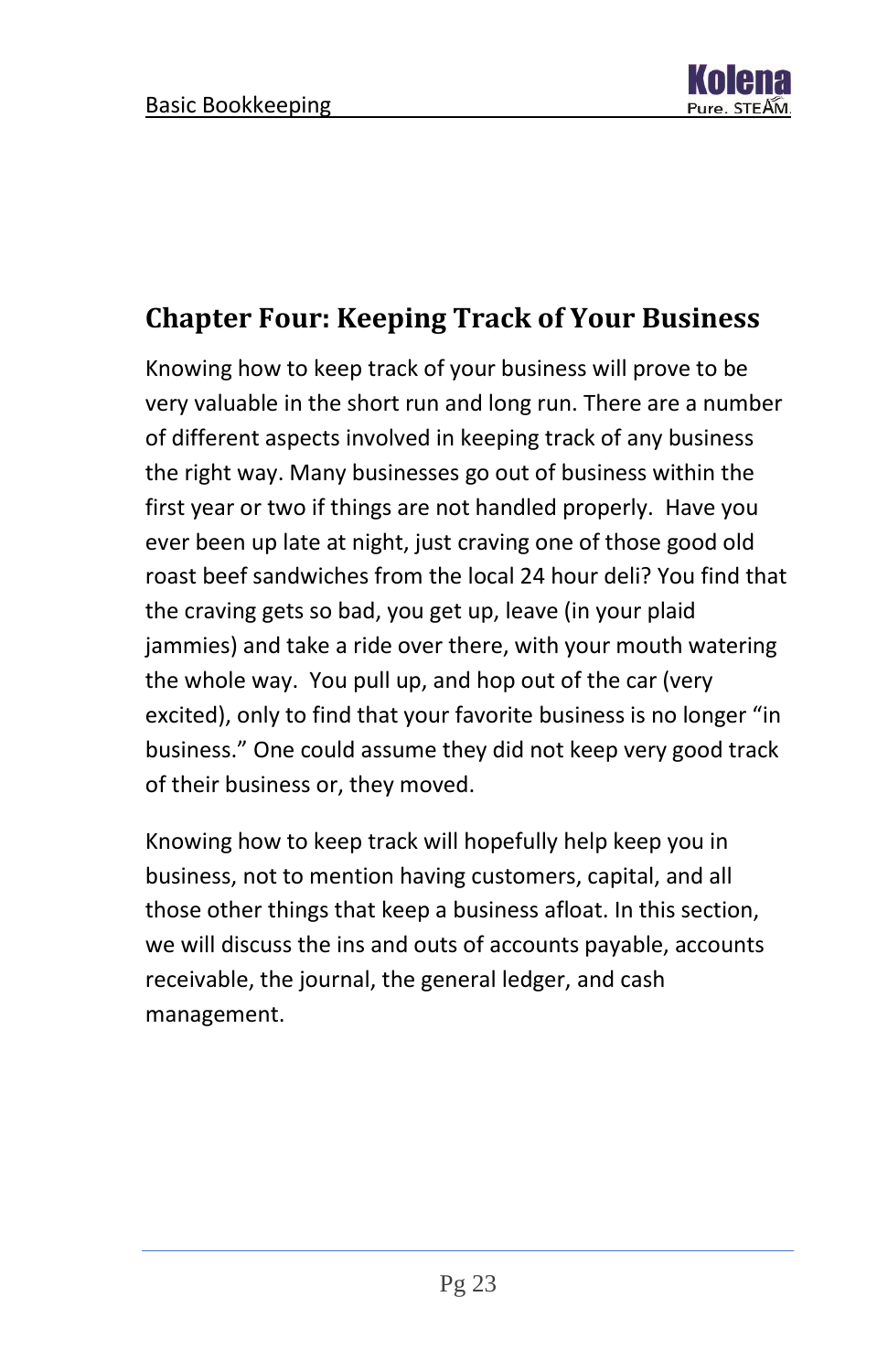

#### **Accounts Payable**

As discussed earlier, this type of record is used to keep track of debts owed by a business to creditors for purchased goods or services on an open account. Though the business will likely be billed regularly by its creditors for the balance on the account, having their own records will allow the business to be aware of their financial standing with the creditors at any given time.

Accounts payable is the actual debt of a business that is due or payable to another entity. These debts must be paid off within a given period of time so as to avoid defaulting on the account. Accounts payable debts are similar to those many of us have at home. Household bills such as electricity and cable are like our personal accounts payable. The companies from which we receive these services are like our creditors. Just as our personal accounts can go into default if the services rendered are not paid for by a certain time, so can those of a business.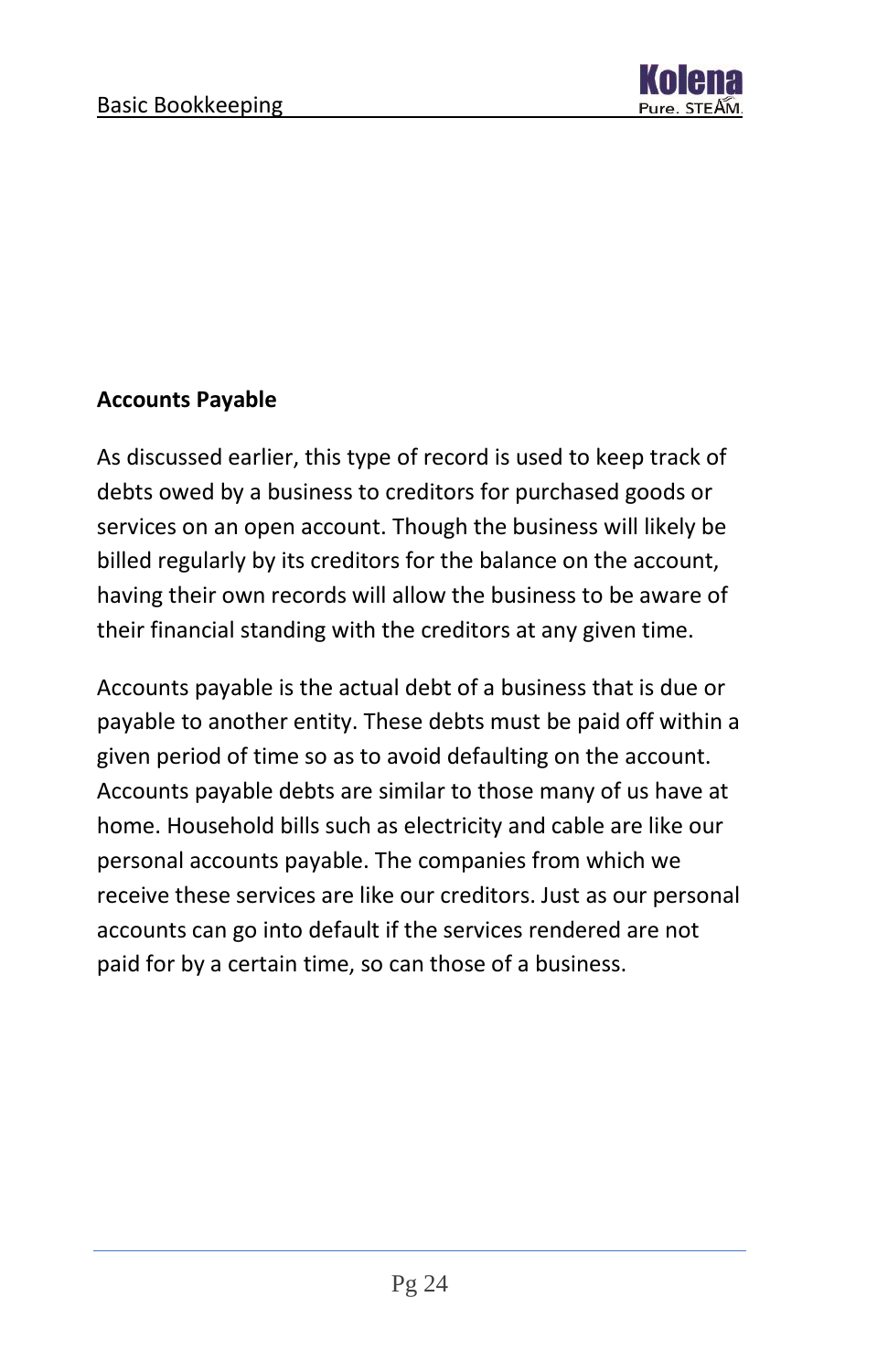

#### Accounts Payable

|         | <b>Account Record</b> |                                      |       |      |        |                |
|---------|-----------------------|--------------------------------------|-------|------|--------|----------------|
|         |                       | Client: __________________________   |       |      |        |                |
|         |                       | Address: _________________________   |       |      |        |                |
|         |                       |                                      |       |      |        |                |
|         |                       |                                      |       |      |        |                |
|         |                       |                                      |       |      |        |                |
|         |                       | Account #: _________________________ |       |      |        |                |
|         |                       |                                      |       |      |        |                |
| Invoice | Invoice               | Invoice                              | Terms | Date | Amount | <b>Balance</b> |
| Date    | #                     | Amount                               |       | Paid | Paid   |                |
|         |                       |                                      |       |      |        |                |
|         |                       |                                      |       |      |        |                |
|         |                       |                                      |       |      |        |                |
|         |                       |                                      |       |      |        |                |
|         |                       |                                      |       |      |        |                |
|         |                       |                                      |       |      |        |                |
|         |                       |                                      |       |      |        |                |
|         |                       |                                      |       |      |        |                |
|         |                       |                                      |       |      |        |                |
|         |                       |                                      |       |      |        |                |
|         |                       |                                      |       |      |        |                |
|         |                       |                                      |       |      |        |                |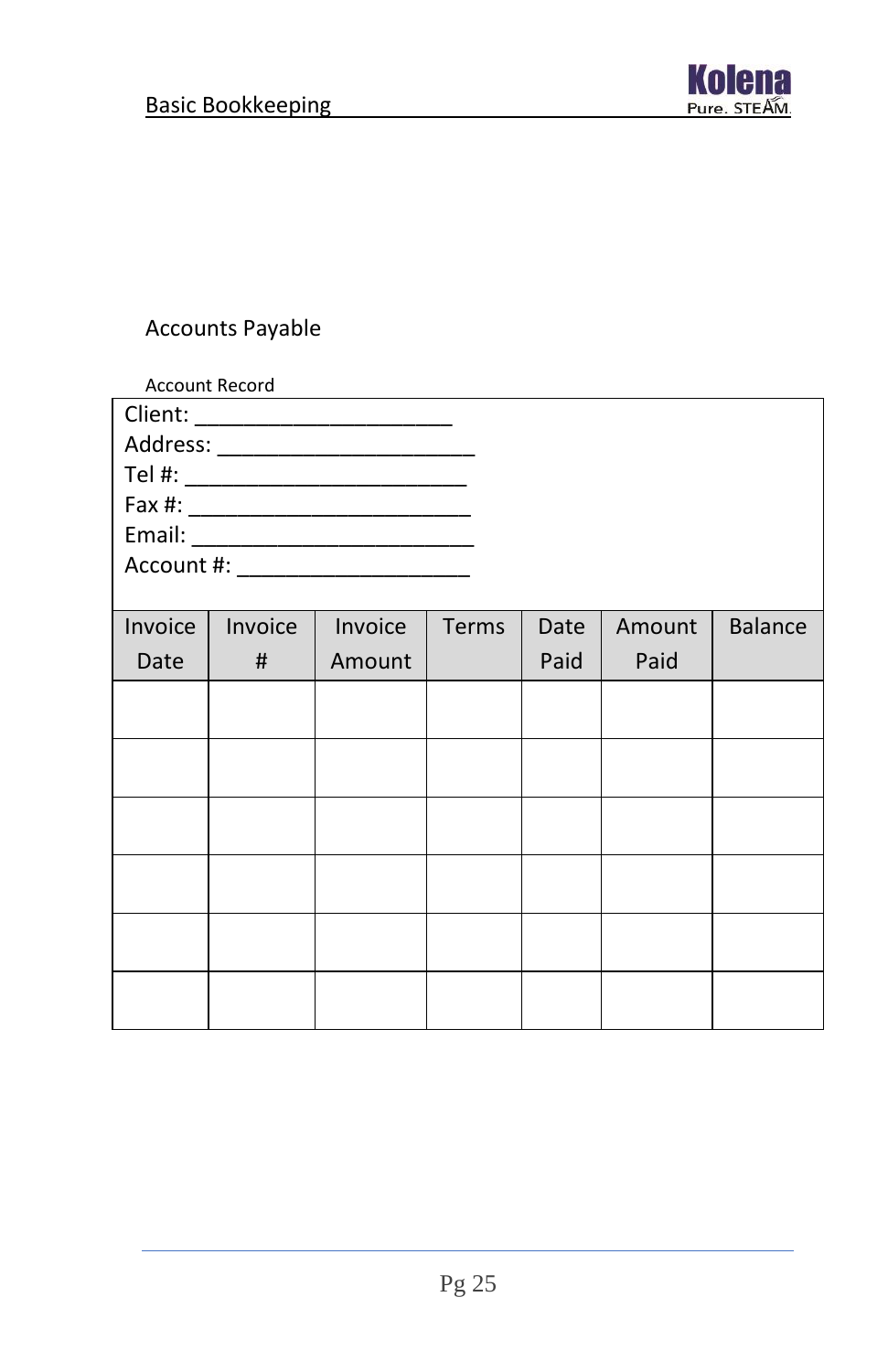

#### **Accounts Receivable**

This type of record is used to keep track of money which is owed to a business. Such money can come from extending credit to a customer who purchases the business' products or services. The best way to keep track of these records is to set up a separate "accounts receivable" record for each customer.

If a business makes a sale or renders a service, it has "receivables." This means that the business has money to collect or receive for its products or services. Such collectable money is usually in the form of an operating line of credit. Accounts receivable can be recorded as an asset on a business's balance sheet because it represents a future payment. The customer who has received the products or services from the business is legally obligated to pay for them per the agreement set between the two parties, thus the business can list this customers debt to them as an asset. An example of a receivable in the everyday world is a paycheck. Employers are legally bound to pay their employees for the services they have already rendered.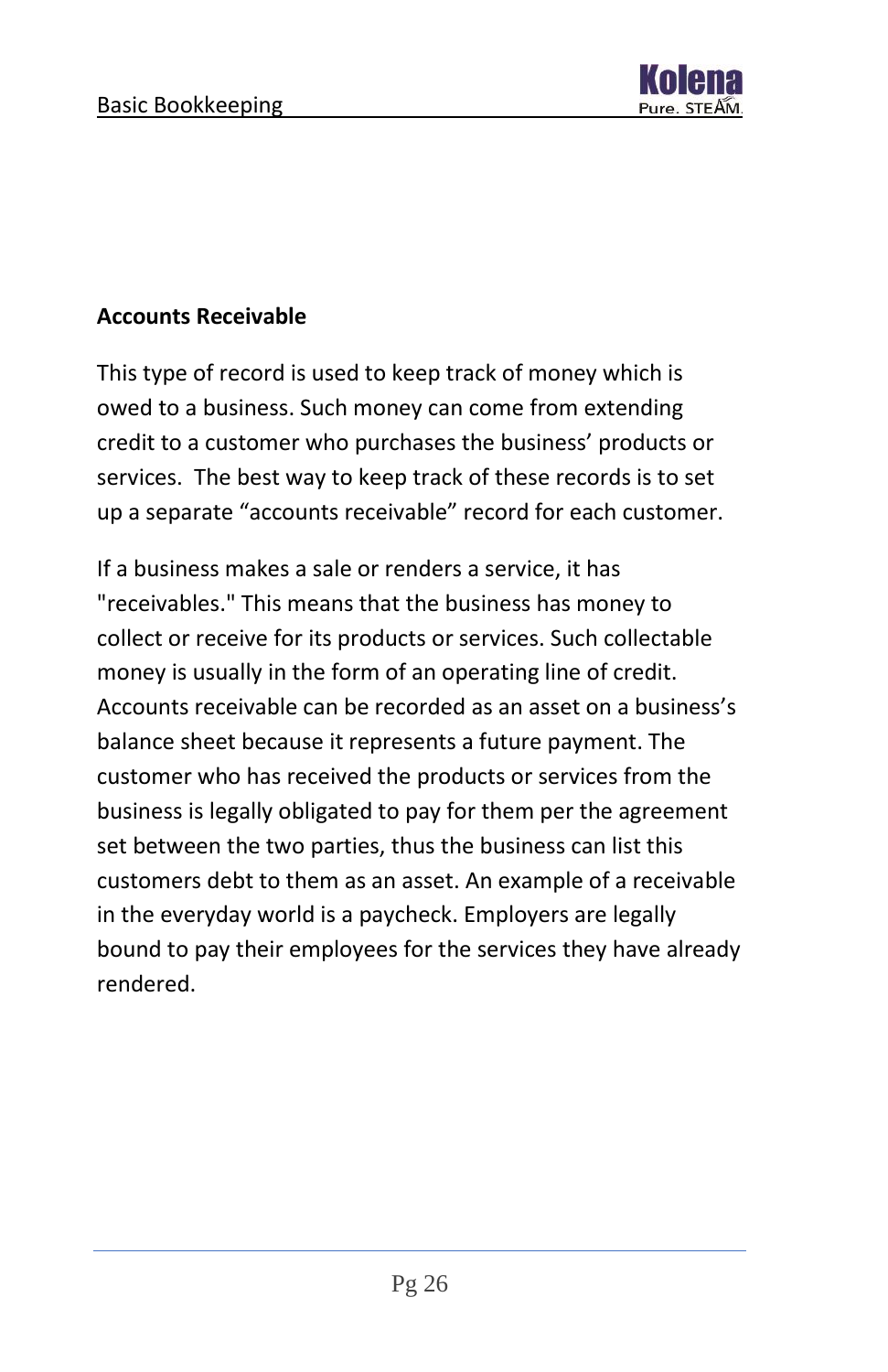

#### Accounts Receivable

|         | <b>Account Record</b> |                                      |       |      |        |                |
|---------|-----------------------|--------------------------------------|-------|------|--------|----------------|
|         |                       | Client: _______________________      |       |      |        |                |
|         |                       |                                      |       |      |        |                |
|         |                       |                                      |       |      |        |                |
|         |                       |                                      |       |      |        |                |
|         |                       |                                      |       |      |        |                |
|         |                       | Account #: _________________________ |       |      |        |                |
|         |                       |                                      |       |      |        |                |
| Invoice | Invoice               | Invoice                              | Terms | Date | Amount | <b>Balance</b> |
| Date    | #                     | Amount                               |       | Paid | Paid   |                |
|         |                       |                                      |       |      |        |                |
|         |                       |                                      |       |      |        |                |
|         |                       |                                      |       |      |        |                |
|         |                       |                                      |       |      |        |                |
|         |                       |                                      |       |      |        |                |
|         |                       |                                      |       |      |        |                |
|         |                       |                                      |       |      |        |                |
|         |                       |                                      |       |      |        |                |
|         |                       |                                      |       |      |        |                |
|         |                       |                                      |       |      |        |                |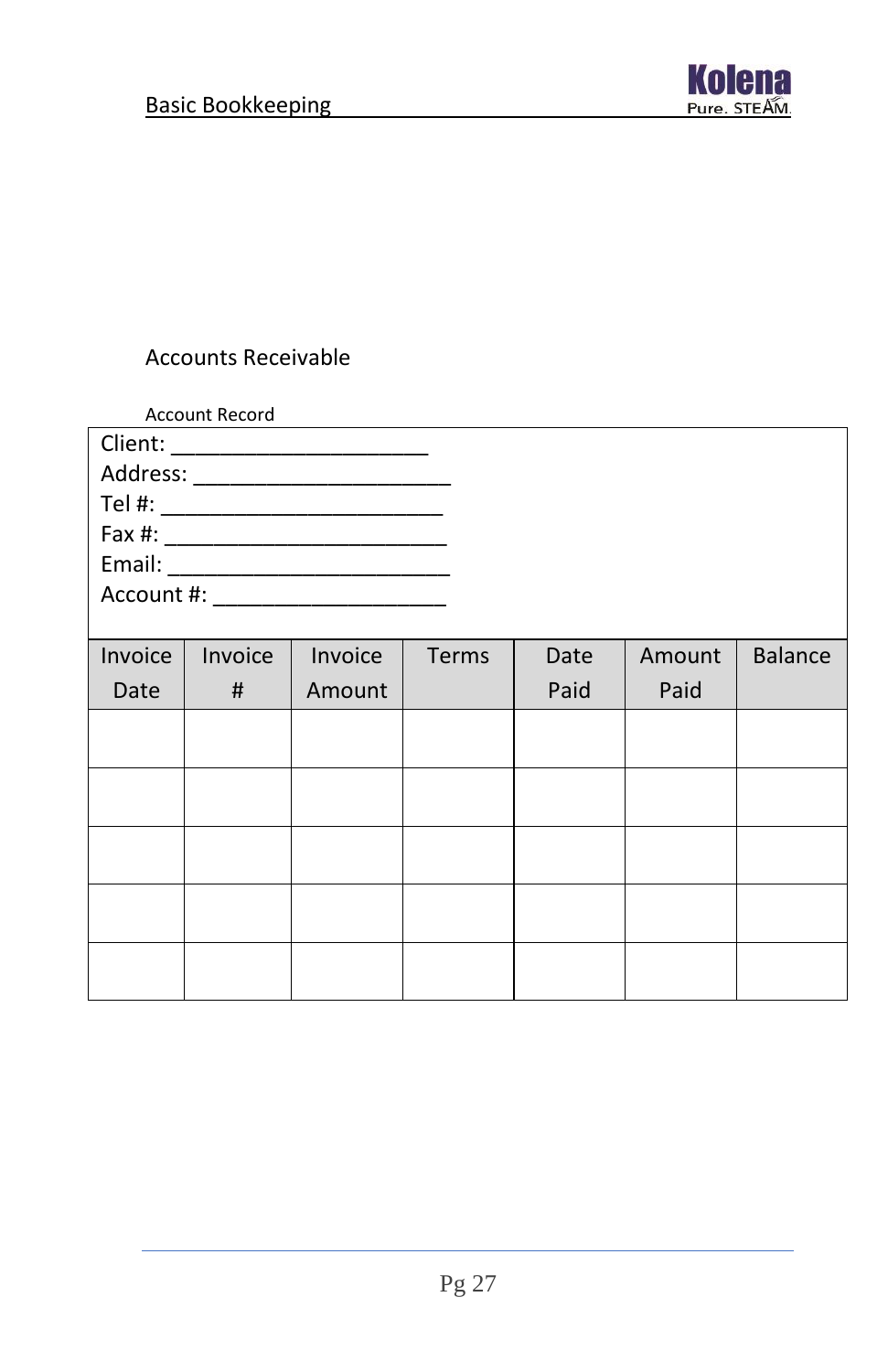

#### **The Journal**

The journal is a way to keep track of all inputted information or data with regard to a business to allow for the books to be properly balanced.

**The Balancing Act**: When dealing with journals, you will also be dealing with debits and credits. You cannot use one without the other, for every debit there must be a credit in order to keep things balanced. You can use one journal for all transactions or several journals for similar or like transactions. A simple example is when we keep track of our checkbooks by entering both our purchases, which would be considered debits and our deposits, which would be considered our credits or money received. This is known as balancing a checkbook. Keeping a journal is basically the same concept. Remember, always try to be as accurate as possible or you will throw everything off balance.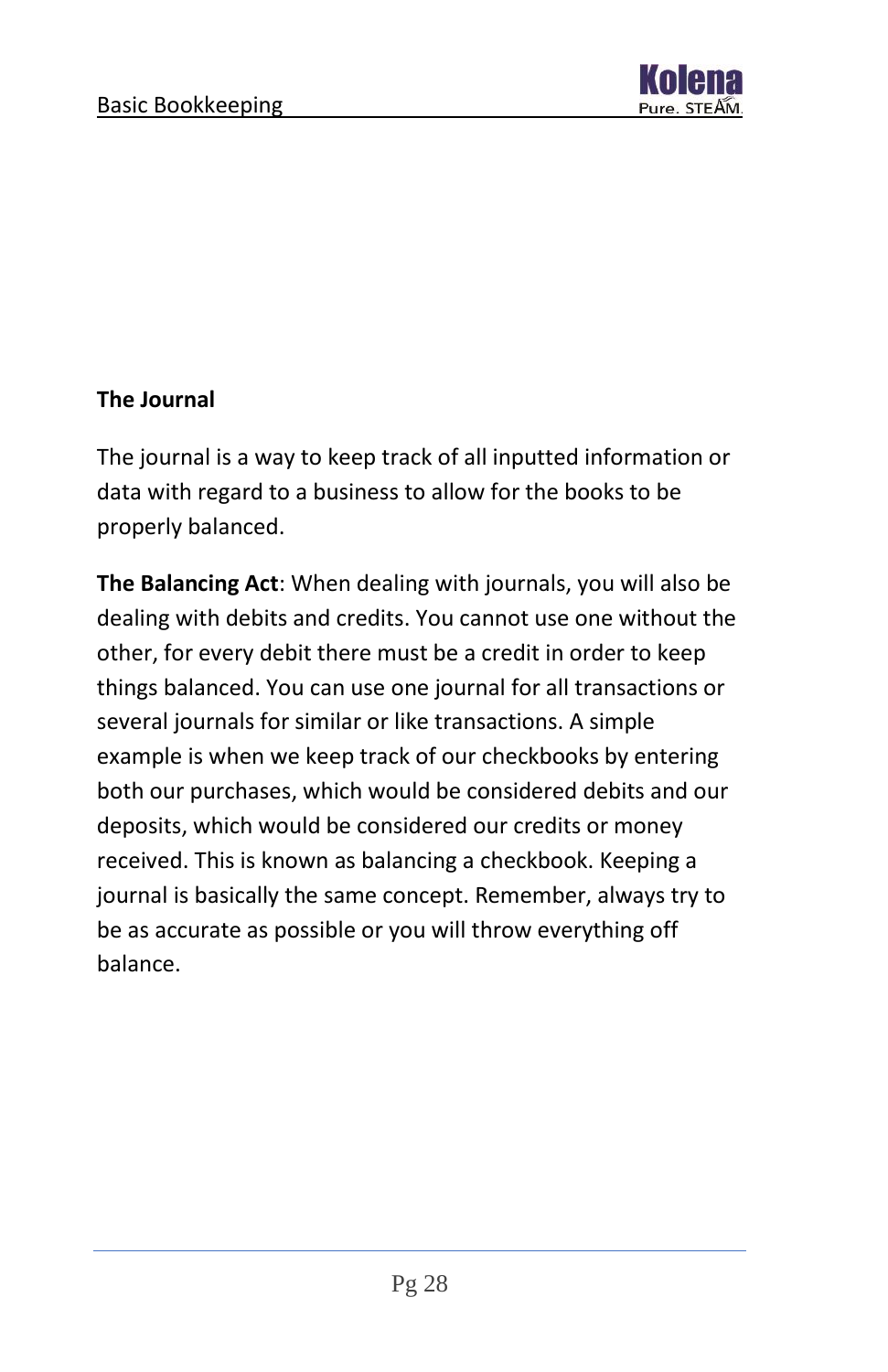

#### **The General Ledger**

In double-entry accounting, these are forms used for the accounts on separate sheets, in a book or binder and are called the general ledger. This is considered a permanent, classified record for each business account.

The general ledger is usually the main record of accounting that a business uses. It can include assets and liabilities as well as gains and losses, along with the revenue and expense items that caused the gains and losses. This record will often take the form of a "T-Account", showing all debits on the left side of a Tshaped chart and all credits on the right. The ledger is an accumulation of all of a business' finances, from their journals and other records. It can then be used as a basis for both the balance sheet and income statement because it provides all of the needed transactions. The size of a general ledger can vary immensely depending on the size of the business.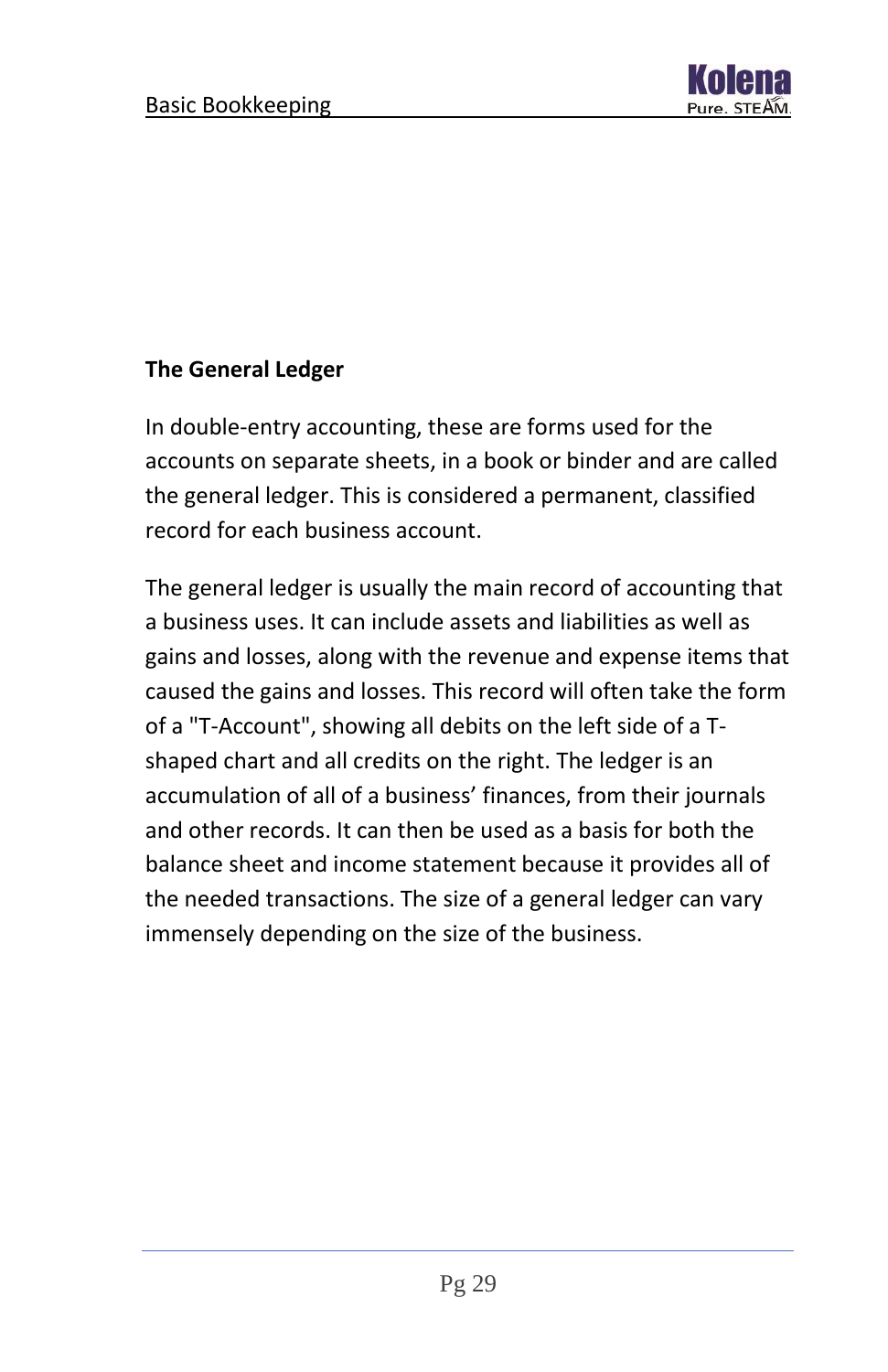

#### **Cash Management**

Cash management is the process of collecting, managing, and investing cash. Cash management can ensure a business' financial stability by avoiding insolvency. In a business, the term "cash" does not only refer to money or the amount of money at the end of the year. Cash and the management of cash can also be used to refer to managing anything that can be made liquid like, certificate of deposits by selling them, short term investments, and anything that can be used as a cash equivalent. The art of cash management in a business is very important because it is essential in keeping a business operating properly. If there is a mismanagement of cash, it may result in a big loss of revenue for any business. Proper cash management will help make sure a business does not become insolvent. Anytime a business cannot pay any of its bills due to a lack of cash that means it has become insolvent. Insolvency is the main reason a company may go bankrupt.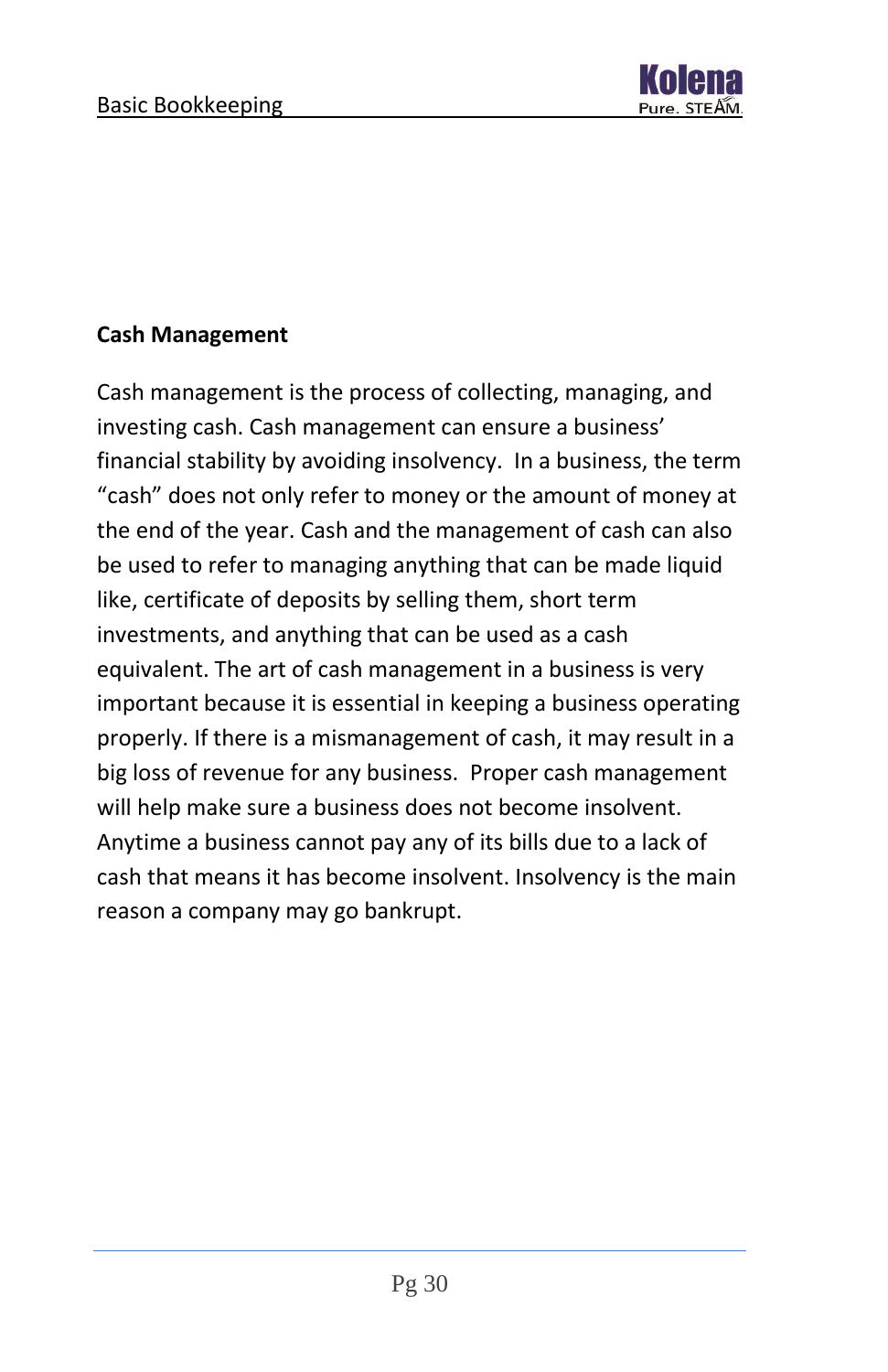

*Finding oneness and balance is the only source of genuine happiness.*

*Anonymous*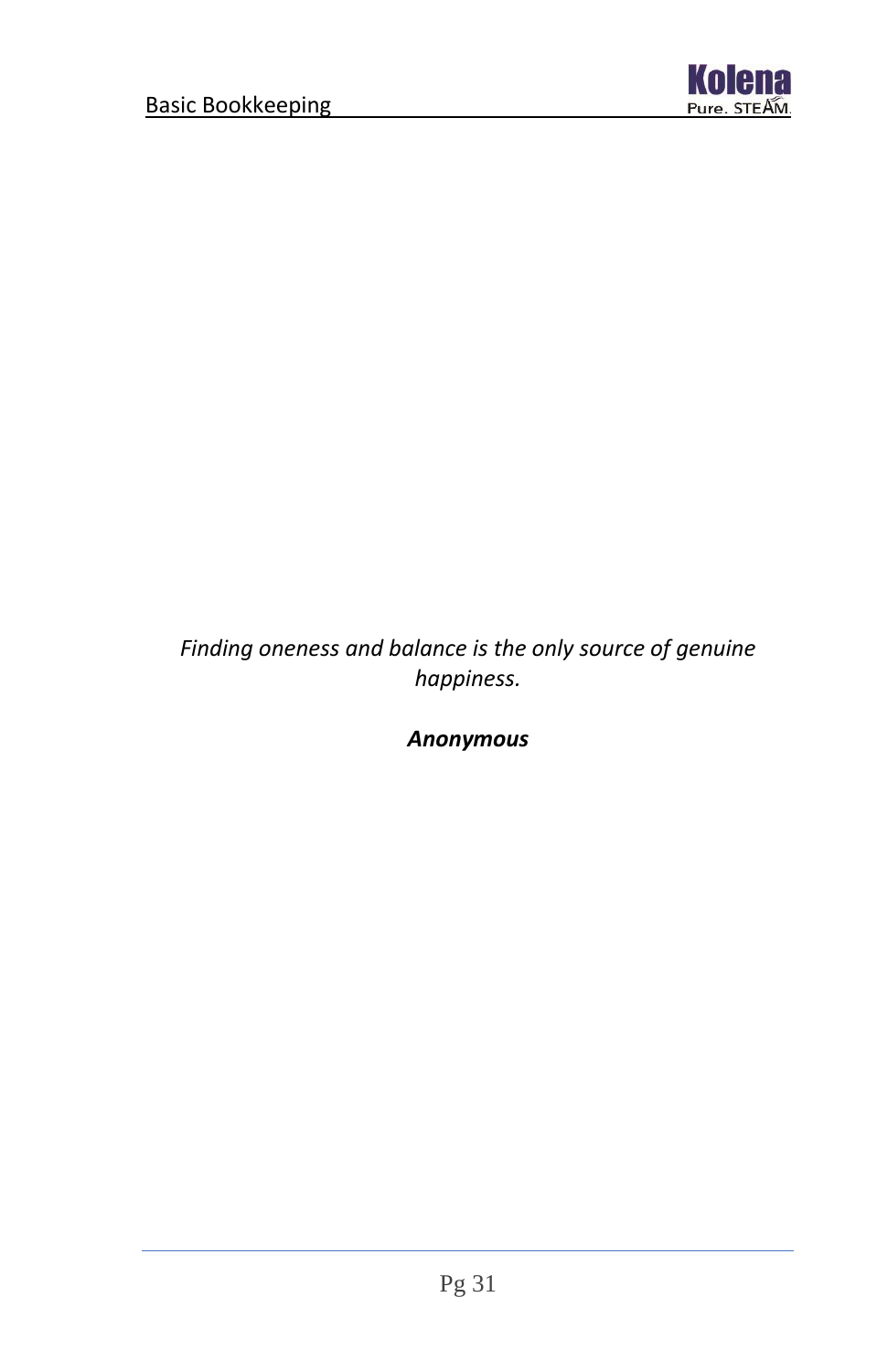

### <span id="page-32-0"></span>**Chapter Five: Understanding the Balance Sheet**

In this chapter we will be discussing the accounting equation, double- entry accounting, types of assets, types of liabilities and equity. The balance sheet will help provide balance to your business. It helps keep everything organized and on point. One of the worst things in accounting is un-organization. So, don't treat your balance sheet like your sock drawer at home or that mysterious junk drawer in your kitchen that no one wants to organize.

A balance sheet is a financial statement that shows the assets, liabilities, and owner's equity at a specific point in time. Assets and liabilities are usually listed first, followed by the equity which is the difference between the assets and the liabilities. The balance sheet will ultimately provide a snapshot of the company's current financial condition.

Example: Bob & Tom's Crunchy Cookie Co. had an impressive increase in sales this past month however, the company is only three months old and they therefore still have a number of liabilities to attend to. In order to keep track of their increases and to determine the financial position of their business this month, Bob and Tom will need to summarize their business assets, liabilities, and equity into what is known as a balance sheet.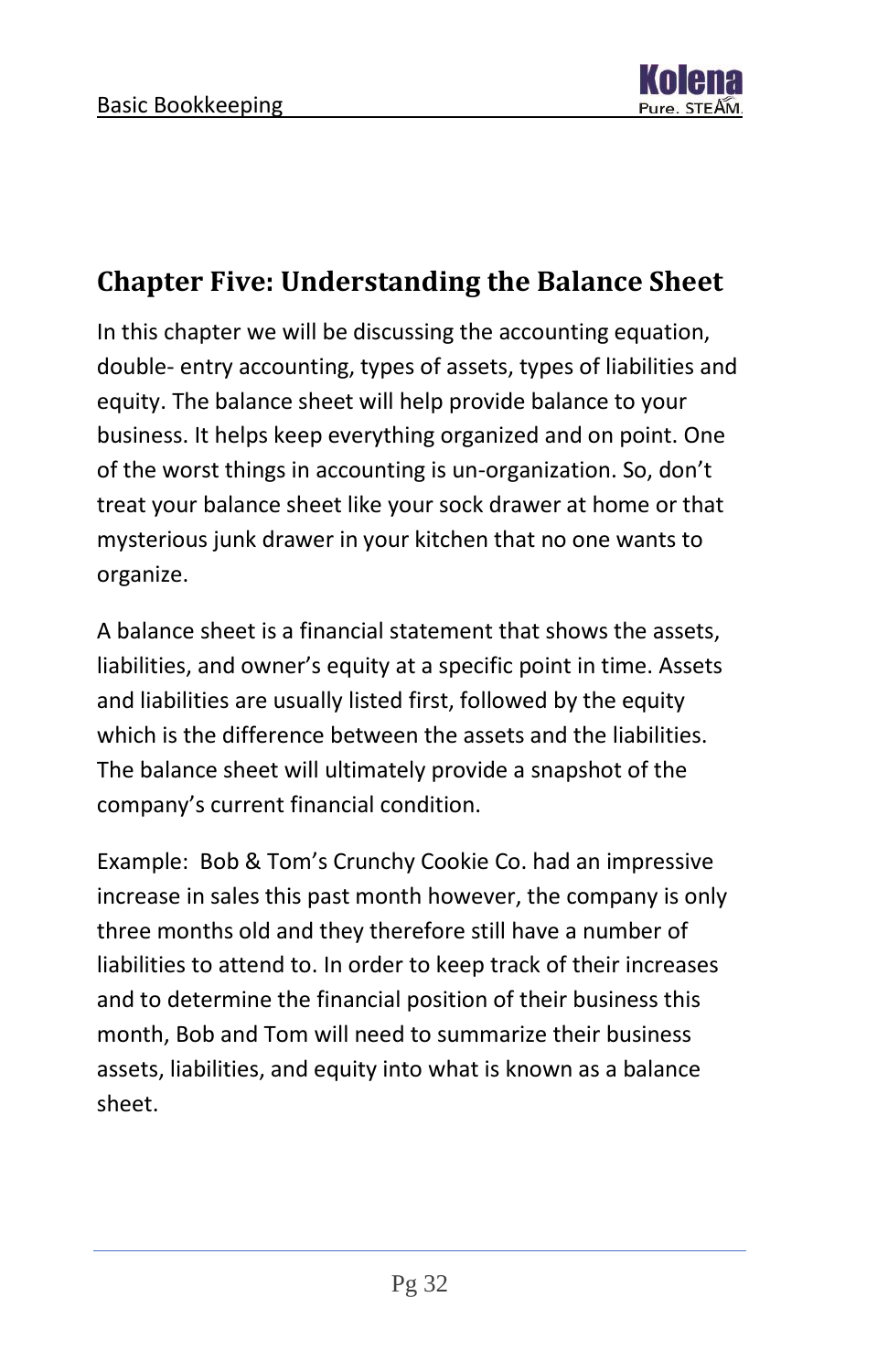

#### **Balance Sheet**

| Business Title: Bob & Tom's Crunchy Cookie Co.<br>Date: |                         |                                                                         |  |  |
|---------------------------------------------------------|-------------------------|-------------------------------------------------------------------------|--|--|
| <b>Assets</b>                                           |                         | <b>Liabilities</b>                                                      |  |  |
| <b>Current</b><br><b>Assets</b>                         | \$                      | <b>Current Liabilities</b>                                              |  |  |
| Cash                                                    | \$                      | Accounts Payable \$<br>Notes Payable \$                                 |  |  |
| Petty Cash                                              | \$                      | Interest Payable \$                                                     |  |  |
| <b>Accounts</b><br>Receivable                           | \$                      | <b>Taxes Payable</b><br>Federal Income Tax \$<br>Self-Employment Tax \$ |  |  |
| Inventory                                               | $\overline{\mathsf{S}}$ | State Income Tax \$<br>Sales Tax Accrual \$                             |  |  |
| Short-term<br>Investments                               | \$                      | Property Tax \$_______________<br>Payroll Accrual \$_______________     |  |  |
| Prepaid                                                 | \$                      |                                                                         |  |  |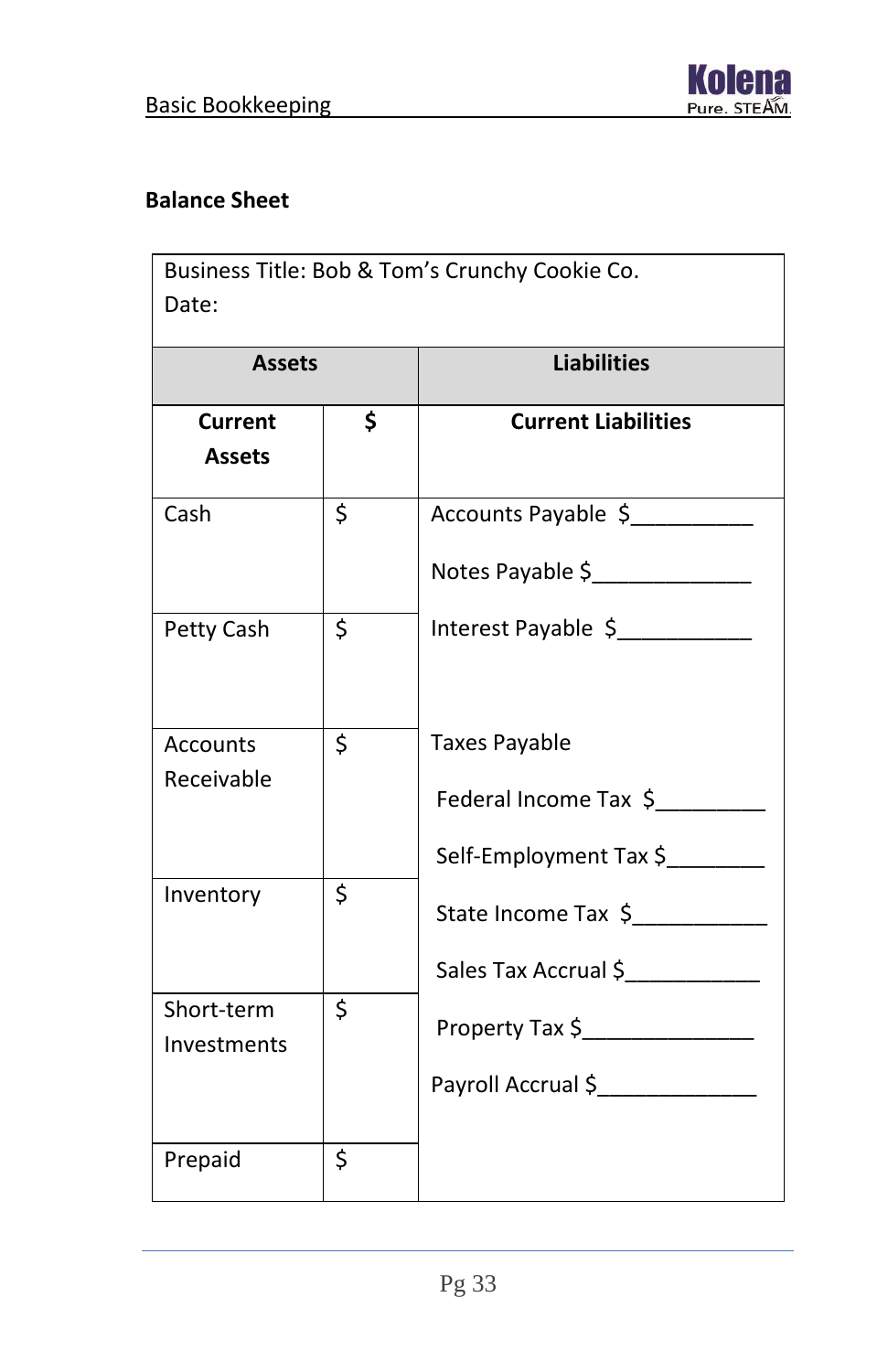

| Expenses            |         | <b>Long-term Liabilities</b>     |
|---------------------|---------|----------------------------------|
|                     |         | Notes Payable \$                 |
| Long-term           | \$      |                                  |
| <b>Investments</b>  |         |                                  |
|                     |         |                                  |
| <b>Fixed Assets</b> | \$      |                                  |
| Land (Valued        | $\zeta$ |                                  |
| at Cost)            |         |                                  |
| <b>Buildings</b>    | \$      |                                  |
| 1. Cost             |         |                                  |
| 2. Less acc.        |         |                                  |
| Depr.               |         |                                  |
| Improvements        | \$      | Total Liabilities \$             |
| 1. Cost             |         | <b>Net Worth (Equity)</b>        |
| 2. Less acc.        |         | Proprietorship \$                |
| Depr.               |         | Or                               |
| Equipment           | \$      |                                  |
|                     |         | Partnership                      |
| 1. Cost             |         | (Name) _________, ______% equity |
| 2. Less acc.        |         | $\frac{1}{2}$                    |
| Depr.               |         | (Name) __________ ______% equity |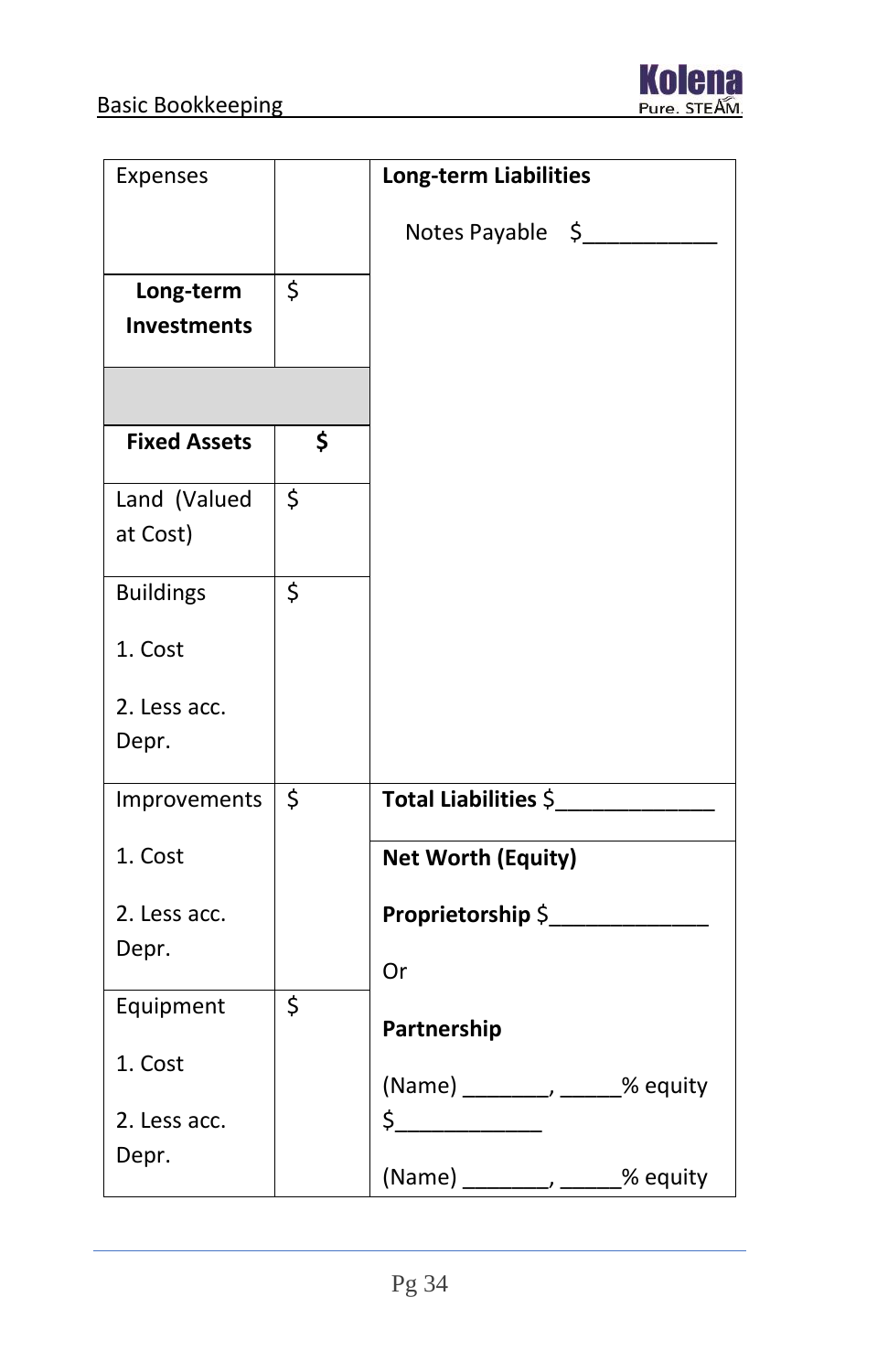

| Furniture           | \$<br>$\frac{1}{2}$                 |
|---------------------|-------------------------------------|
| 1. Cost             | Or                                  |
| 2. Less acc.        | Corporation                         |
| Depr.               | Capitol Stock \$                    |
| Automobiles         | \$<br>Surplus Paid in \$            |
| 1. Cost             | Retained Earnings \$                |
| 2. Less acc.        |                                     |
| Depr.               |                                     |
| <b>Other Assets</b> | \$<br><b>Total Net Worth</b>        |
| 1.                  | \$<br>$\frac{1}{2}$                 |
| 2.                  |                                     |
|                     | Assets - Liabilities = Net Worth    |
| Total Assets \$     | &                                   |
|                     | Liabilities + Equity = Total Assets |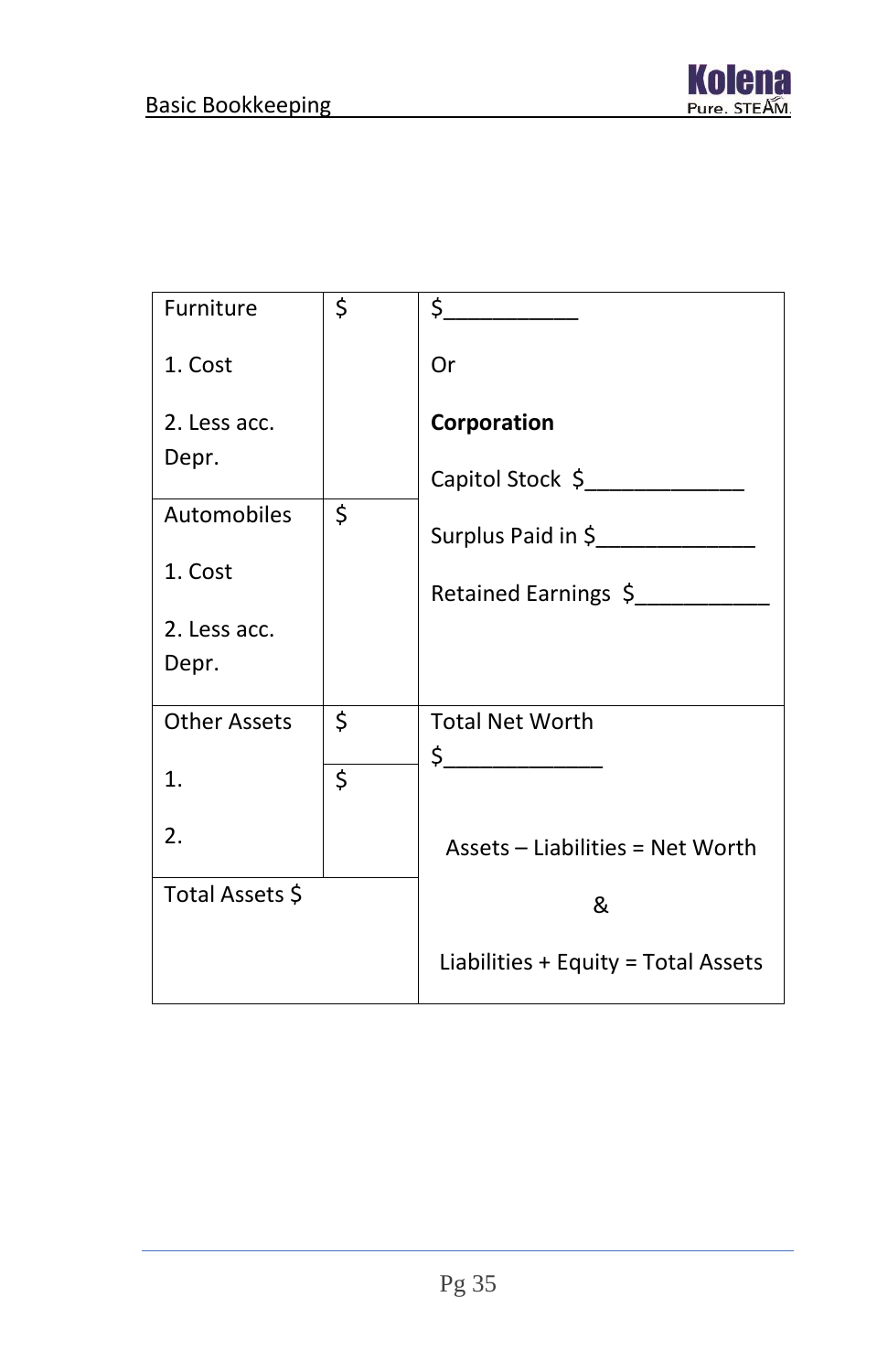

#### **The Accounting Equation**

The accounting equation is simple. It is the combination of liabilities and equity, which equals assets.

#### **Assets = Liabilities + Equity**

The accounting equation helps to identify the relationship between crucial elements of accounting. An asset is anything of value, that which a company owns. Assets consist of tangible and intangible assets. Examples of current assets include: stocks, bonds, cash, and property. Liabilities are, a company's existing debts that are owed to third parties .Examples of liabilities would be, accounts payable, wages payable and interest payable.

#### **Double-Entry Accounting**

Double entry accounting involves credits and debits. This will show information about increases and decreases in one balance statement. This can also be known as a "T" account because it looks like the letter "T" on paper, consisting of the debits on one side and the credits on the other. This method provides a simple way to accurately and efficiently balance the sums in accounts using the debit and credit method. Remember, debits should be equivalent to credits. You should not do a debit without a credit if you want to keep everything balanced.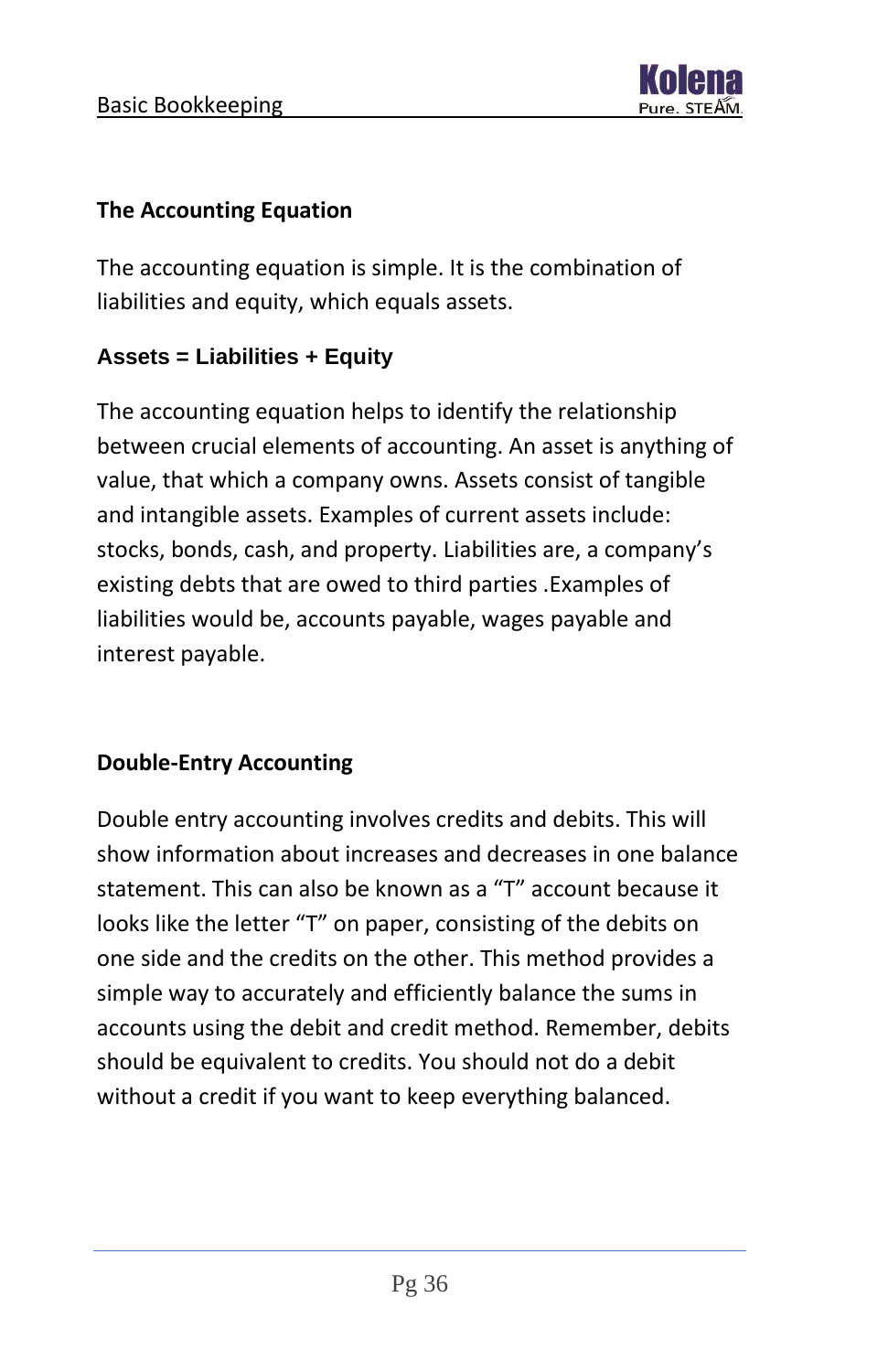

#### **Types of Assets**

#### **Liabilities + Equity = Total Assets**

Assets are probable future economic benefits obtained or controlled by a particular entity as a result of past transactions or events. Anything that has an economic value and can be owned or controlled to produce value has the potential to produce such future economic benefits. Whether tangible or intangible, ownership of any form of value is considered to be an asset.

Basically anything worth anything can be an asset. Now let's not get carried away here, we're not talking about the pack of gum at the bottom of your purse, or the teddy bear that's missing an eye you had when you were a child. We're also not talking about that blue velvet armchair sitting in your man cave that you inherited from your uncle's, cousins', Brother-in-law. Then again, you know what they say about another man's trash. Anyway let's get back to business. There exist both tangible and intangible assets. Cash is a tangible asset whereas ownership in stock is an intangible asset.

Tangible assets are belongings that can be physically touched and/or seen, they are real and actual rather than hypothetical. As mentioned before, cash is a tangible asset. Others include real estate, equipment, automobiles, and other physical valuables. Intangible assets are non-physical assets which have a useful life, lasting usually more than one year. They can include patents, trademarks, internet domain names, literary and musical works, and patented technology.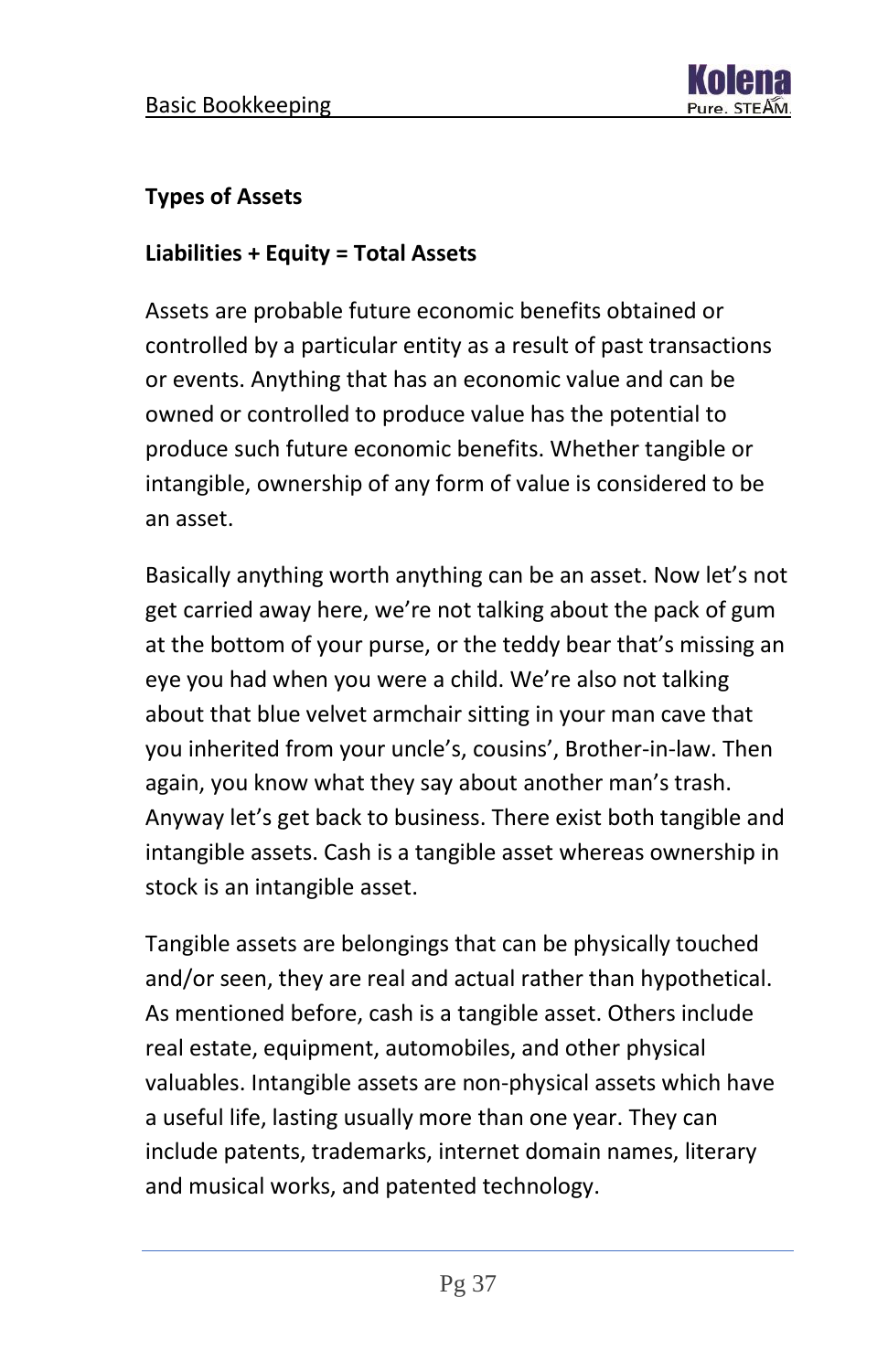

Example: Bob and Tom have ordered a few industrial sized ovens for their growing cookie business. These ovens along with refrigerators, dining furniture, and other supplies and equipment essential for their business, are all tangible assets. Bob and Tom have also created an original slogan for their cookie company which is growing to be quite popular; this slogan can be viewed as one of their intangible assets.

#### **Types of Liabilities**

Probable future sacrifices of income or assets, arising from present obligation to a particular entity. If liabilities are settled, they may become transferred assets or provide services to other entities in the future as a result of past transactions or events. It is a duty or responsibility to another in return for some form of debt such as a business loan which would entail the settlement of that loan. These can be current or long-term.

I know that's a mouth full, so let's clarify. An example of a liability would be, before Bob and Tom purchased their top of the line ovens, they attempted to borrow the money from a family member who would in-turn receive a small percentage of the company's revenue. Since the cookie company was a new business, the family member decided not to go through with the deal because their potential loss would be greater than the potential gain, if the company folded. Whereas the bank agreed to loan them the money based on their projected business potential and business plan, because the bank could afford to do so.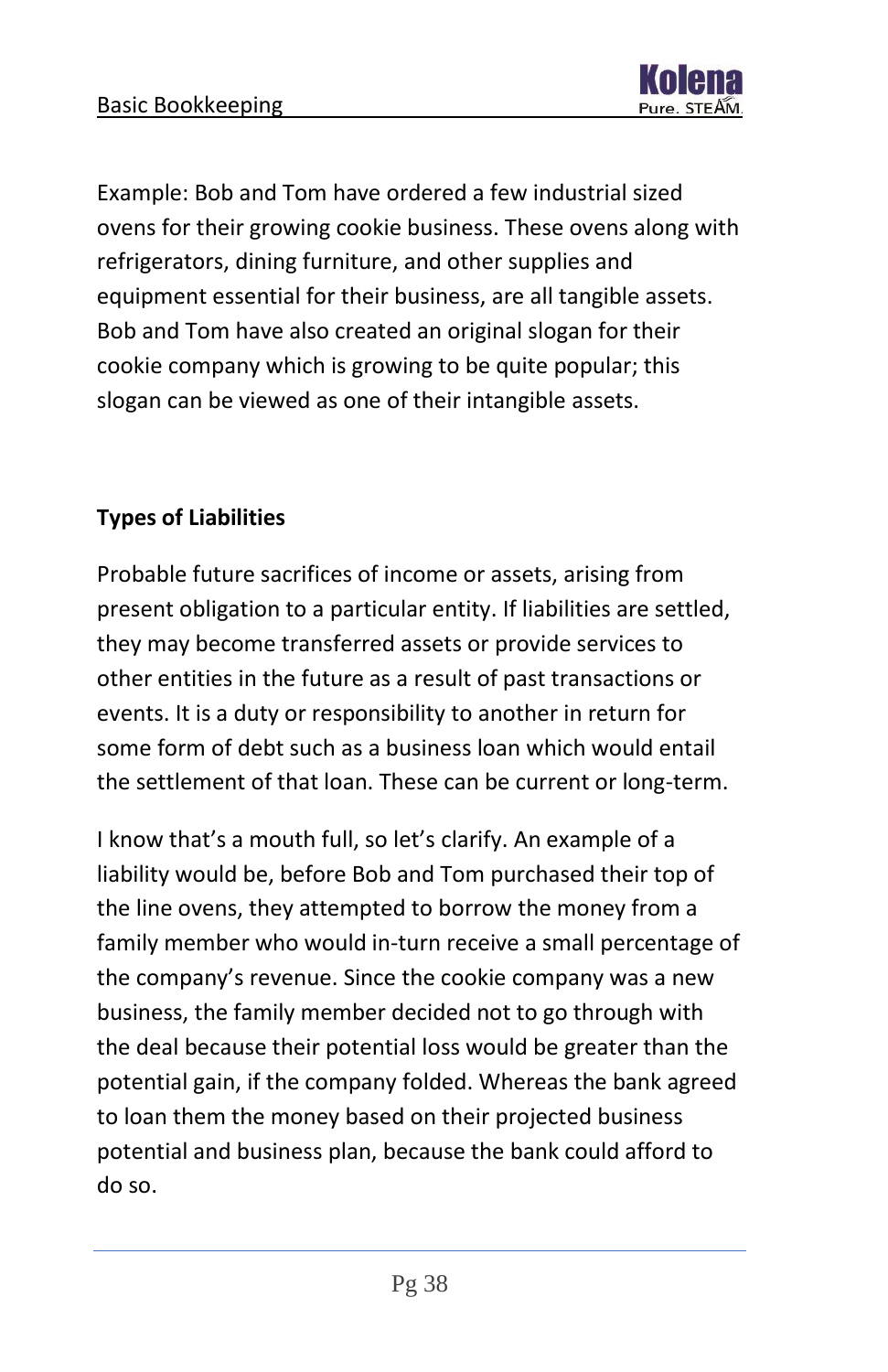

#### **Equity**

The interest in the assets of an entity that is left over after all liabilities are deducted or ownership in assets after all debts owed for that asset have been paid off. Assets such as stock and home ownership can be considered equity if no associated debts remain. Once a house or automobile is paid off, the asset is now the owner's equity. Equity is any asset that can be sold for monetary gain without any attached debts being owed. The owner should gain 100% of the revenue from the sale of an asset if that asset is their own equity. However, if there are more liabilities than assets, then negative equity exists.

In the stock world, equity involves an investment in shares or stock on a stock market. Just as individuals can buy stock, so can businesses. As the value of stock rises, so will their equity. Many individuals do not hold their shares directly; instead they are involved in what is called a mutual fund. These funds are usually managed by larger companies and management firms. Having the support and management of a company will allow individuals to leave the management of their shares in the hands of a skilled, professional fund manager. Larger, private businesses and investors however will often hold their own stock rather than seeking a third party Management Company. Equity in stock is generally termed shareholders equity.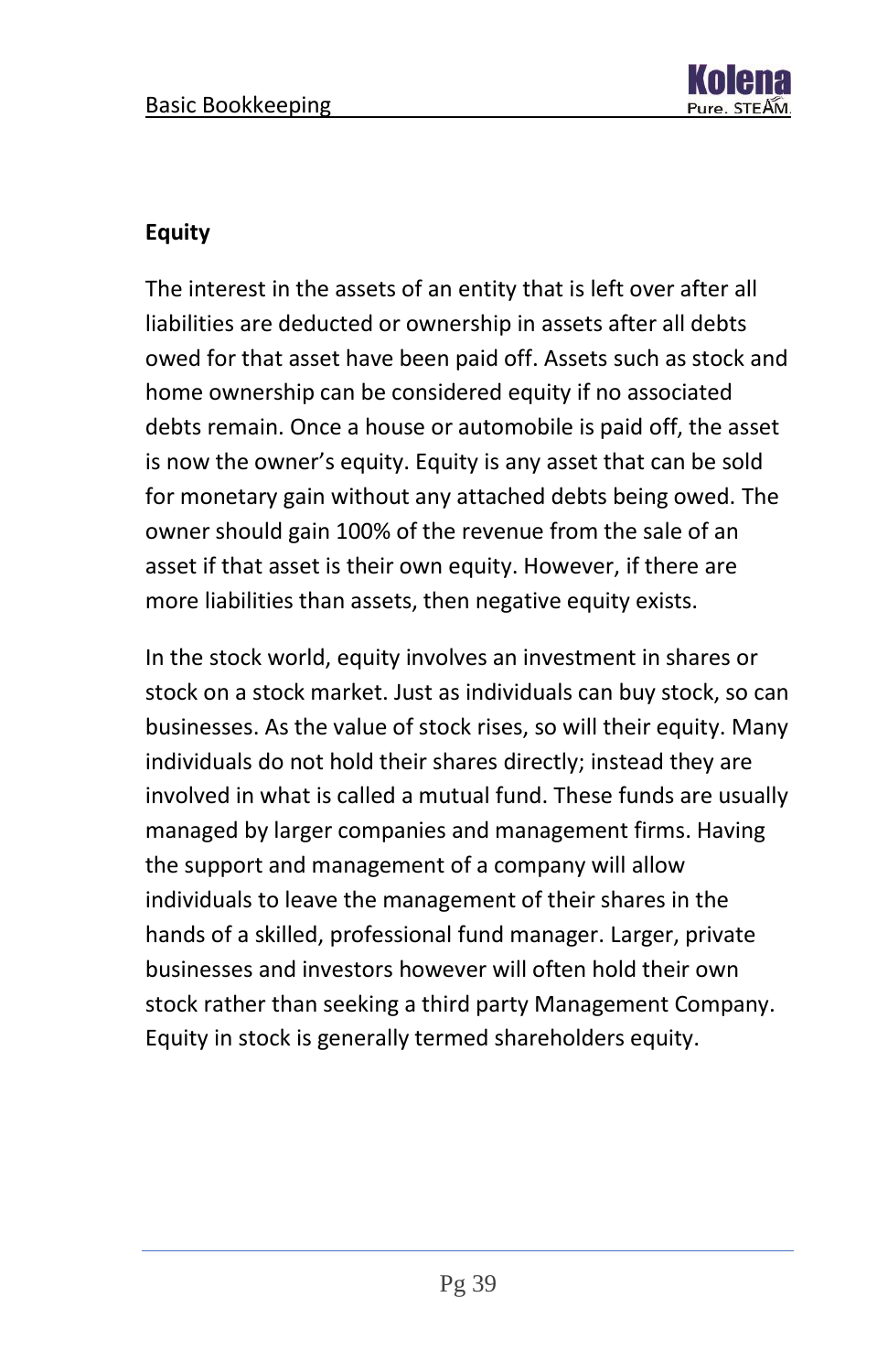

*Finance is the art of passing money from hand to hand until it finally disappears.*

*Robert Sarnoff*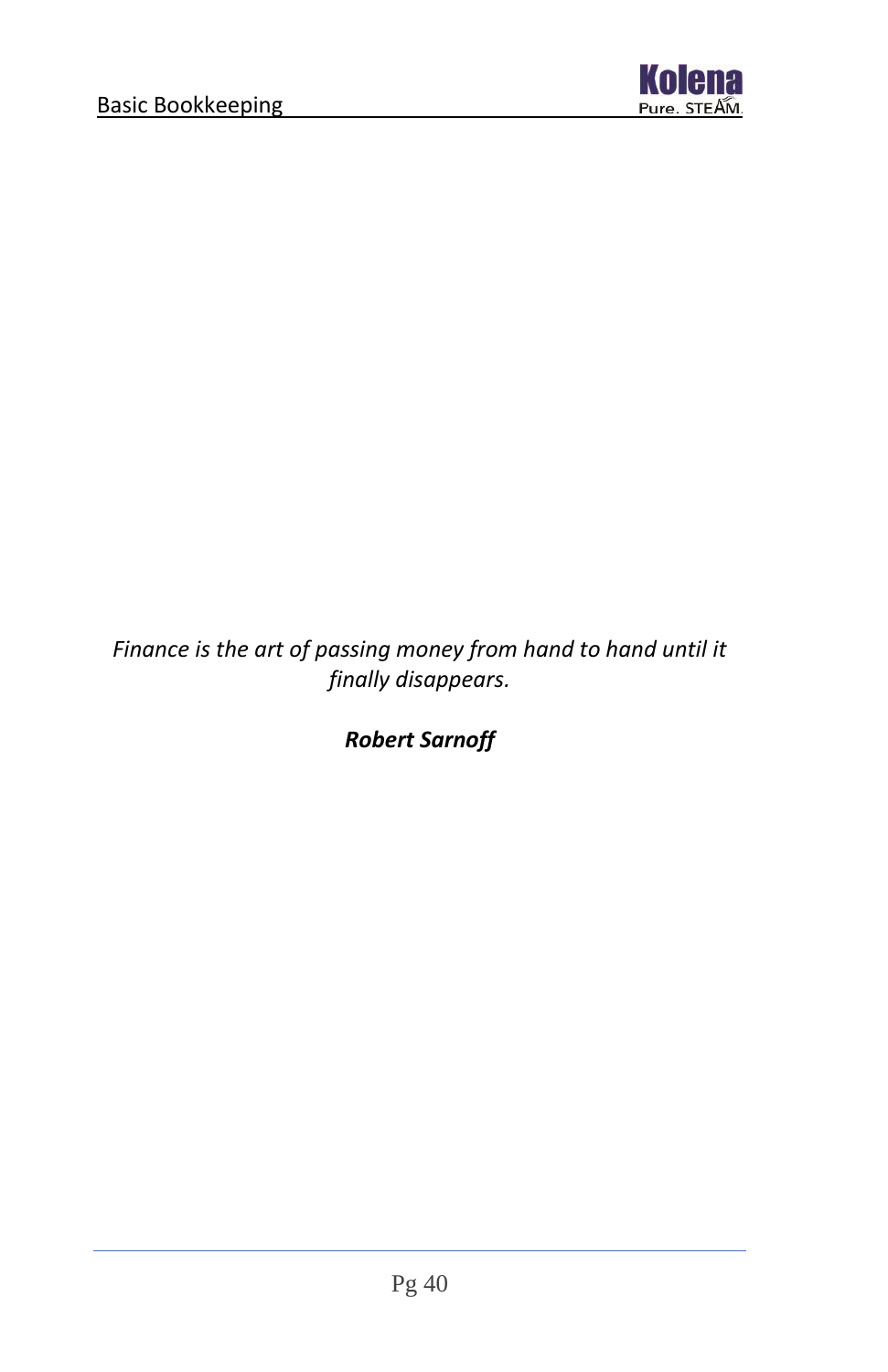

### <span id="page-41-0"></span>**Chapter Six: Other Financial Statements**

In this chapter, we will introduce the income statement, cash flow statement, capital statement, and budget versus actual. These terms all involve money or the use of money in some form. When we are done, you will have a better understanding of how the use of these methods will help your business run more efficiently. You'll be swapping accounting terms with that hotshot accountant friend of yours in no time.

#### **Income Statement**

An income statement is a financial statement that summarizes the amounts of revenue earned and the expenses incurred by a business or entity over a period of time, which measures the financial performance of a business. This statement includes a summary of how a business typically incurs its revenues and expenses over a fiscal quarter or year. "Profit and Loss Statement" or "Statement of Revenue and Expense" are also terms used in reference to the income statement.

Income statements are divided into two parts, which are the operating and non-operating sections. The operating section will cover information with regard to revenues and expenses, which are directly related to or resulting from normal business operations. For instance, for a restaurant, the food the business must buy and then sell can be listed as both revenue and an expense. The non-operating section on the other hand, deals with revenues and expenses that are not directly related to the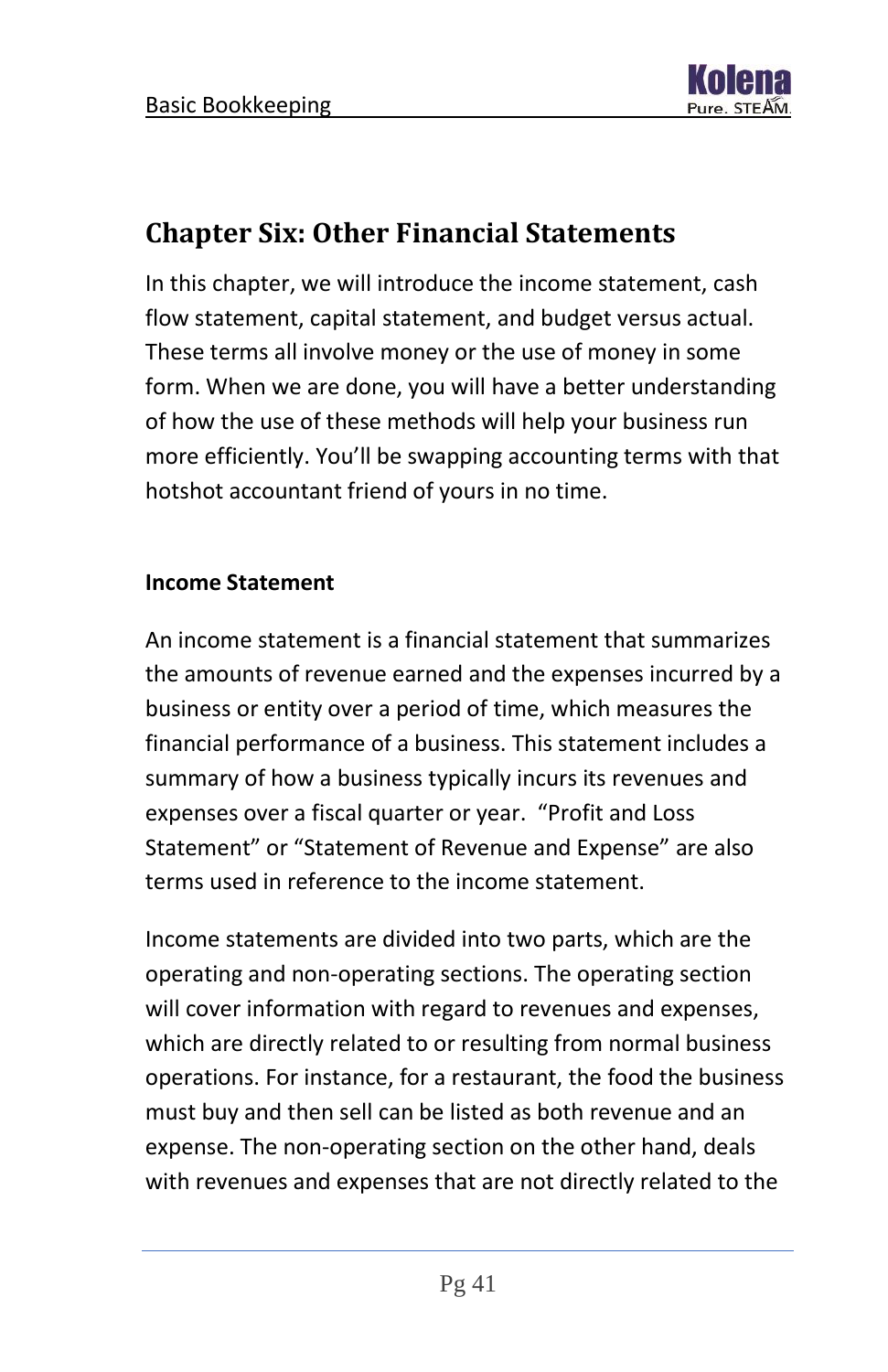

business' normal operations. For instance, if a business were to have an all-expense paid company picnic for its employees, this could be considered an abnormal expense, unrelated to normal business operations and would therefore go under the "nonoperations" section as a non-operations expense. Additionally, if the business as a whole had shareholders equity or "stock" in another business or company's product, any profits obtained from the stock would be non-operations revenue.

#### **Cash Flow Statement**

The Cash Flow Statement is a part of a total of four statements which also include: Balance Sheet, Income Statement, and Statement of Retained Earnings. The cash flow statement shows the flow of cash within the business, where that money came from, and how that money may have been spent during a certain time period. This statement can prove to be very important because it allows the cash flow of the company to be tracked from its origin, by indicating which types of transaction help create cash flow.

There are three forms of cash flow: operating cash flow, outbound cash flow, an inbound cash flow, each of which can be found on the statement of cash flows.

• Operating cash flow would be any cash generated from normal operations of the business, which is then calculated and adjusted to produce the net income. This is basically the money a business gets for being a business, whatever type it may be. It provides a better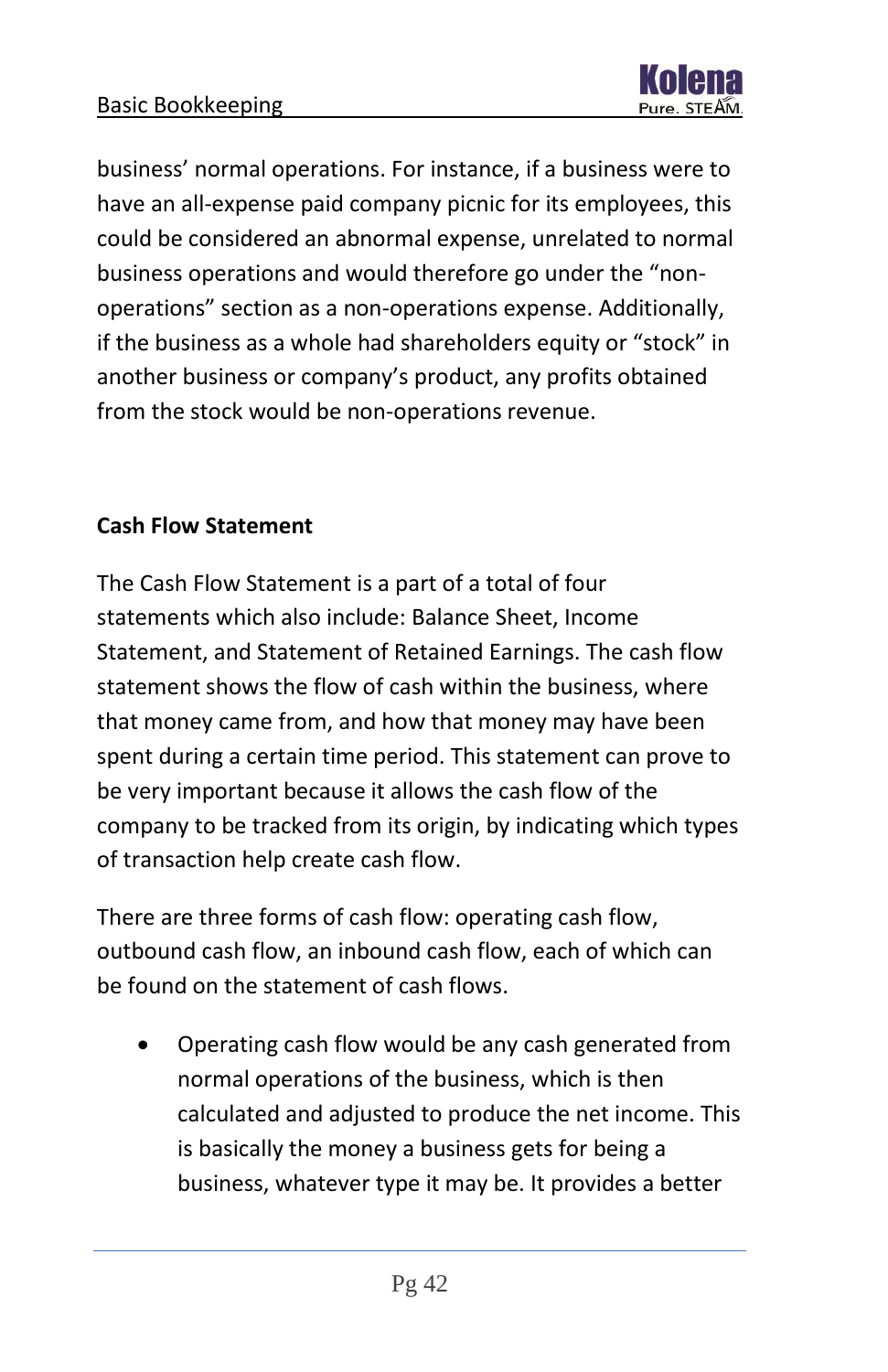

look at what profits the business makes rather than just its earnings. This type of cash flow would be used to pay debts and bills.

- Outbound cash flow is any money that a business must pay out when they complete a transaction with another party. This includes wages for employees, federal and state taxes, as well as the money it pays for the products it sells. Basically, whenever the business is required to pay money, this money is outbound cash flow.
- Inbound cash flow is the opposite of outbound cash flow and is quite similar in some ways to operating cash flow. It is any money a business receives via a transaction with another party. This can include cash flow generated from normal business operations sales, refunds received from suppliers, and gains from legal proceedings. It is any positive monetary addition to the bank account of a business.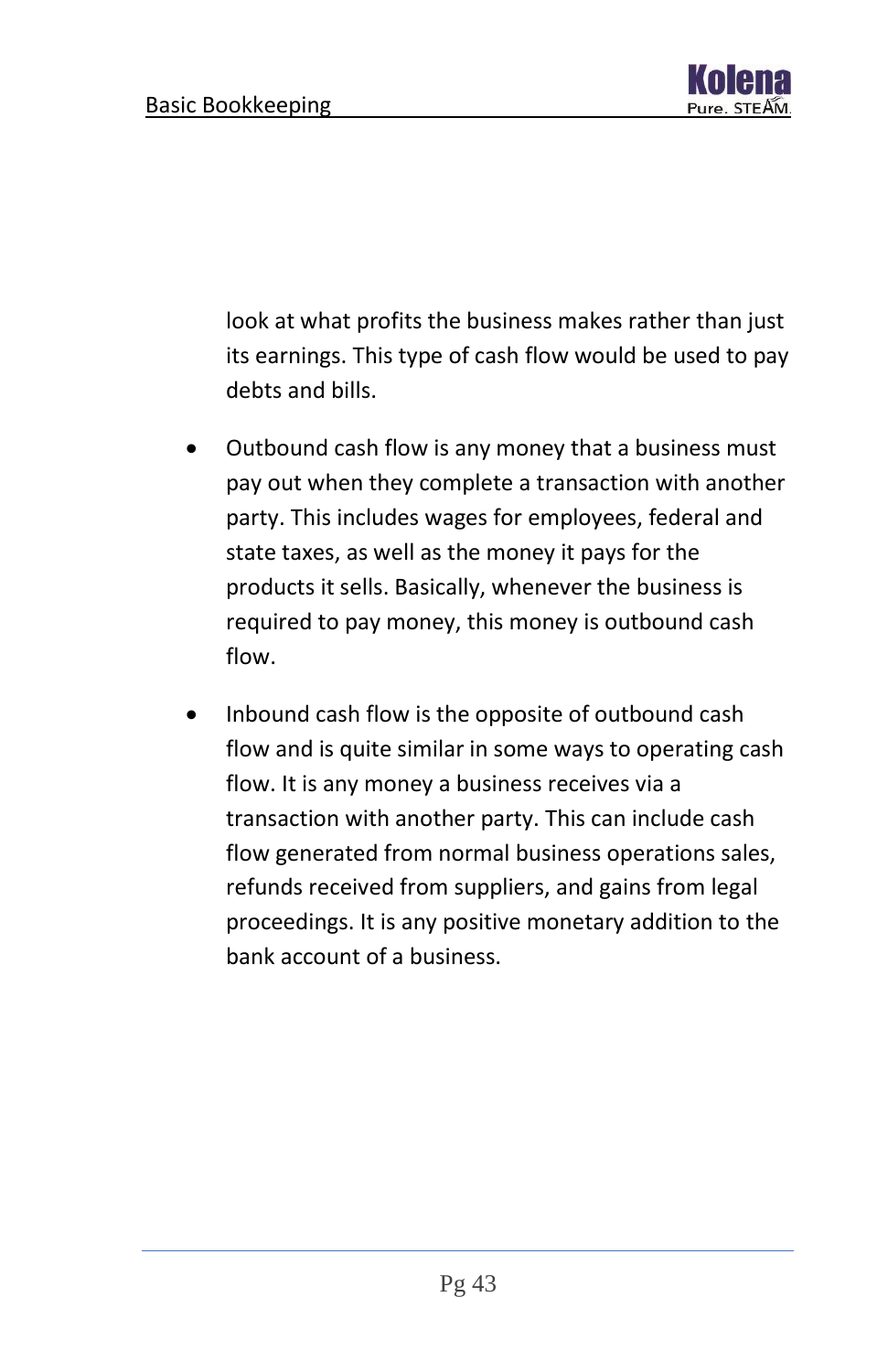#### **Capital Statement**

The Capital Statement is a statement that is concerned with, or keeps track of the items that are going to last for longer than one year, like the long term assets of a company (e.g. buildings).

The Capital Statement's major duty includes keeping track of the owner's account prior, current as well as the ending balance. It also serves as a connector between the income statement and the balance sheet. Capital Statements are usually checked monthly or annually.

#### **Budget vs. Actual**

The main purposes of a budget are to plan for the future and to control the long term operations and spending of a company. Just like any budget, at a certain time, it may be adjusted according to what is needed, or changes that have occurred since the budget was created. Past financial statements are often used when creating a budget. These allow one to see what has worked in the past and what has not.

Additionally, a list of all possible sources of income should be kept as reference and updated when necessary. Creating a budget mainly involves considering all possible expenses. Some expenses are fixed and others are variable. This means some do not change and others have the ability to change from month to month or year to year, for example. Though a budget is the ideal or projected amount of money a business expects to spend, things are not always so. This is where actual expenses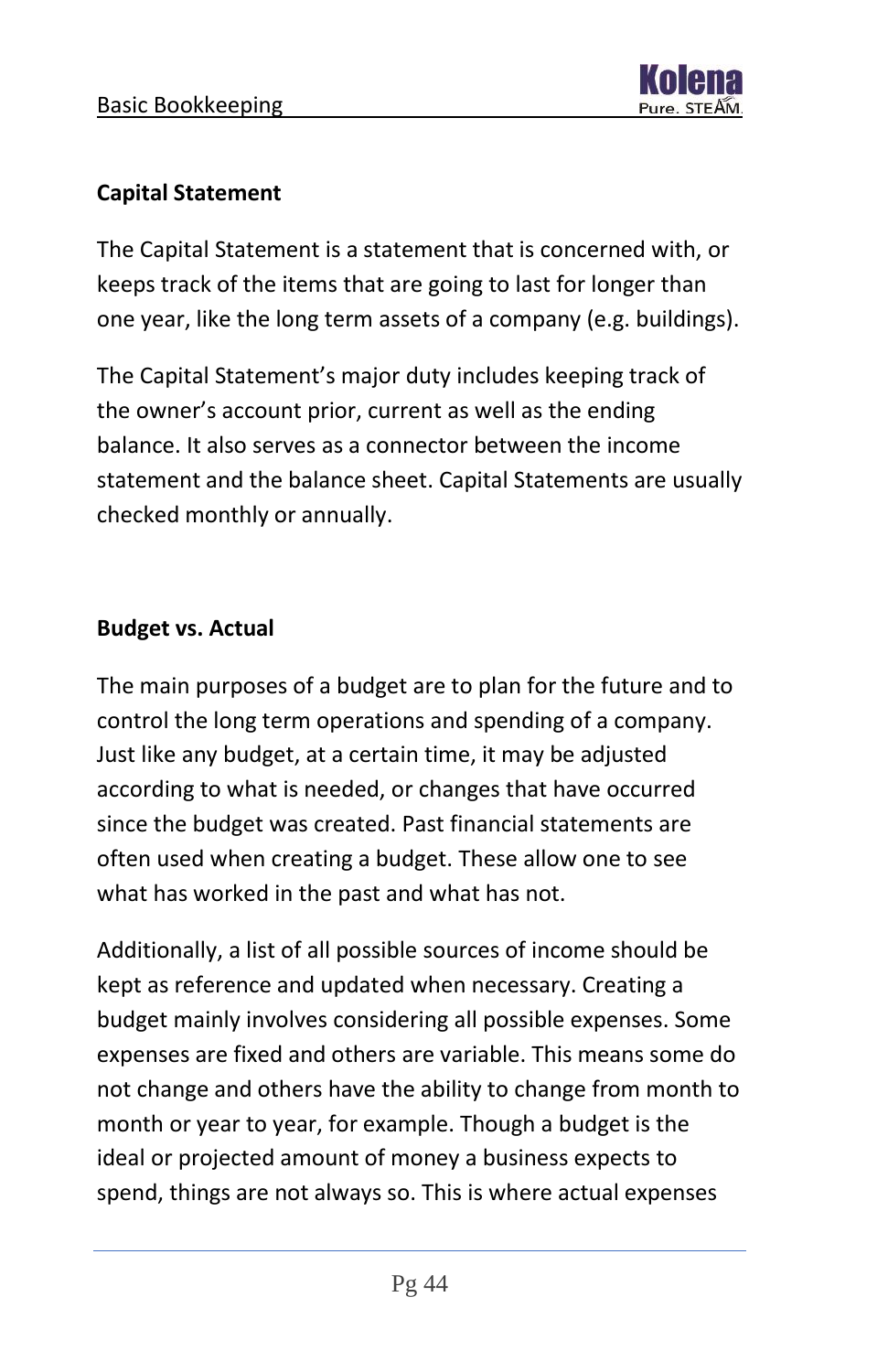

come in. The actual on the other hand is when the revenues or expenses are recognized on an income statement when they are incurred whether or not the cash for them has been received. While expenditures can easily change from the budgeted amount due to unexpected costs, revenue or income can also turn out to be more or less than the forecasted amount. This is why it is important to create a budget that is very much within the means of a business and based on past financial experiences and statements.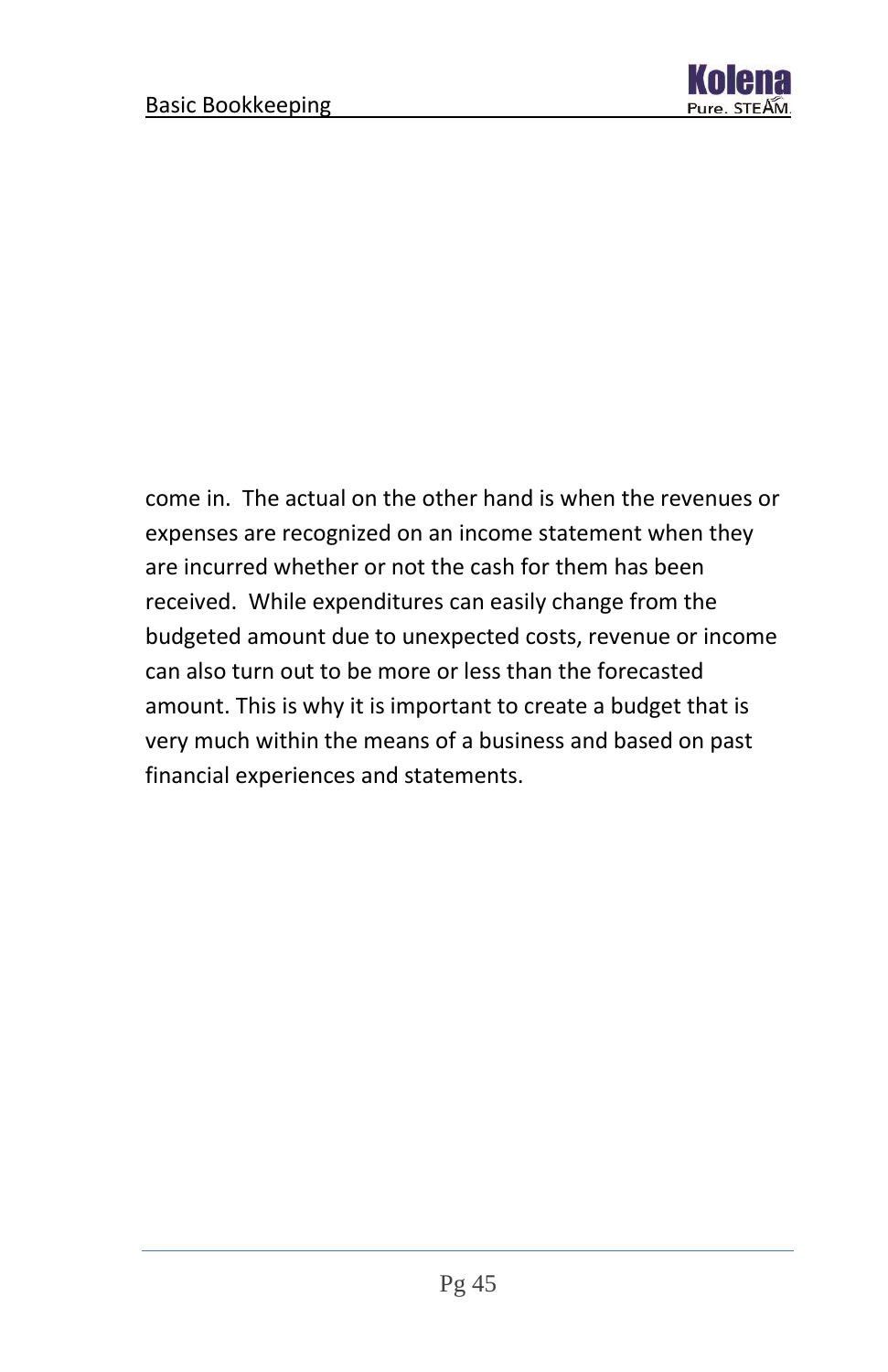

*I don't really care about money. I find money boring and accounting boring, so I'm probably not going to ever make a lot of money.*

*Juliana Hatfield*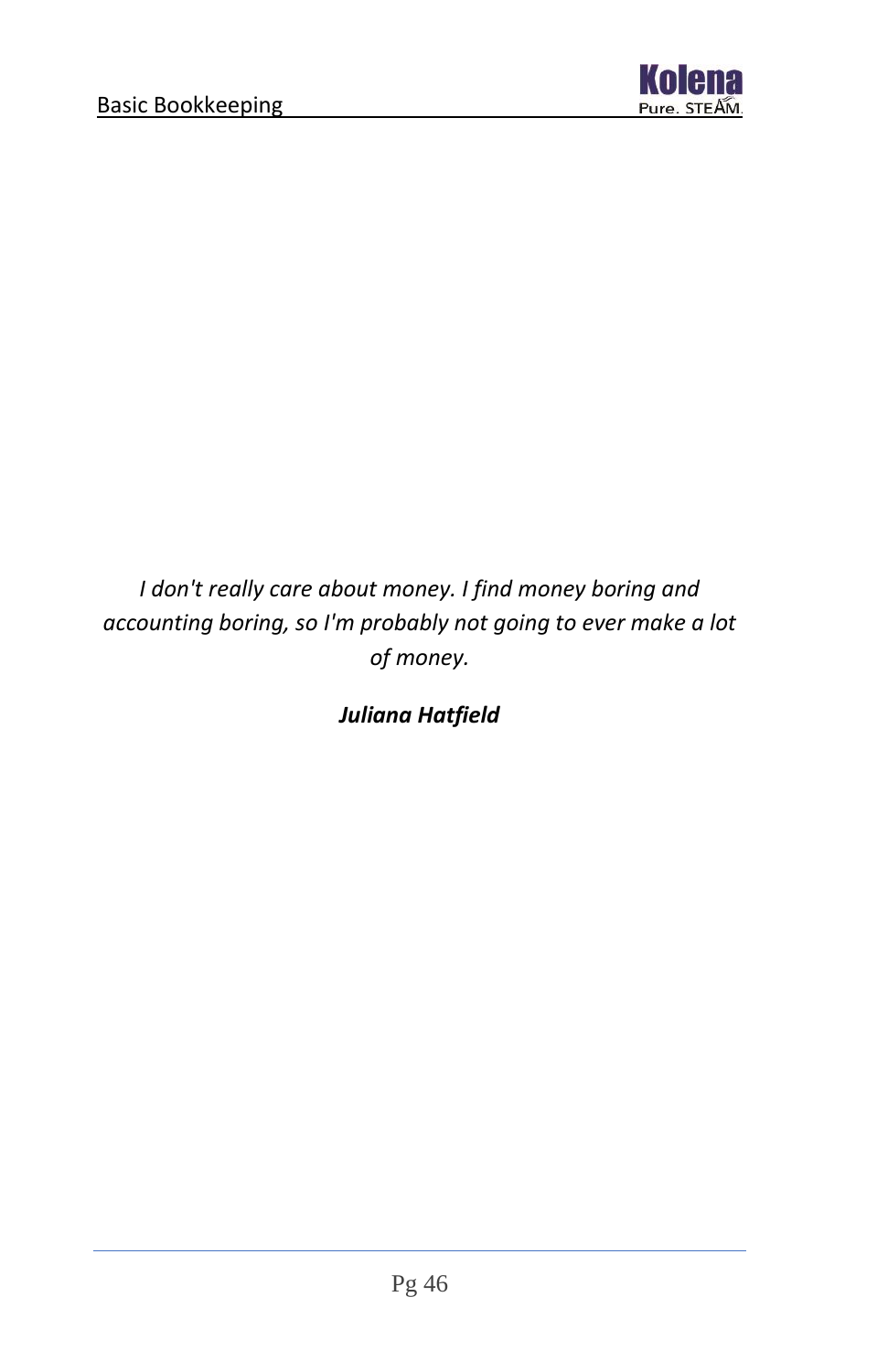

# <span id="page-47-0"></span>**Chapter Seven: Payroll Accounting / Terminology**

In this chapter, we will be discussing many terms which involve dealing with the financial aspects of your business. We will also be discussing the accounting methods and terms used in reference to your employees, by briefly going over the following terms: gross wages, net wages, employee tax withholdings, employer tax expenses, salary deferrals, employee payroll, employee benefits, tracking accrued leave, and government payroll returns and reports. After this chapter, you will be familiar with all of the terms listed above and possibly ready to hire new employees. So look at it like this, you can spread joy to a few of the unemployed hopefuls out there, given the state of our current economy.

#### **Gross Wages**

The amount of compensation paid to employees for work before taxes have been removed. The gross wage is based on the number of hours worked multiplied by the rate of pay per hour. Hourly wages are usually paid to those in non-managerial positions as well as other positions.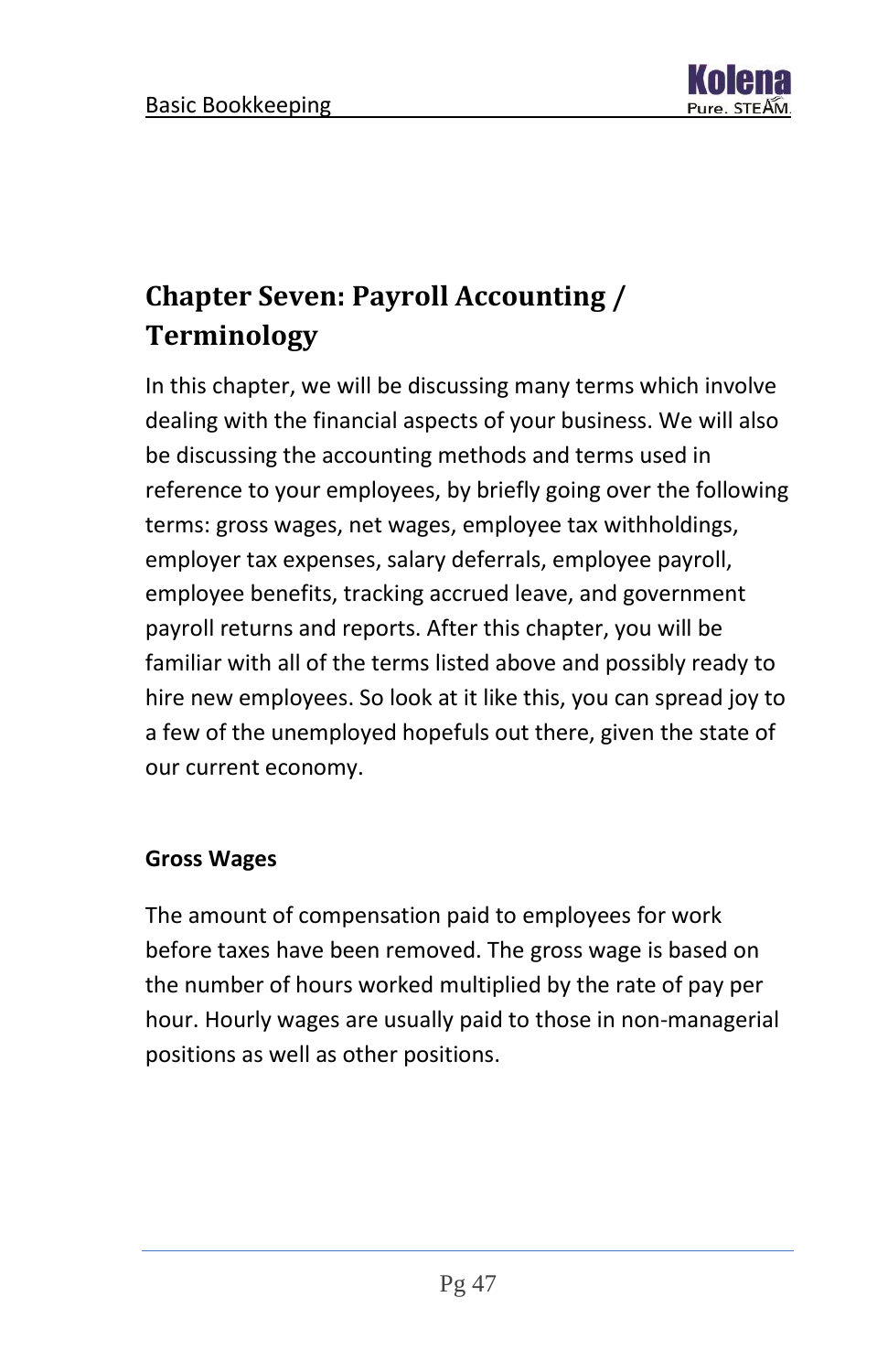

#### **Net Wages**

The amount of compensation paid to employees for work after taxes have been removed. The net wage is based on the number of hours worked multiplied by the rate of pay per hour (gross wage) minus taxes and other fees. Hourly wages are usually paid to those in non-managerial positions as well as other positions.

#### **Employee Tax Withholding's**

The tax amount deducted each time an employee is paid. Law requires that each taxpayer pay their estimated income tax throughout the year. This withholding tax is usually the responsibility of the employer before rendering payment to an employee. The function of withholding taxes is to allow for proportionate amounts of tax payments to the IRS rather than a lump sum. This method can make the IRS collection less noticeable and therefore less "painful" for some.

#### **Employer Tax Expenses**

Several payroll taxes are levied by both state and federal government. Some of these taxes will be paid by the employees and are known as employee tax withholdings. In addition to these withholdings, employers must pay additional taxes which add an employer tax expense to the cost of labor. There are three general forms of such taxes: Social Security tax, State Unemployment tax (SUTA), and a Federal Unemployment tax (FUTA).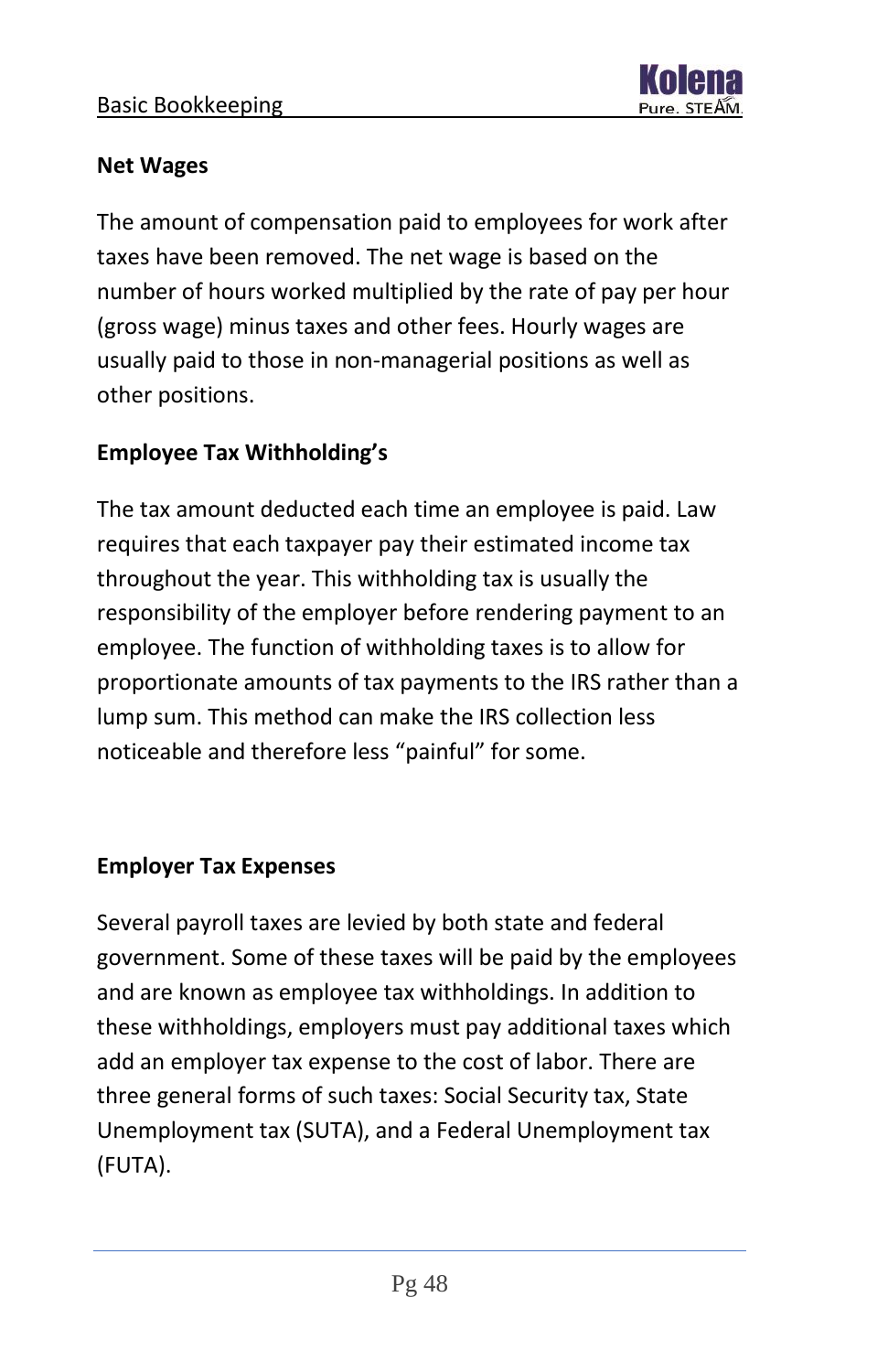

#### **Salary Deferrals**

A provision within a retirement plan approved and sponsored by an employer that allows eligible employees to elect to have a fraction of their compensation to be deducted and contributed to the employer's retirement plan. This deferral often occurs before taxes are deducted. Such employer-sponsored retirement plans include 401(K) plans, 403(b) arrangements, and 457 plans.

#### **Employee Payroll**

The wages paid to any employee who performs work for an entity and is paid directly by that entity is an employee of that entity and is on its payroll. It is important for a business to keep very accurate records of all wages paid to employees mainly for tax purposes. Whether the pay occurs weekly, monthly, or just periodically, it is all considered part of an employee payroll.

#### **Employee Benefits**

Employer-provided compensation received by employees in addition to wages or salary. Such compensation includes but is not limited to health care, child care, and life insurance. These benefits, also known as fringe benefits are meant to increase the economic security of employees.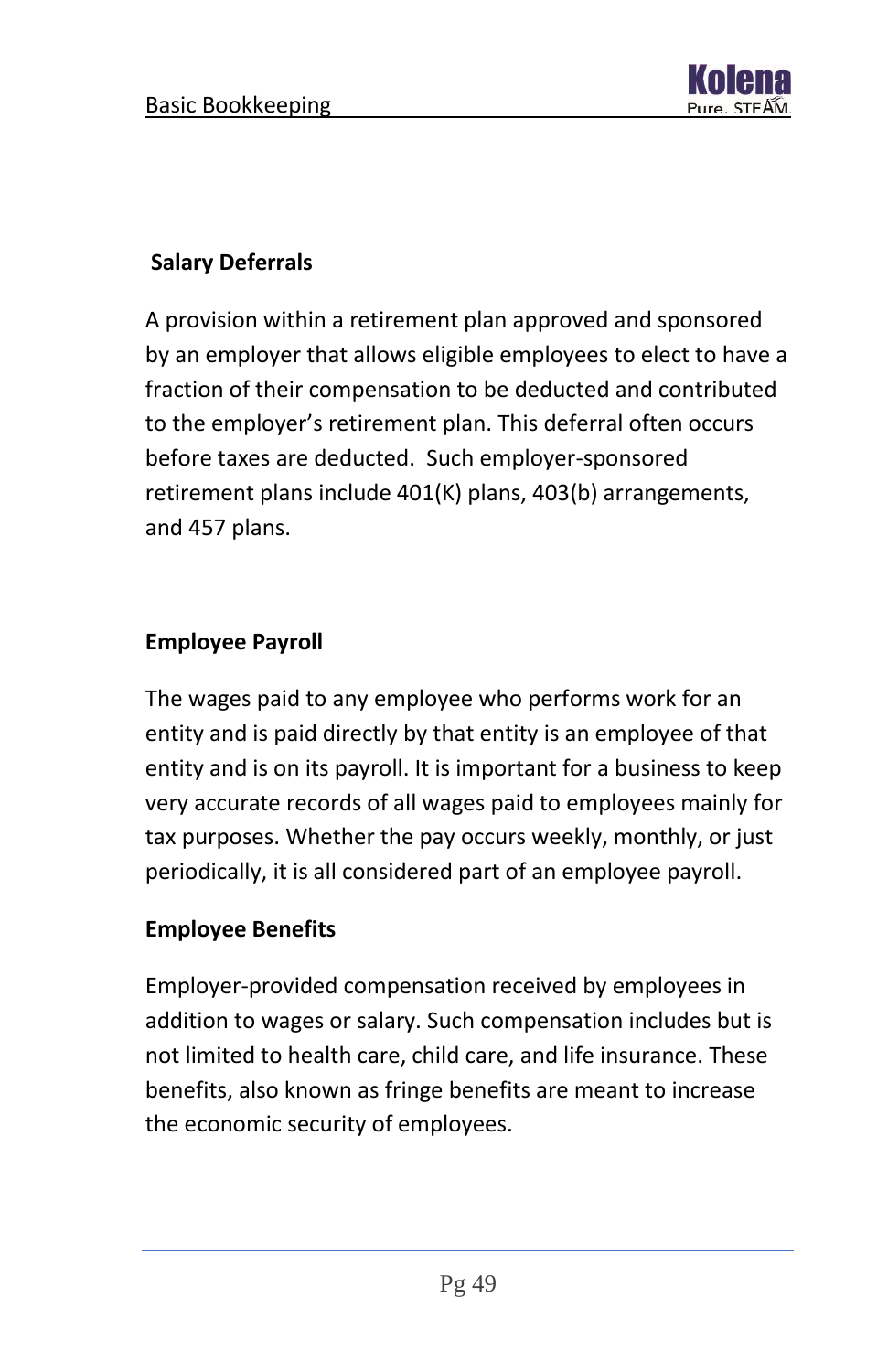

#### **Tracking Accrued Leave**

Leave that has been earned and taken should be tracked at the end of each month. Vacation days that have not yet been taken are a liability to the business until they are taken. A business should keep accurate records of all days taken off and/or vacation days fulfilled by its employees.

#### **Government Payroll Returns/Reports**

Payroll returns are those that are required to be submitted with one's payroll tax. It must be submitted within a certain timeframe known as the return period.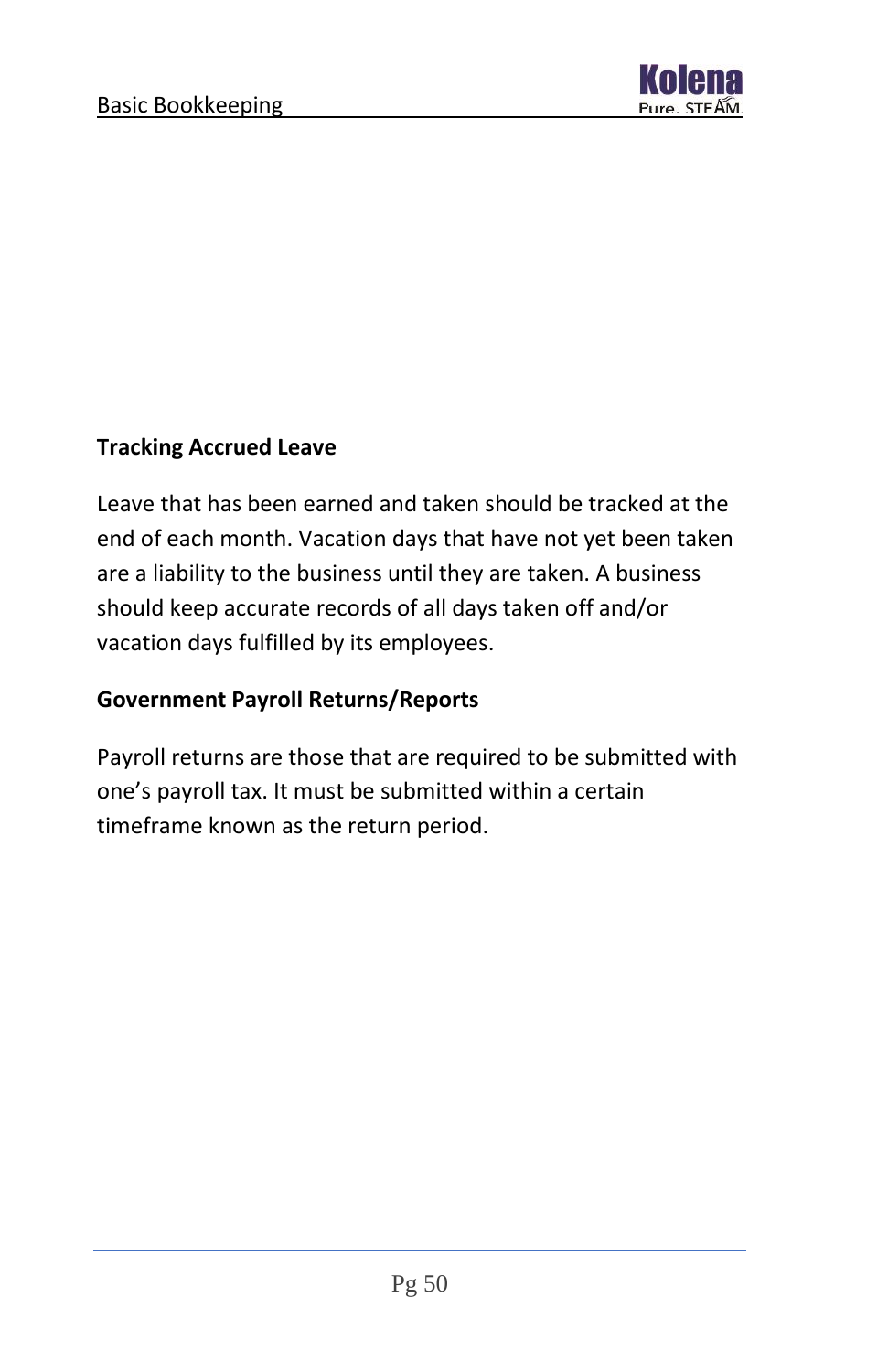

*Debt is like any other trap, easy to get into, but hard to get out of.*

*Henry Wheeler Shaw*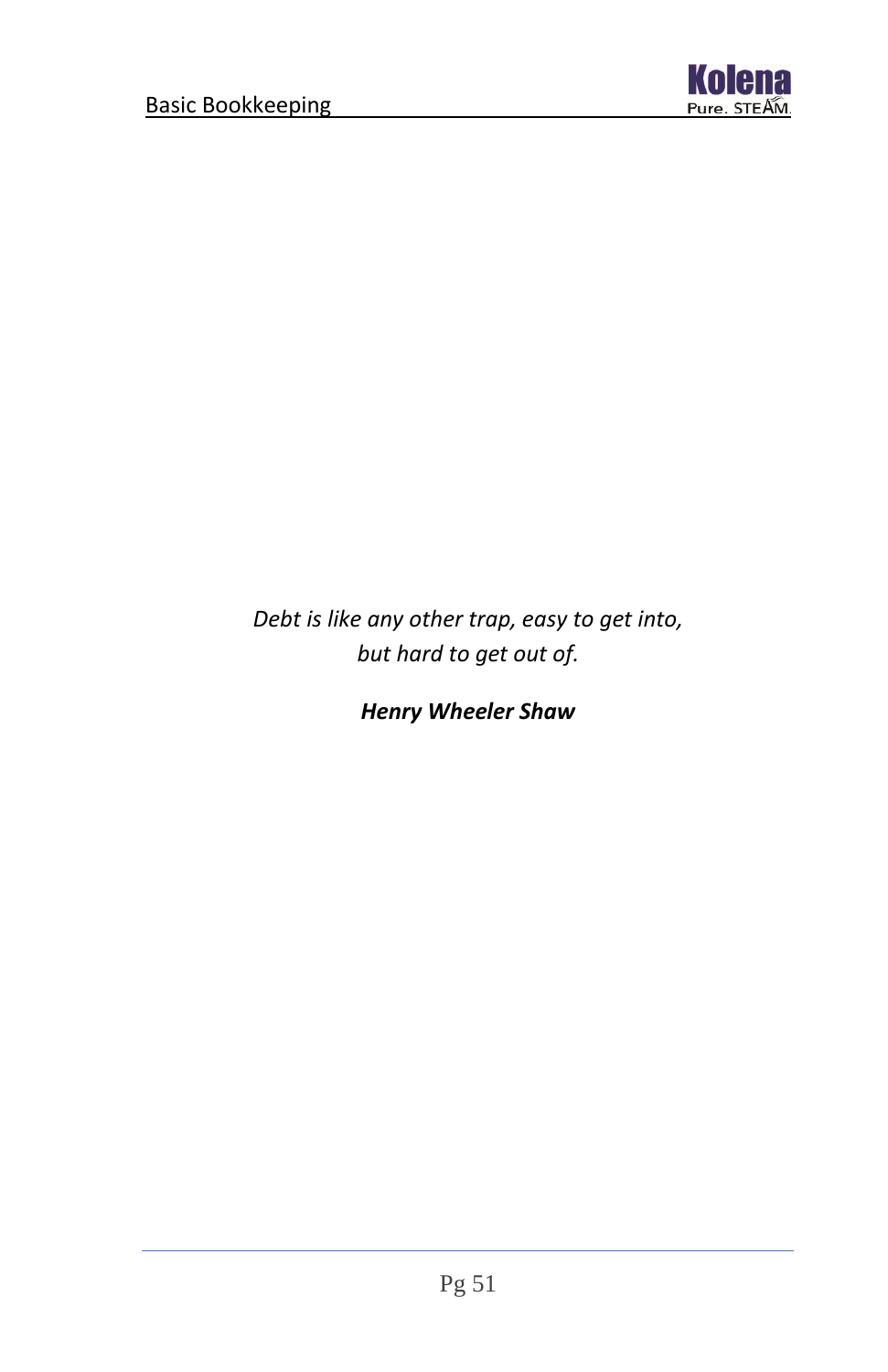

### <span id="page-52-0"></span>**Chapter Eight: End of Period Procedures**

As we start winding down to the last few chapters, we can also look at how much we've learned thus far. Now you can consider yourself to be almost as knowledgeable as that person who went to an accounting seminar in Japan last year. See what you can accomplish if you just put your mind to it? One thing about accounting, it's hard to fake it until you make it without first learning the basics. So in this chapter, we will be providing you with some basic knowledge with regard to depreciating your assets, reconciling cash, reconciling investments, working with the trial balance, bad debt, as well as posting adjustments and corrections.

#### **Depreciating Your Assets**

As you have probably heard, when you drive your brand new vehicle off that car lot, it automatically depreciates in value. This same concept can be applied in accounting. If you buy something that has a life expectancy of over one year, and it is not expected for resale, it is considered a depreciable asset. Depreciation is taken at a fixed rate. The portion allowed for that current year can be deducted as an expense.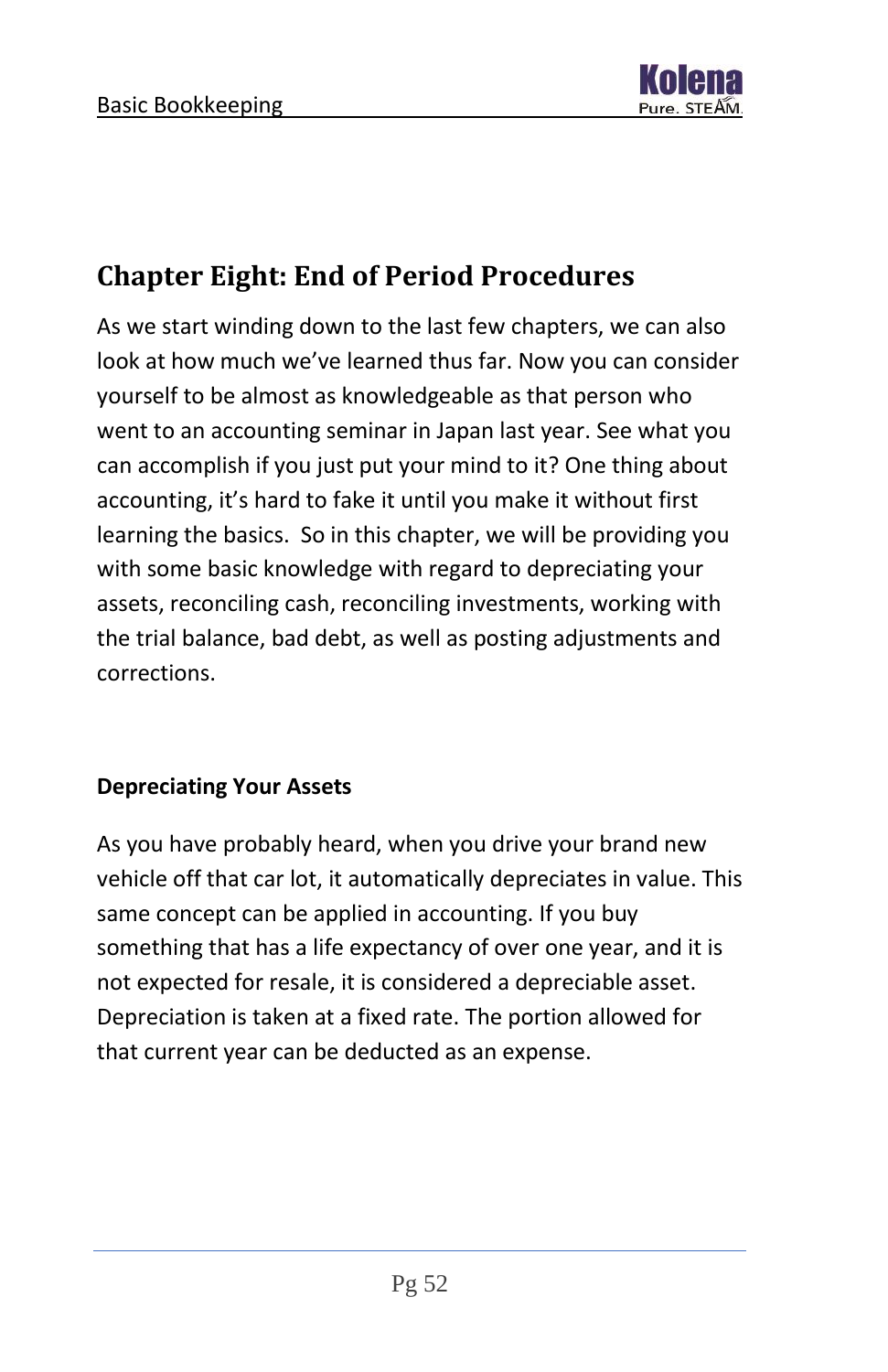

#### **Reconciling Cash**

Cash reconciliation, is whenever you need to compare two lists of data and find either differences or the similarities, reconciling two accounts that represent the same information, or when migrating data from an old system to a new one. For example, when you compare your bank statement with amounts of money you deposited or have withdrawn to make sure they match. You will need to compare daily deposits on a cash activity report. You will also need to compare summary totals.

#### **Reconciling Investments**

When reconciling investments, you will be basically doing the same thing as reconciling cash, only using investments. You will be comparing all documents making sure everything matches appropriately. Some items that can be reconciled are: interest from stocks, bonds, and mutual funds.

#### **Working with the Trial Balance**

A trial balance simply entails making a list of all accounts that have a balance other than zero. It is basically a list of all the accounts that still owe money. The balances of each account will be shown, along with their debits and credits and totaled.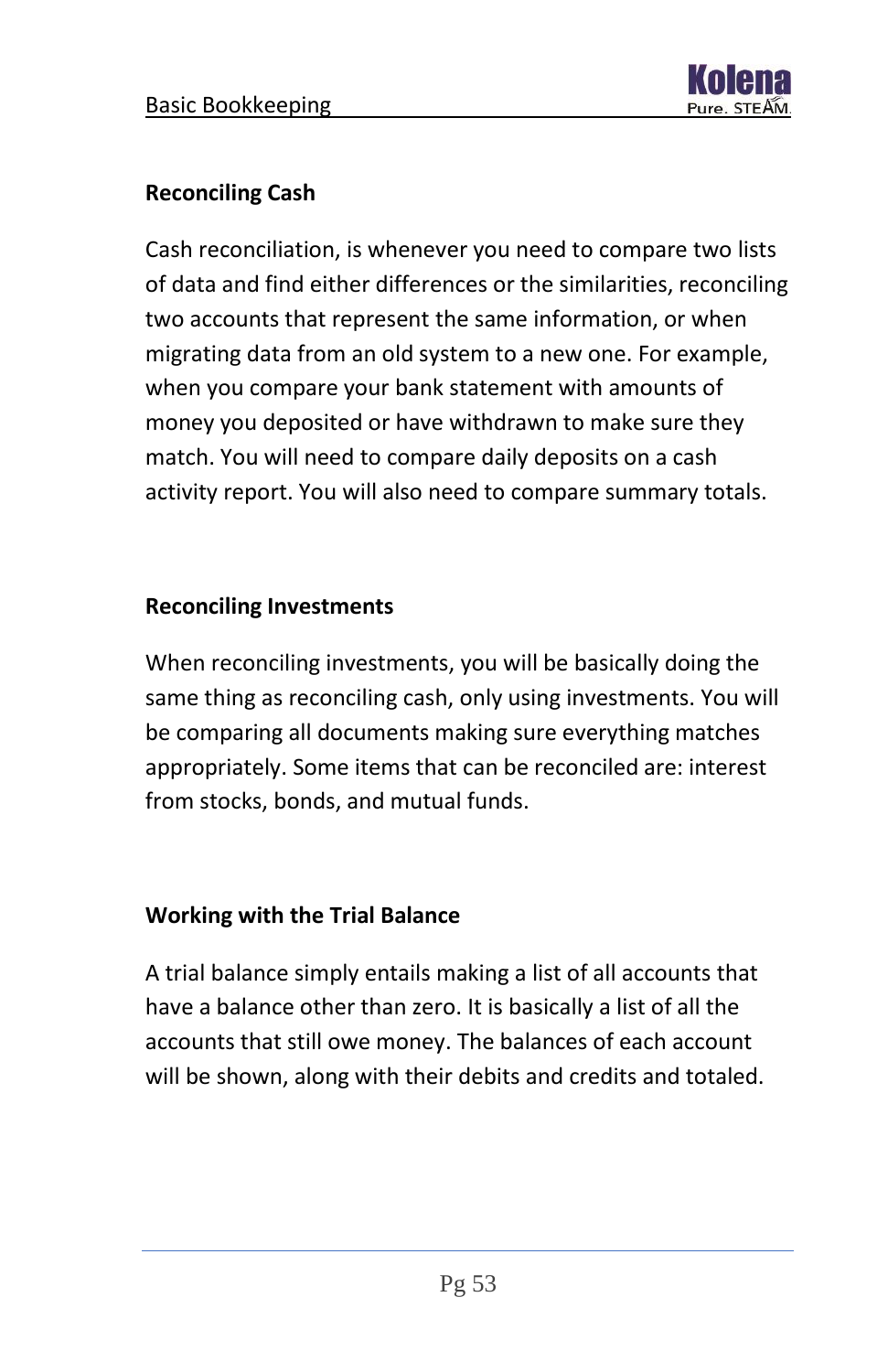

#### **Bad Debt**

Every now and then a company will accumulate some bad debt, for example, debt from customers who have not paid their bills (You know who you are). Information is retrieved so that an attempt to collect can be pursued. Most times it is very difficult to collect the bad debt, so it should be removed from the books. Collection accounts should be pursued after a certain period of time (usually 90 days). Un- collectible accounts should be written off, only if they are legitimate.

#### **Posting Adjustments and Corrections**

It is important to post any corrections or adjustments to the general ledger. Such a posting may consist of a simple entry which summarizes the corrections that were needed and those which were made. Adjustments and corrections should be made when necessary in order to create uniformity in all journals and other transaction documents for a business.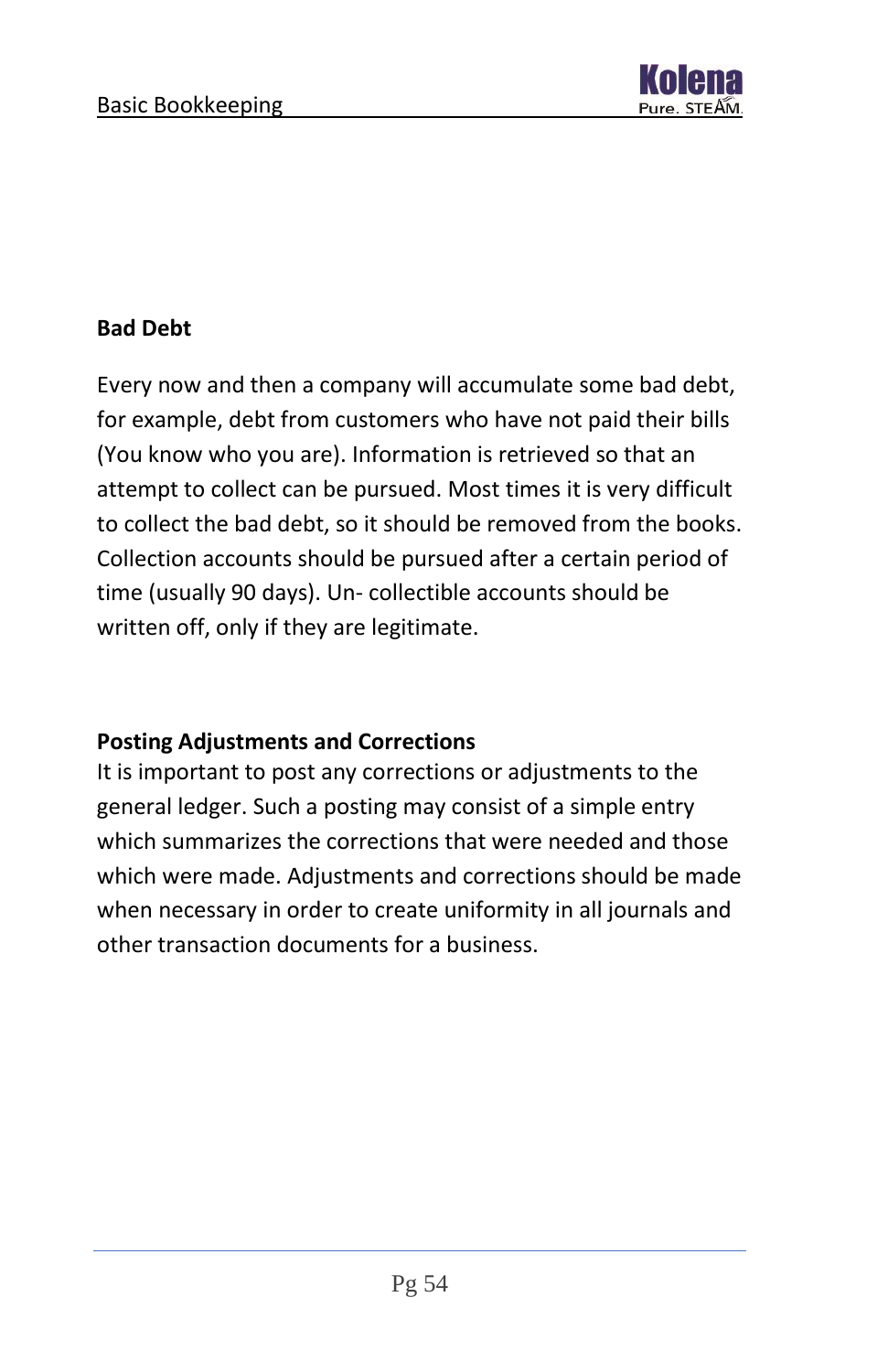

*A budget tells us what we can't afford, but it doesn't keep you from buying it.*

*William Feather*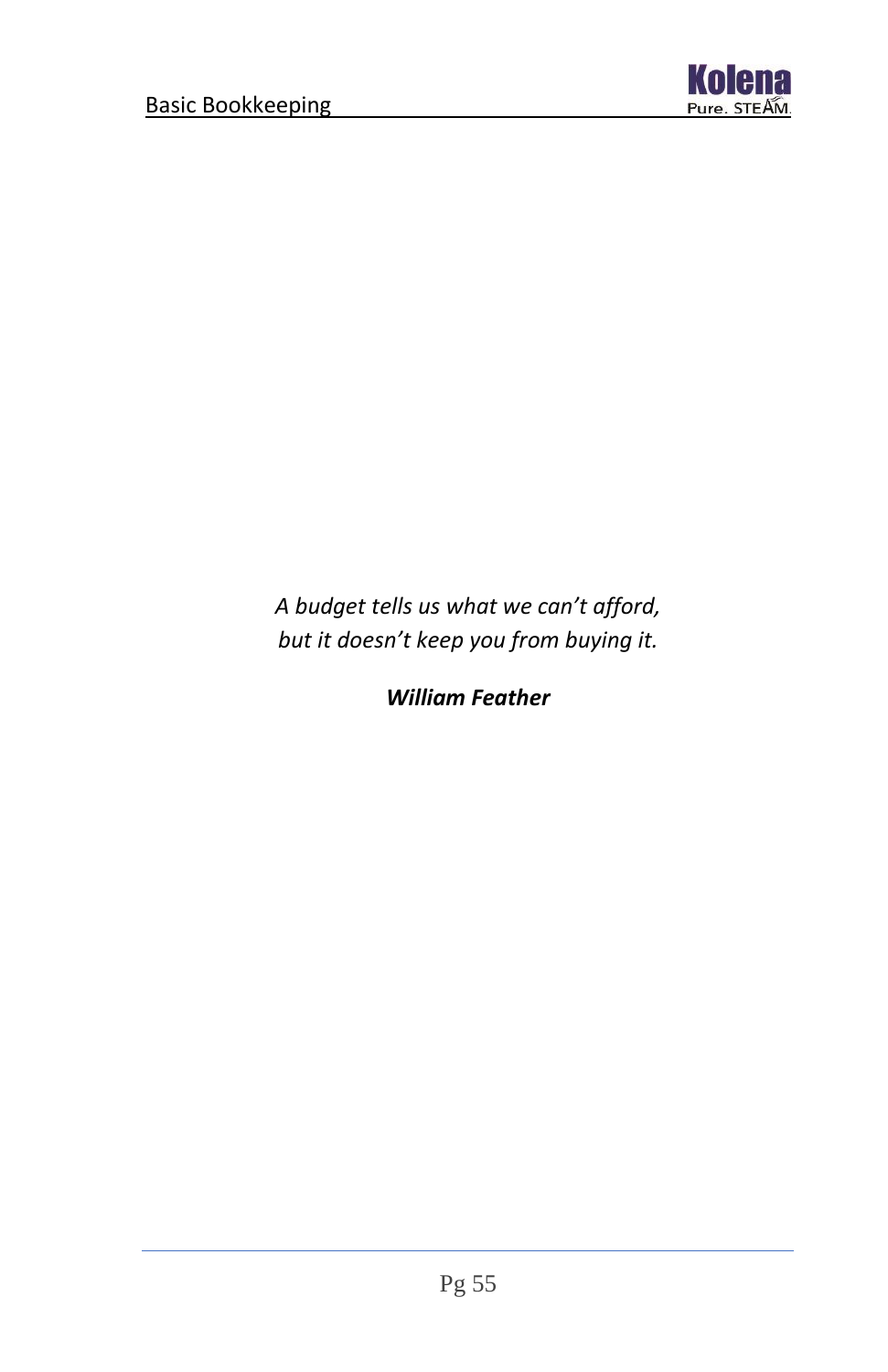

# <span id="page-56-0"></span>**Chapter Nine: Financial Planning, Budgeting and Control**

Now that we've learned all of these terms, let's put some of them to use by exploring reasons for budgeting, creating a budget, and comparing budgets to actual expenses. For many of us who have tried to use a budget at home to curtail that internet shopping obsession, you have either discovered how difficult it is to stay within a budget or how much easier it is to stay within your means, using a budget.

#### **Reasons for Budgeting**

A budget, in the business world, is like an owner's plan of action. Such a budget allows for better planning of the business' expenditures which can be matched to the sales revenue. It is a set of financial goals which can be used in evaluation of the performance of a business, based on whether or not the goals have been met. The budget will also project expectations of cash inflow and outflow as well as other items that are often found on a balance sheet.

Budgets should be used to look back at previous time periods in order to look forward and make any changes to future time periods before they happen. A master budget should first be developed to include numbers that are based on the expected sales and expenses, and should reflect a specific time such as a month, a quarter, or a year. Budgets also allow for control of spending, which in turn will help prevent overspending.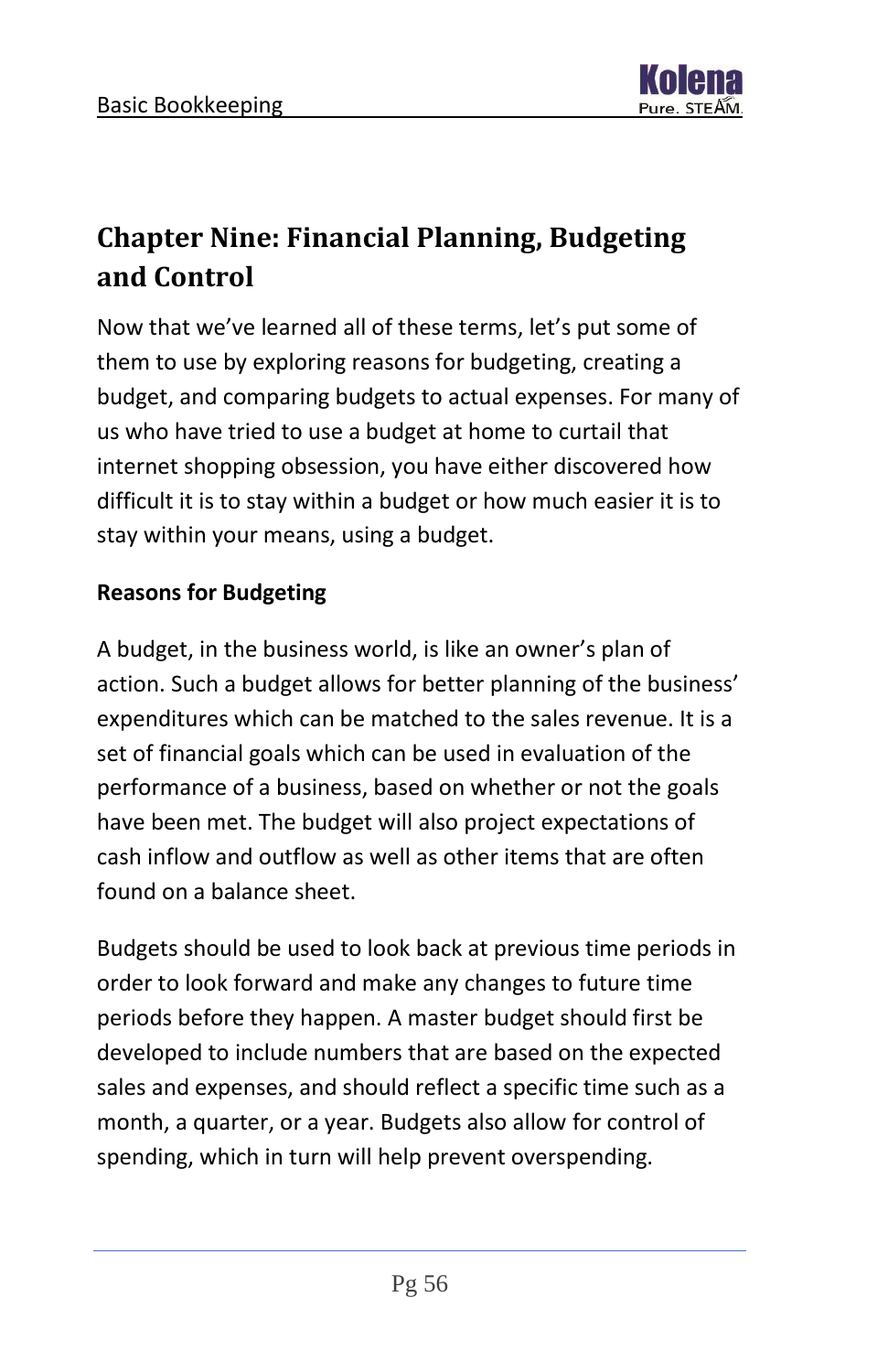

#### **Creating a Budget**

Past financial statements are often the best references when creating a budget. Any bank statements, utility bills, and records of income and expenses will help. A list of all sources of income should be kept and updated at all times. Knowing the possible ways that income might be gained will allow a business to create a realistic budget. It might be helpful to combine all sources of income and create a grand total for each month and each year. Expenses should be considered as either fixed expenses or variable expenses. A fixed expense is one that usually does not or should not change, such as rent. A variable expense is one that may vary from time to time, such as a utility bill.

Check the expected monthly income against the expected monthly expenses. Do the same for the year. If the income turns out to be less than the expenses, adjust your expenses. Eliminate any unnecessary expenses if possible. If the income equals more than the expenses, great! Plan to save some of the money your business will have left after expenses. This saved money can be used if ever the income does in fact equal less than the expenses. Once your budget has been created, this is not the end. A budget should be reviewed and updated periodically as changes in income and/or expenses occur.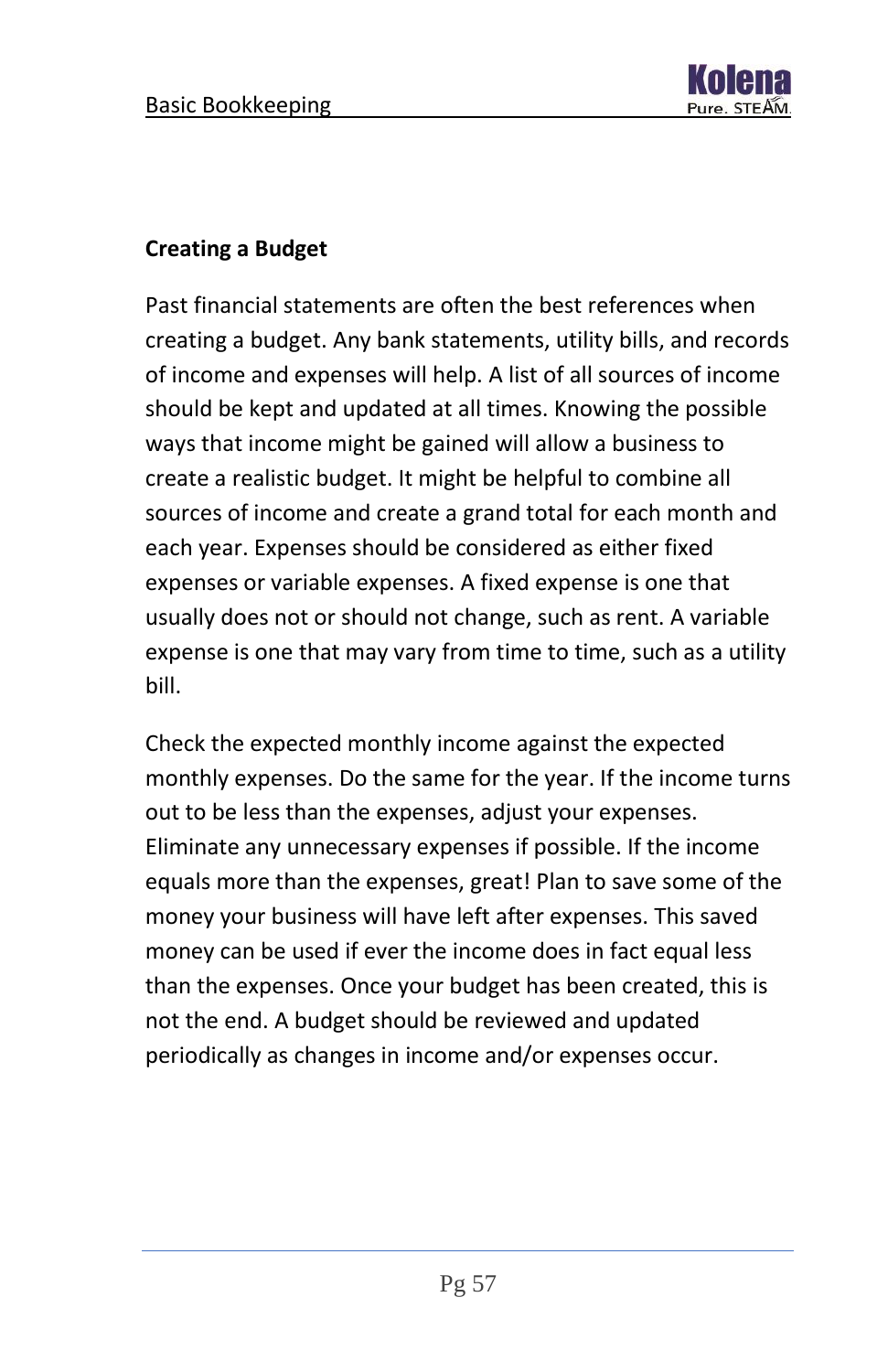

#### **Comparing Budget to Actual Expenses**

While budgets are a projected or expected amount in terms of spending, "actual expense" is the realized amount that was ultimately spent by the end of the period. Expenditures can easily change from the budgeted amount, and revenues (income) might also not reflect what was previously forecasted. For this reason, it is important for businesses to recognize the differences in their budgets as compared to their actual expenses. It is very rare that actual expenses will match exactly with the budget at the end of a period. However, this does not mean that budgets are unnecessary; they still provide limits and guidelines to spending before the spending actually occurs. Remember, it can be hard to stop a spending spree once it has begun (all you shoppers should know this quite well) thus, a budget can aid a business in controlling its spending. Looking at actual expenses and comparing them to the initially planned expenses can allow a business to improve its budgeting plans for the future.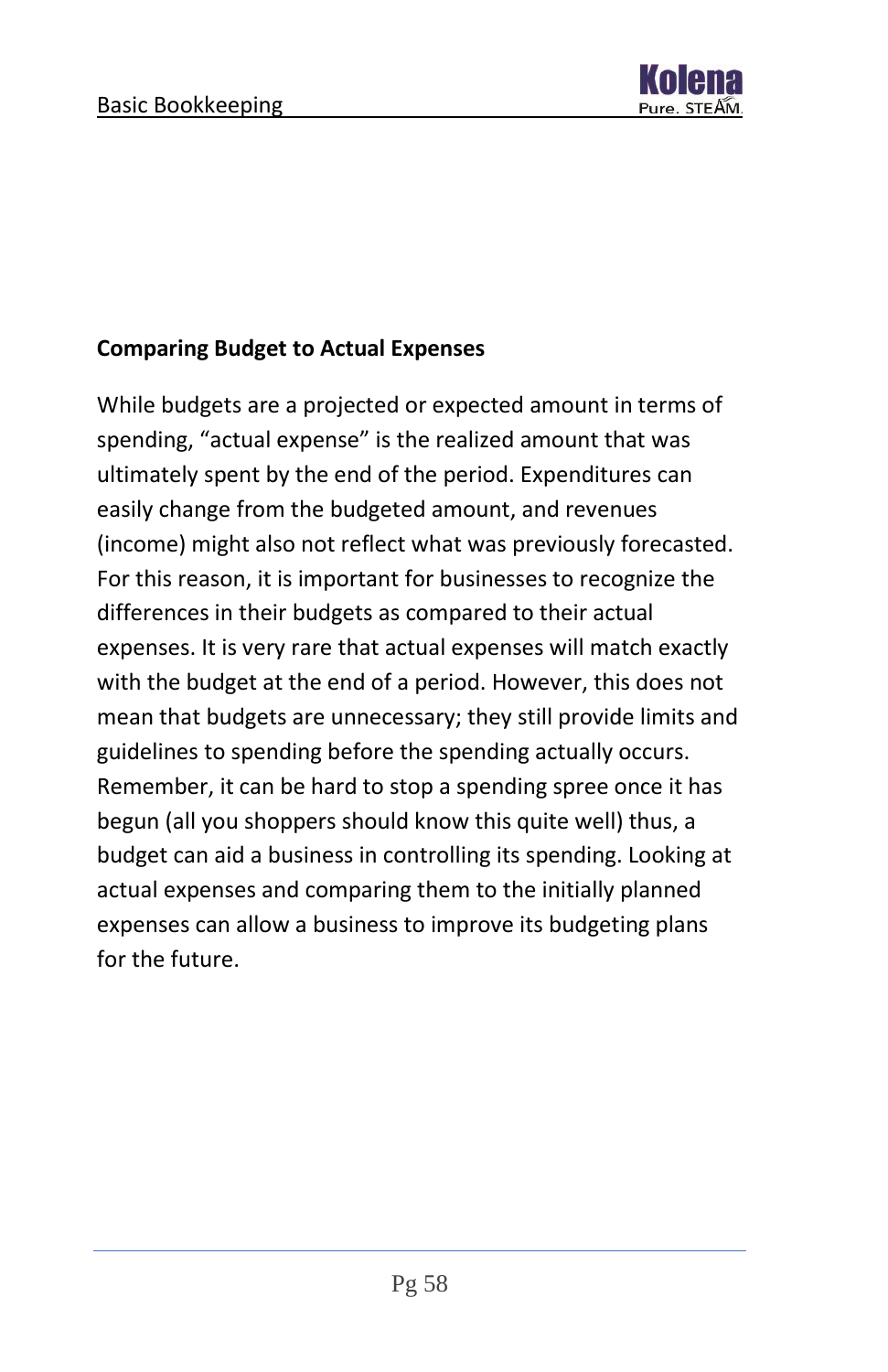

*The trick is to stop thinking of it as your money.*

*IRS Auditor*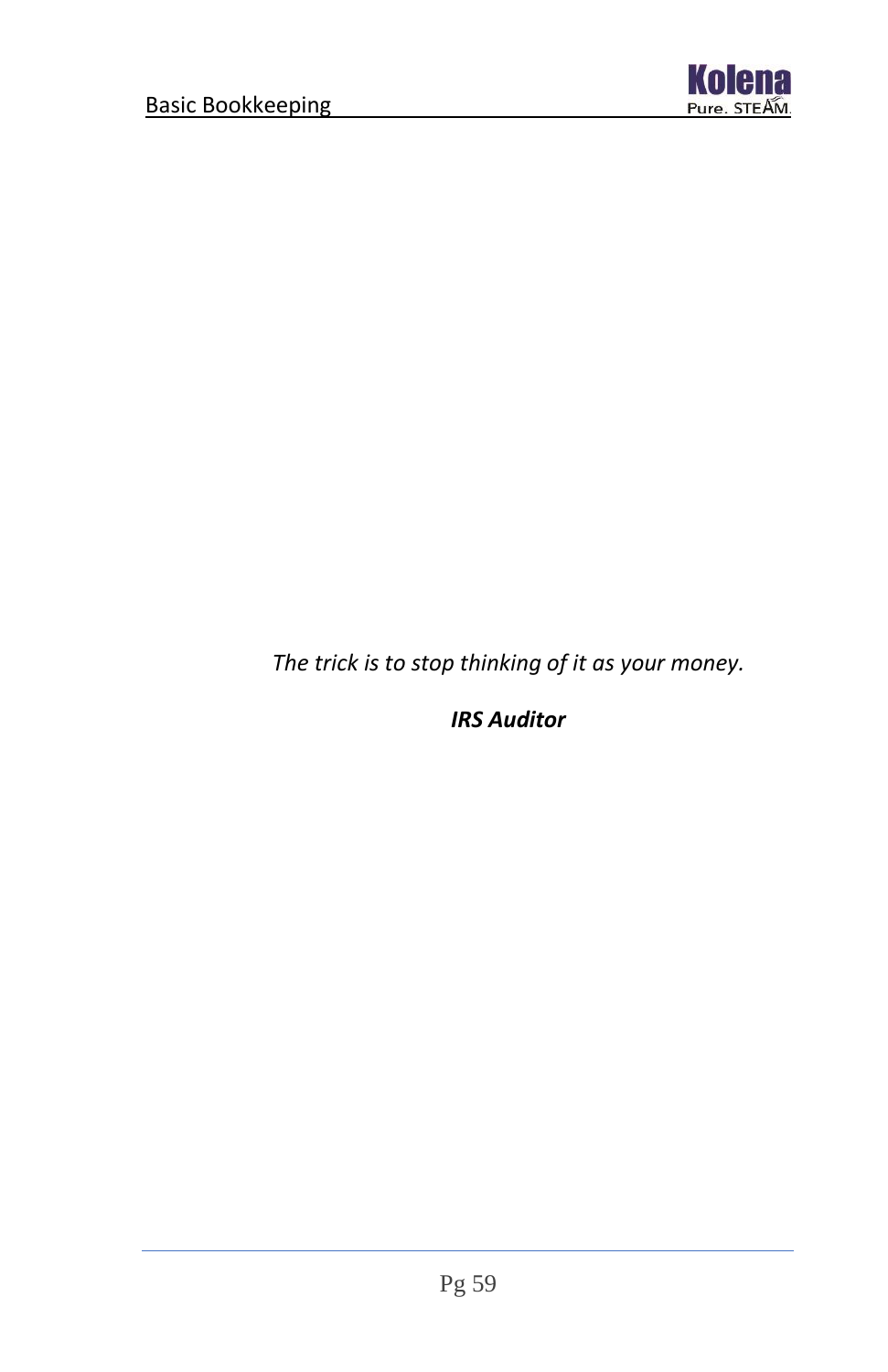### <span id="page-60-0"></span>**Chapter Ten: Auditing**

For this chapter, we will be discussing what an audit is, when and why you audit, as well as internal and external audits. I hope you've enjoyed learning this vital information and we're sure you will find much use for it in the near future.

#### **What is an Audit?**

An audit is basically an examination of the accumulation of financial records, in order to determine if such records and, or financial statements are in accordance with the rules of Generally Accepted Accounting Principles or (GAAP). An audit can also help to determine if all records are free from any errors or material misstatements, or fraud. Any discrepancies may be reported to the Internal Revenue Service (IRS).

Interestingly enough, the practice of auditing is not only unique to present day government structures. Auditing was first introduced under the reign of Queen Elizabeth I in 1559, who established the Auditors of the Empress. They were responsible for auditing the exchequer payments. But even before then, there is said to have been a public official charged with auditing government expenditure as an Auditor of the Exchequer in 1314 England. Queen Elizabeth's system, however did not sustain. Then finally in 1780, statute appointed the Commissioners for Auditing the Public Accounts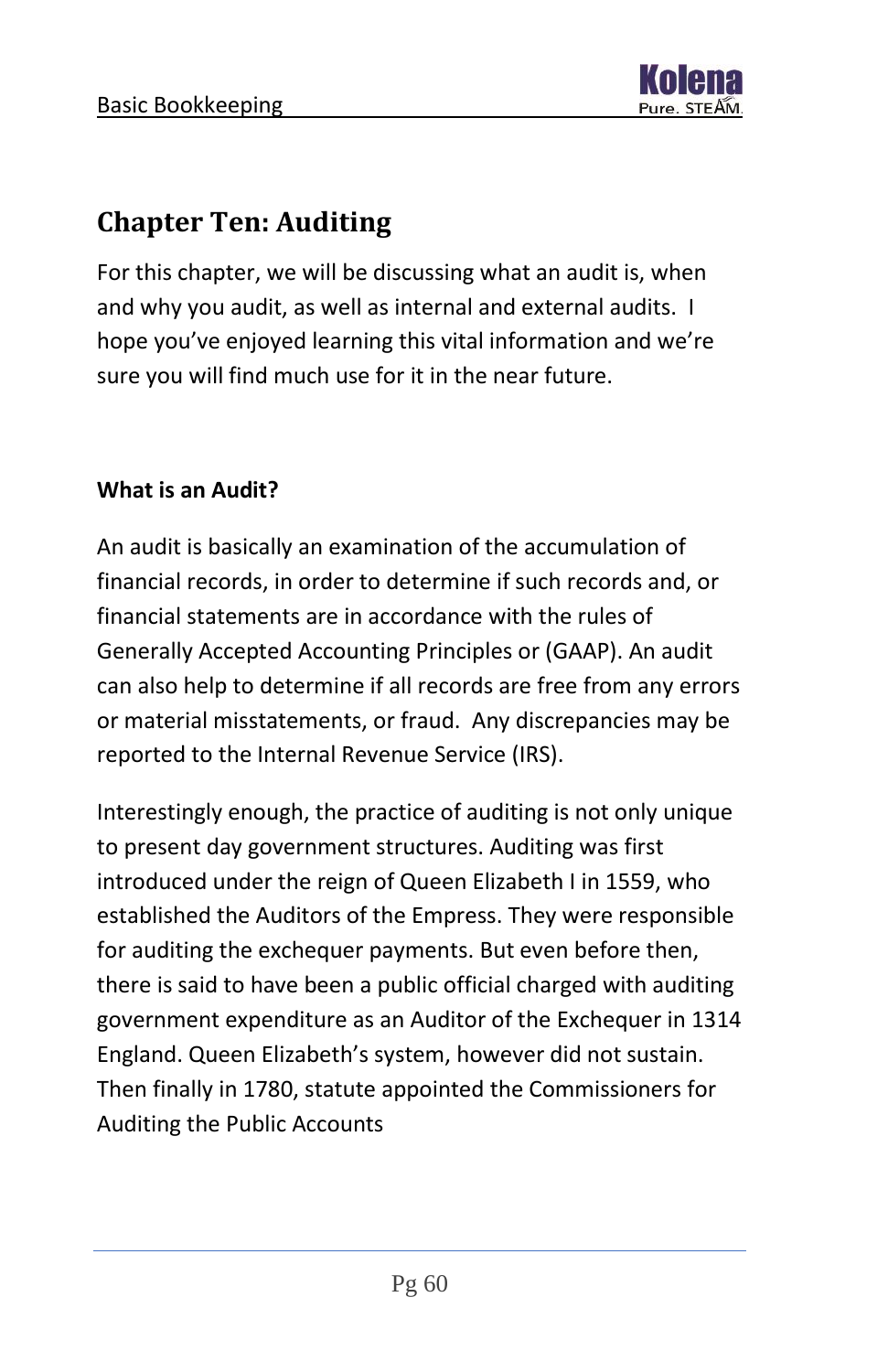

#### **When and Why Would You Audit?**

As stated above, an audit is usually done to make sure everybody is on the same page and appropriately and legally preparing their records in accordance with the proper rules and regulations of the (GAAP). Let's not also forget about "BIG BROTHER" "UNCLE SAM" or whatever you choose to call that big government agency in the sky......... (No, not that one yet, let's assume you're still alive and kicking for the purposes of this training), but yes we are talking about the IRS. An audit, unlike accounting, is not concerned about the preparation of the proper documents, but is most concerned if they were prepared correctly and according to the guidelines of (GAAP) and free of fraud. There are six parts of every audit report, which include: the report title, the report address, the introductory paragraph, the scope paragraph, opinion paragraph, and the lastly the signature of CPA firm. Keep in mind the order may vary from auditor to auditor, but for the most part, the audit should contain all the elements listed above.

The best time to do an audit would probably be, when you are prepared to handle the stress of actually going through one. For the people who took this course, no worries, because you have all been taught to do everything the right way. For the rest, they might need to take a towel to collect all the sweat their going to accumulate during the audit. All joking aside, an audit is usually done before the release of the financial statements, but typically on an annual basis, before the end of each year.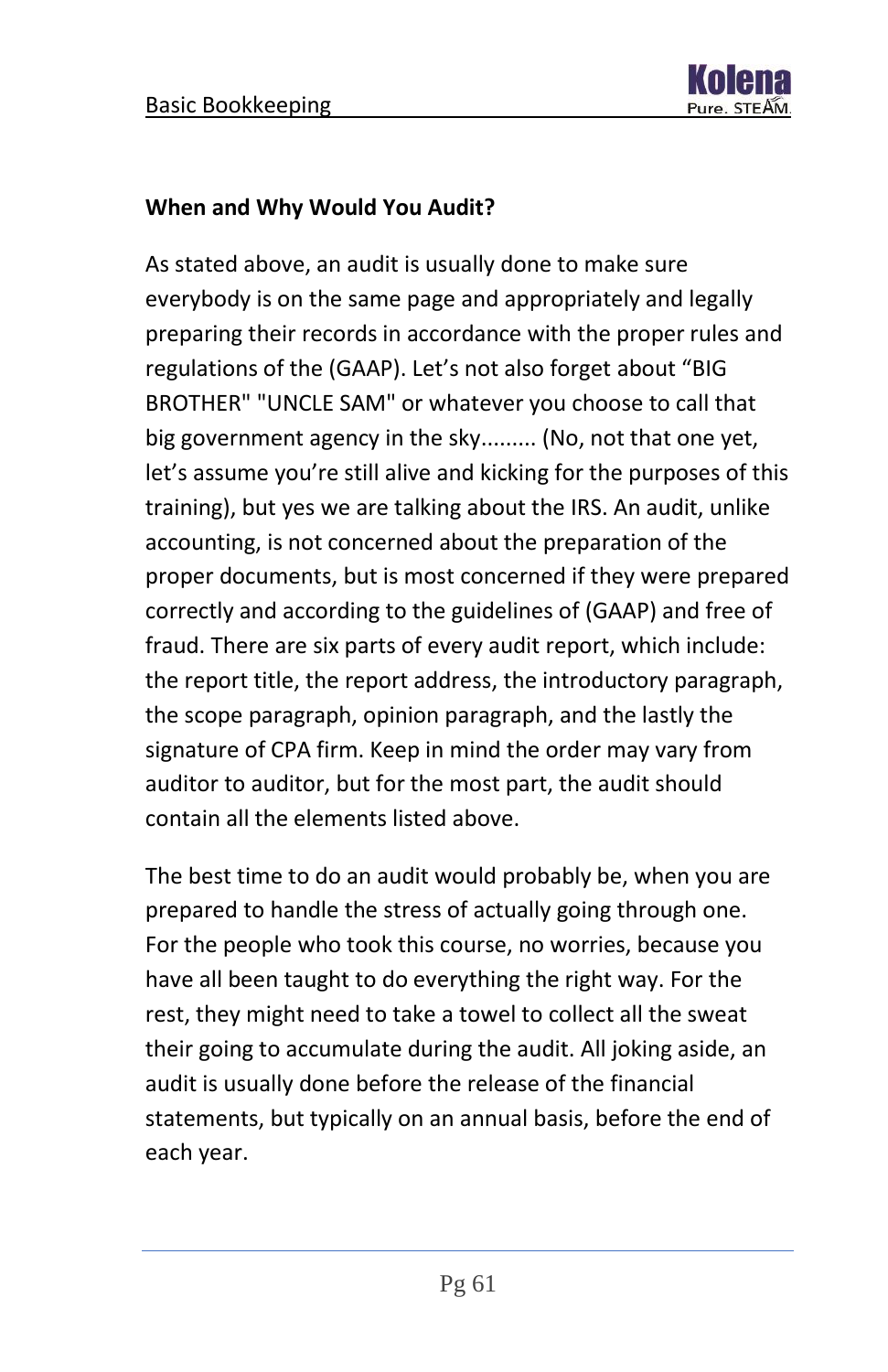

#### **Internal**

There are two kinds of audits, internal and external. An internal audit is usually done by someone hired by a company or within the company, and doesn't necessarily have to be a CPA (Certified Public Accountant). For the purposes of internal audits, some companies may have CIA's, no not the Central Intelligence Agency, but a Certified Internal Auditor.

There is also a governing agency called (IIA), which is called the Institute of Internal Auditors. An internal audit is designed to add value and improve an organization's operations, as well as improve the effectiveness of risk management, control, and governance processes. When there is room for improvement, an internal auditor may make suggestions, or recommendations for enhancing, processes, policies, and procedures.

#### **External**

An external audit is an audit that is done periodically by an independent entity, one outside of a company, to determine if accounts are accurate and complete, prepared in accordance with the regulations of the GAAP, and that the financial records have been done fairly, and appropriately.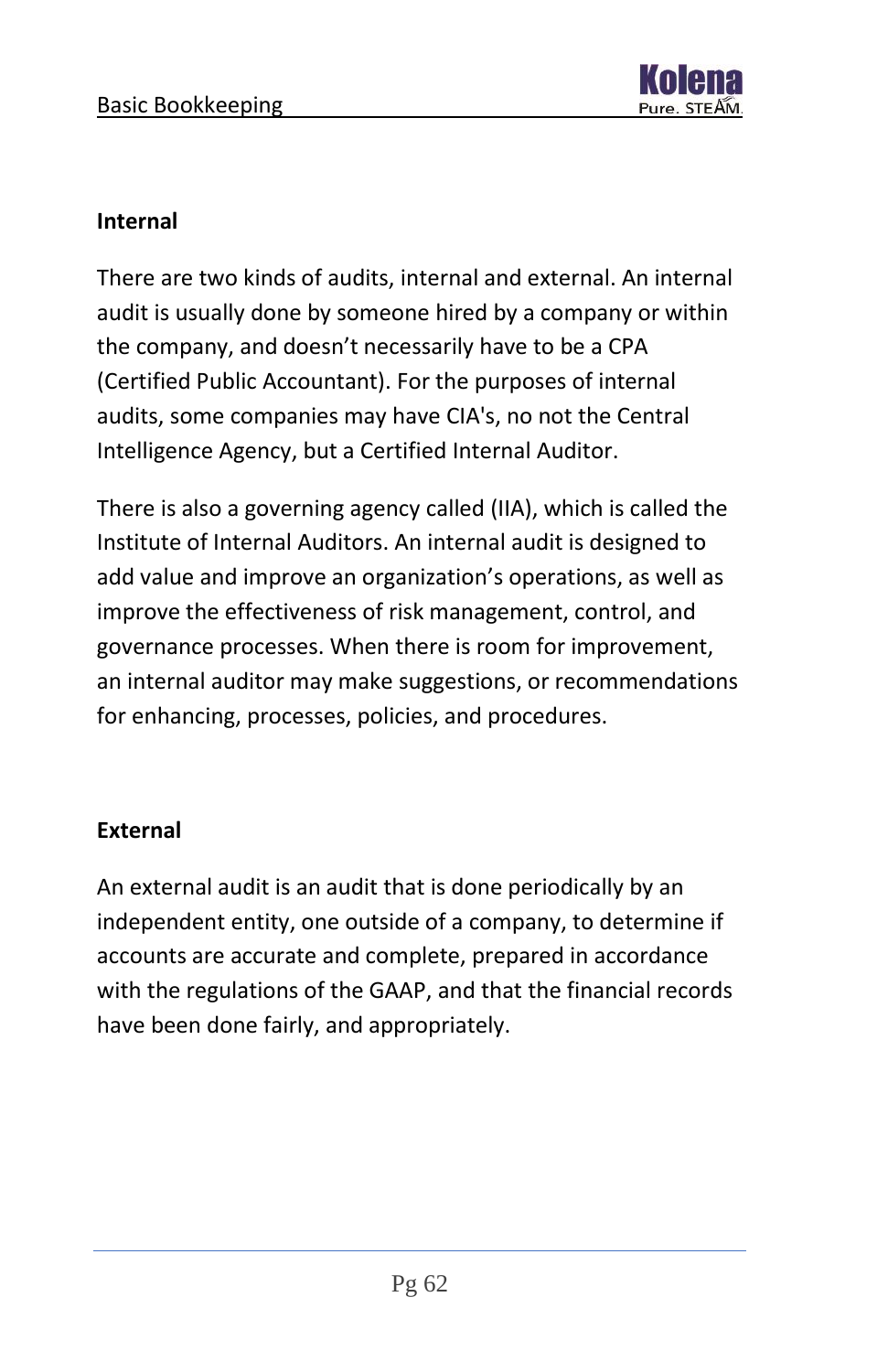

### *A conclusion is the place where you got tired of thinking*

### *Arthur Bloch*